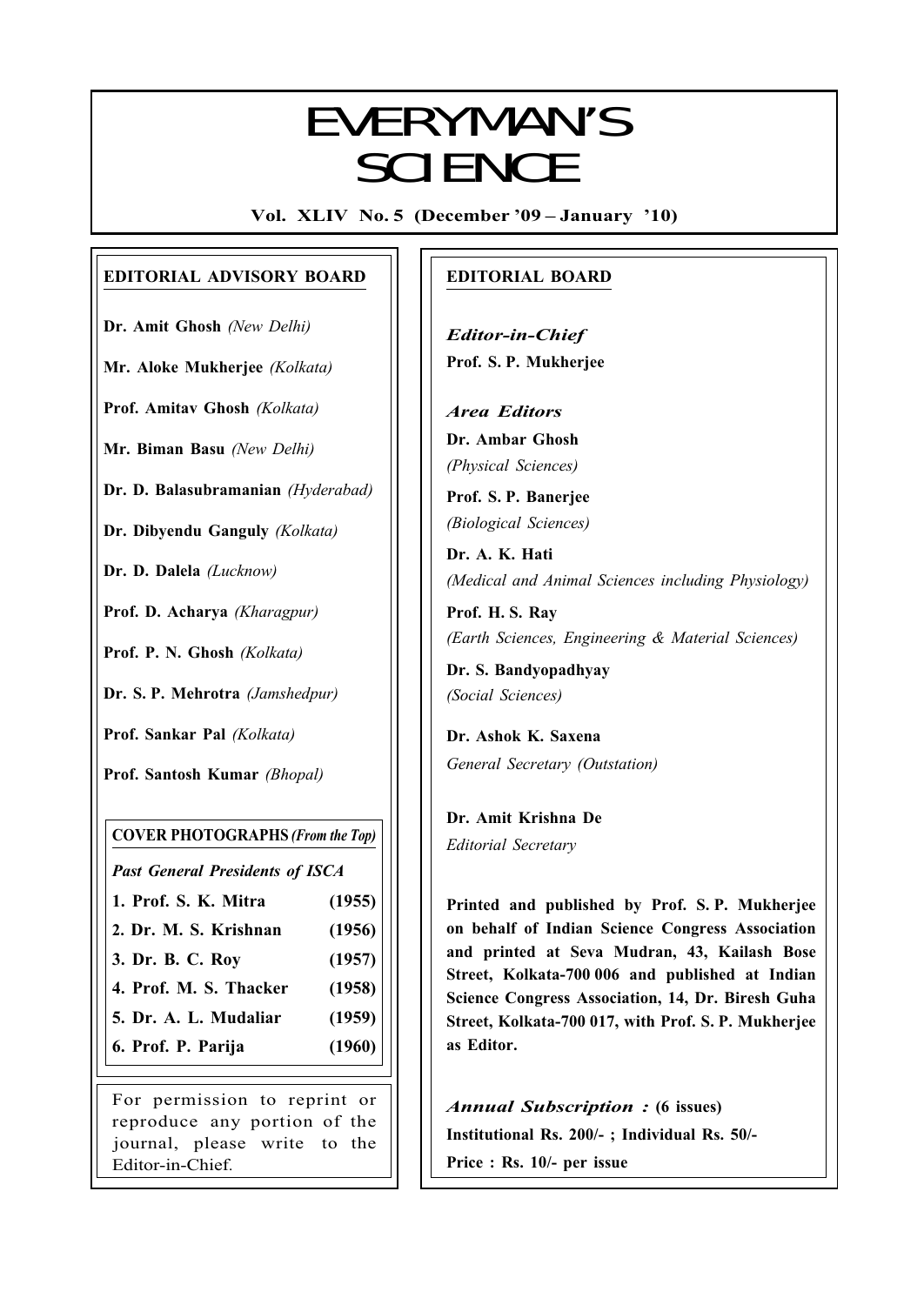# CONTENTS

Everyman's Science VOL. XLIV NO. 5, Dec. '09 — Jan. '10

| <b>EDITORIAL:</b>                                                 | 267 |
|-------------------------------------------------------------------|-----|
| <b>ARTICLES:</b>                                                  |     |
| <b>Presidential Address: Tribute to Basic Sciences</b>            |     |
| A. L. Mudaliar                                                    | 269 |
| <b>Potential of Insecticidal Genes from</b>                       |     |
| Plants and Microbes in Insect Pest Management                     |     |
| R. Asokan and Vageeshbabu S Hanur                                 | 279 |
| Adulteration Every Where - Learn to Live With it                  |     |
| K. P. Agrawal                                                     | 286 |
| <b>Irradiation of Foods: Is it Safe?</b>                          |     |
| K.R. Vijayalatha, S. Srividhya, B. Senthamizh Selvi and M. Kannan | 295 |
| <b>Ferroelectric Ceramics: Revisited</b>                          |     |
| M. R. Panigrahi and S. Panigrahi                                  | 299 |
| <b>Aquaporins at a Glance</b>                                     |     |
| Swapnil J. Paralikar                                              | 305 |
| <b>Cervical Cancer Prevention Strategies for</b>                  |     |
| Developing Countries - An Indian Perspective                      |     |
| P. Cheena Chawla                                                  | 311 |
| SOMETHING TO THINK ABOUT                                          |     |
| Why and How Some People Become Superolds                          |     |
| Hem Shanker Ray                                                   | 317 |
| <b>KNOW THY INSTITUTIONS</b>                                      | 320 |
| <b>ANSWERS TO "DO YOU KNOW"?</b>                                  | 323 |
| 97 <sup>TH</sup> INDIAN SCIENCE CONGRESS : ISCA AWARDEES          | 324 |
| <b>CONFERENCES / MEETINGS / SYMPOSIA / SEMINARS</b>               | 327 |
| <b>S &amp; T ACROSS THE WORLD</b>                                 | 328 |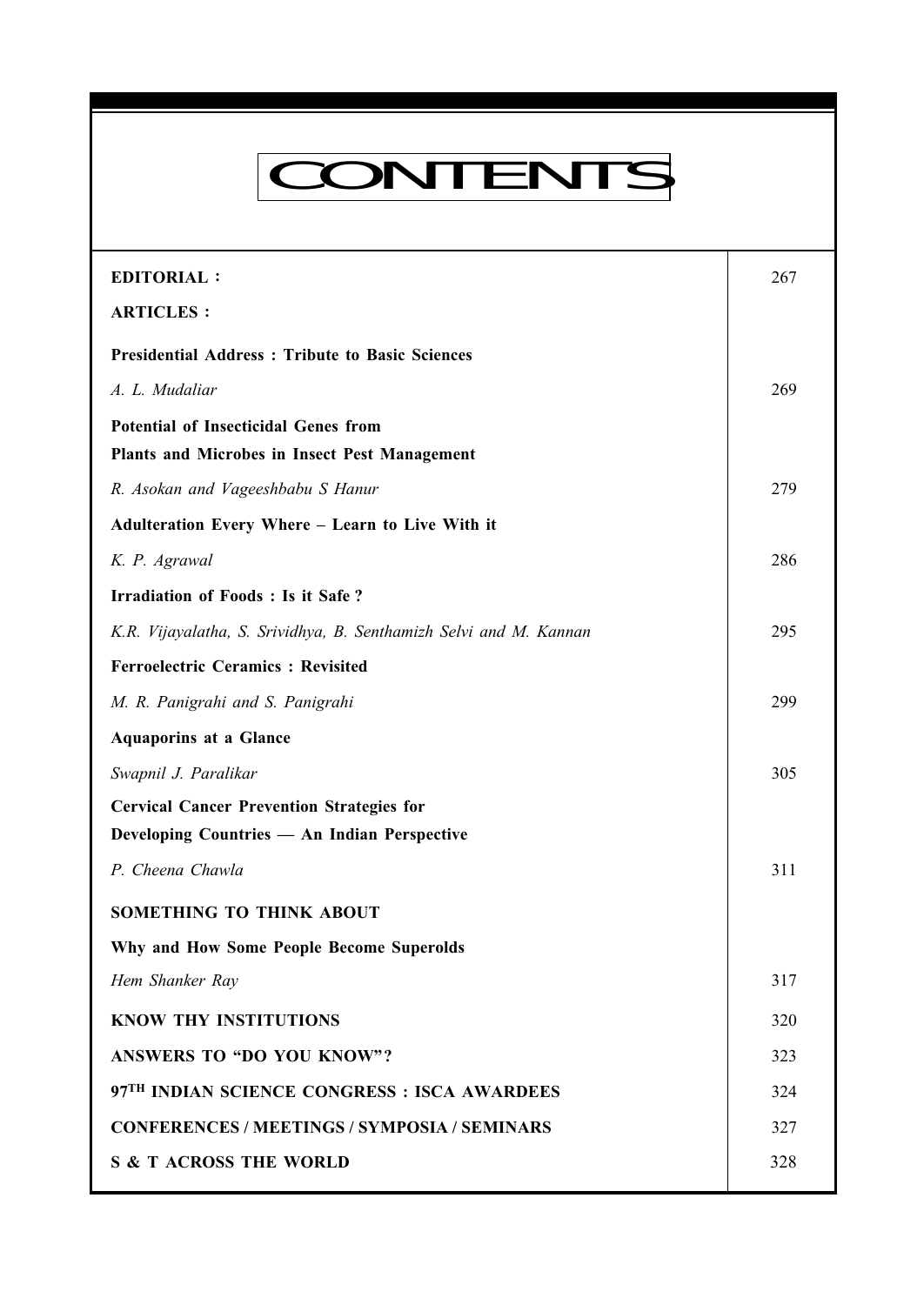## EDITORIAL

Demographic growth of a population is a natural process. Different characteristics related to this process have been used for decades to construct indices of quality of health of a country such as birth rate, mortality/morbidity rates, etc. Besides, attention was also focussed around antenatal/ postnatal care and so on.

Official records claim that standard of health in India has now improved. Gender-wise life expectancies at birth and later at the age of 60 years were 41.8 years, 11.8 years for males and 40.6 years, 13.0 years for females for the period 1951-61. The life expectancies have improved to 55.4, 14.6 for males and 55.7, 16.4 for females respectively for the period of 1981-85.

These improvements have gradually made an impact upon the structure of age - specific distribution of population in the country. If the range of age distribution is divided into three categories  $-$  "14 years or less", "15-59 years", and "60 years or more", –broadly corresponding to period of schooling, becoming adult or entering into work force and beginning of retirement changes in proportional distribution of population are noteworthy. The percentages of male population in these three age—categories in 1950 were 38.4, 56.4 and 5.2 respectively which were estimated to become 22.5, 65.4 and 12.1 respectively in 2020. The same percentages for female population were 39.5, 54.4 and 6.1 respectively in 1950 which were estimated to become 22.5, 64.3 and 13.2 respectively in 2020.

Relative growth of the population of "60 years or above" is the striking feature among all these estimated projections. In fact, this slices (in 1950) was 8.0% of (global) population which has been estimated to increase to 14.8% by 2025. In India it was 5.6% in 1950 and expected to increase to 12.6% in the year of 2025. We are not, however, concerned with changes in demographic structure as such. Only a few selected salient features of these changes have been indicated, interfaces with which are bringing up new issues and alterations in social structure. We want to draw attention of the readers to this side of the story.

An explicit outcome of this demographic growth is the widening of a population segment, "60 years or above" labeled as "elderly" or "old-age" population. The age-line of "60 years", has been globally accepted as a divider of society into two parts-"elderly" and "non-elderly". This demographic divide, however, is of tremendous societal concern. Sociologically, it stratifies the society in two asymmetrically related strata—the stratum of "elderly" population which is dependent upon the "non elderly" stratum for various kinds of support, not merely economic, but physical, material, psychological, social and emotional as well, for life and living. The support system has different dimensions, namely, Psychological, Anthropological, Sociological, Health and Geriatric. All these dimensions have together formed a new area of study and research in social science referred to as gerontology. This area has already drawn attention of social scientists and social welfare related action planners.

Again, it is not a matter of mere epistemological concern. It involves a complex interface of different sociological theories related to social exchange ; traditional culture and value orientation ; distribution of resources, inequality and power ;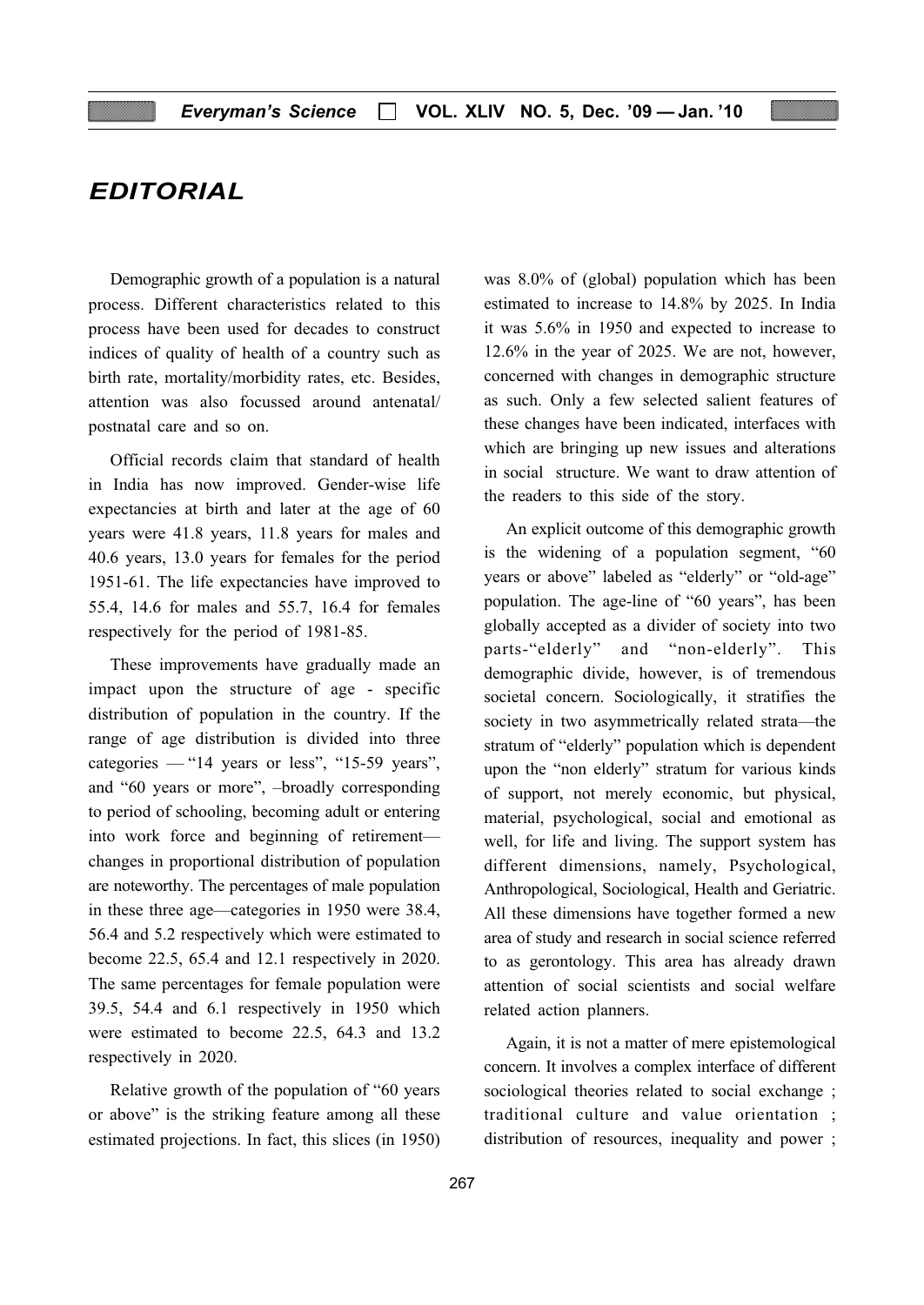and social net works. Articulation and efficiency of the support system for life and living of the elderly operate on the basis of parameters of these theoretical dimensions. Since this segment has emerged in course of an on-going process of lifecycle after transition across an ageline, statistical and mathematical dynamic modelling of the structure of this flow becomes quite a challenging endeavour.

The purpose of this brief explication has been to "sensitise", so to say, academic alertness. Developments in one facet of the society may percolate through other facets and accelerate emergence of new areas of problem solving. We have explained how in such an "unanticipated" situation domain boundaries of different theories may become fuzzy or even get dissolved to constitute a mesh of theories as the plausible paradigm to study the nuances of the newly experienced societal experience.

Dr. S. Bandopadhyay

"The brain is wider than the sky."

—Emily Dickson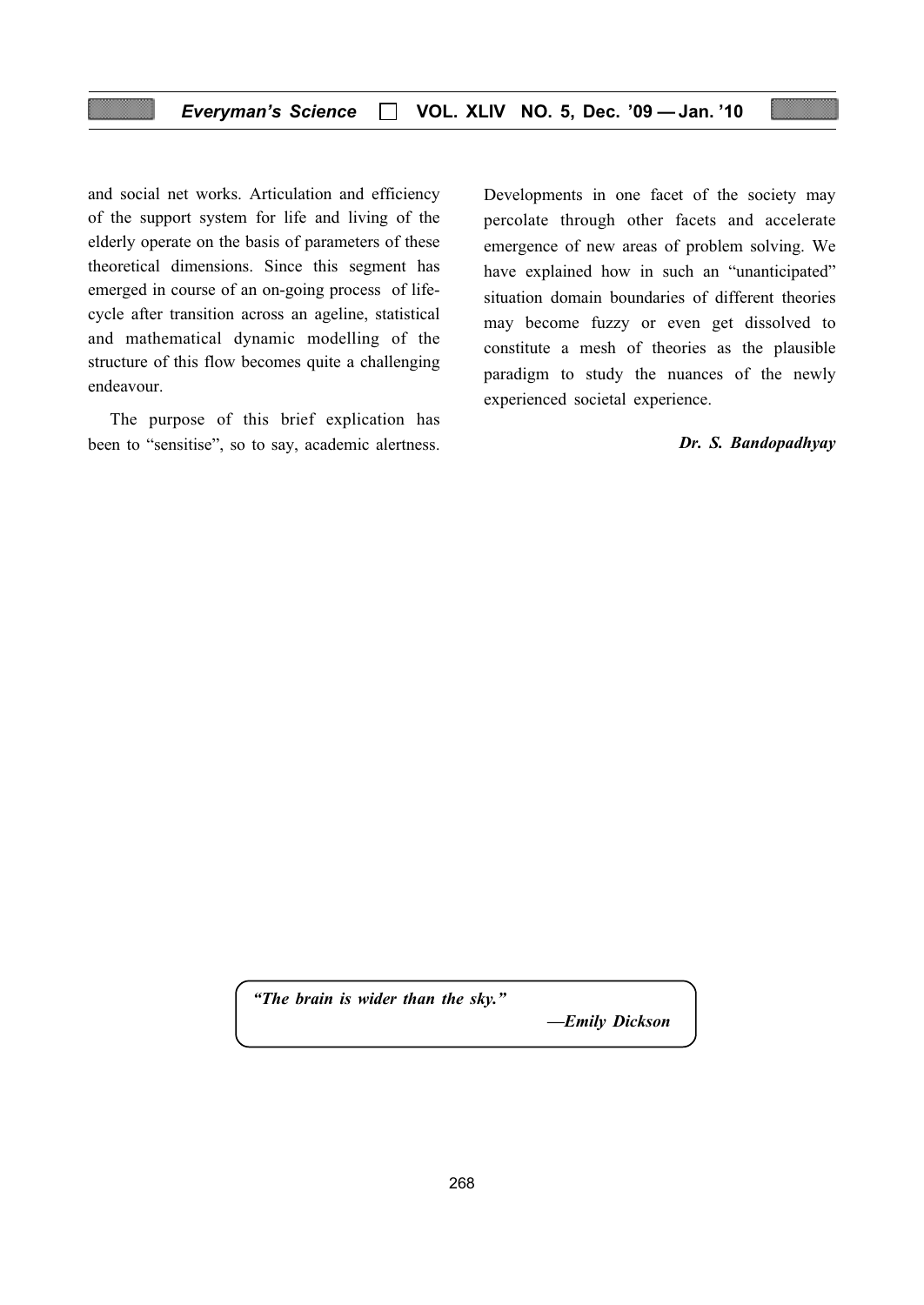#### PRESIDENTIAL ADDRESS

## TRIBUTE TO BASIC SCIENCES

DR. A. L. MUDALIAR\* M.D., LL.D., D.SC., D.C.L. (OXON), F.R.C.O.G., F.A.C.S

 $\sum_{I}$  adies and Gentlemen,<br>I am beholden to my colleagues of the Indian Science Congress for giving me this unique privilege of presiding over its 46th Session. During these several years many distinguished scientists have adorned this chair and it is with no sense of false modesty that I confess that this honour is one which I did not look forward to nor did I ever anticipate. I have ventured to accept your invitation, however, because of the conviction that the honour is one that is meant more to my profession, the medical profession, which it has been my great privilege to practice for the last fifty years. From another point of view, I felt that it gave me an opportunity to pay my humble tribute to the great part that Science has played in the progress of medicine within the last fifty years and to place before you the picture of how Medical Science has been influenced and guided by the great discoveries in the fields of the Physical Sciences, the Biological Sciences, the Technical and Technological Sciences. Never has this influence been more dominant than during the past quarter of a century when phenomenal and significant progress has been achieved in every branch of Medical Science, thanks to the achievements of scientists in the sister Sciences to which I have referred.

It is therefore with feelings of profound gratitude that, as a representative of the field of Medical Science, I pay my tribute to the great scientists who have made significant contributions in advancing the fields of knowledge of the Basic Sciences. I venture to express the hope that the Medical Sciences have also played some little part in stimulating those working in the fields of the Allied sciences. It cannot but be otherwise. Discoveries in one field of Science lead to repercussions in other fields of Science and the problems of one scientific discipline always stimulate research in other disciplines of Science. Today therefore one is forced to the conclusion that Science is indivisible, that no compartmentalism can possibly be conceived, that every new research in any field of the physical, biological or technolgical Sciences has its effect on the other and that therefore the reactions in the minds of those who are investigating problems in any one of these Sciences are considerable. At the same time, so enormous are the widening fields of research in these Sciences that one may well be lost in the contemplation of the amount of knowledge that is being made available every year which cannot possibly be comprehended by any single individual unless opportunities are given to realise at least the fundamentals of the great discoveries in the several branches of Science. From this point of view therefore it seems to me a very happy idea of the originators of the proposal to hold a Science Congress that they conceived the possibility of scientists interested in every branch of Science meeting at a common session and exchanging thoughts and experiences. The platform

General President, Forty-sixth Indian Science Congress held at Delhi during January, 1959.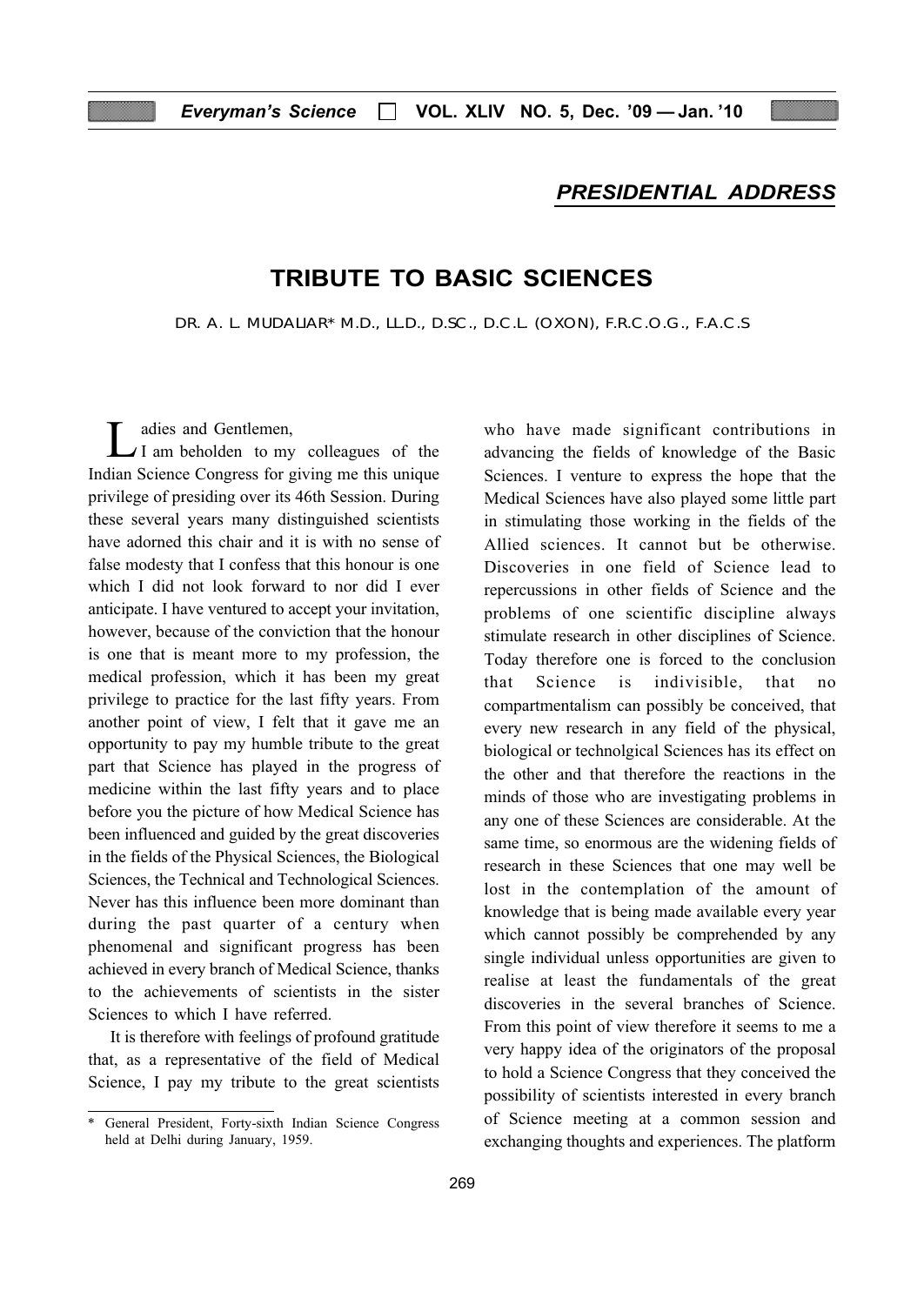for Science, if it is to be utilised effectively and for good purpose, must in the main be a platform not only for recording new experiences, new discoveries and new trends in scientific thought but, what is equally important, it should be a platform for disseminating the knolwdge that has been gained in the different branches thereof, alike to the votaries of the respective Science as also in a large measure to everyone with a scientific bent and in the pursuit of scientific knowledge. It is thus that scientists will be able, with greater amount of success, to realise the way in which scientific discoveries could best be utilized and the manner in which problems in their own special fields could better be tackled with confidence. This will be made more obvious when I refer to the advances of Medical Science and the debt Medical Sciences owe to the discoveries in other fields, in the fields of Physical Sciences, Biological Sciences and Technological Sciences.

#### PROGRESS IN 20TH CENTURY

The 20th century has witnessed a remarkable progress in the field of scientific discoveries, so much so that Science has for the first time come into its own. It may be asserted with confidence that far more scientific work has been done in the last 50 years than in the whole period of the previous history of humanity. Although many epoch-making discoveries have been made in the past, their application for practical purposes and the rapid development of the associated Sciences has become a phenomenon of the 20th century, more than that of any other period. In the past, science was thought of as an accessory factor interesting, occasionally exciting but perhaps not of much practical value. Few were prepared to consider that it had a direct bearing on the main stream of human endeavour and on the progress of historical events. The danger at present is the opposite, that of giving Science too much credit, whether for good or evil, in the tremendous, vastly disturbing kaleidoscopic changes that are taking

place consequent upon wars and revolutions, so unfortunately frequent in this half century. The power of Science to affect the life of man for good or evil is no longer seriously in doubt. The problem now is rather that of finding the means by which Science can be directed to constructive and not to destructive ends.

Perhaps in no fields of Science could the constructive use of scientific discoveries be more clearly demonstrated than in the field of Medical Science. And it may be stated that it is only in this century that the influence of Science on Medical practice, derived from the 19th century pioneer work of Pasteur and others, began to make itself felt on a large scale. Medicine has increasingly become dependent on the important chemical and instrument industries. Pharmacy, far from being a collection of simple herbs or the combination of drastic mineral salts has become a scientific industry and one of no small importance even from the purely commercial point of view. No longer will the witches' cauldron portrayed in Macbeth be utilised even by the most ignorant of the population as a panacea for certain ills.

#### PREVENTION OF DISEASES

The outstanding development in Medicine of the 19th century centres round the prevention of diseases. The discovery of bacteria in relation to the causation of diseases has naturally led to a large number of investigations as to the best methods of preventing the growth and development of bacteria in the human system. This in turn led to better methods of treatment and to the surgical skill which was made possible by the use of anaesthetics. The health of the individual and of the community has been improved beyond all expectation by the adoption of numerous laws enforcing public health measures and the 20th century opened its medical practice ready to cooperate with other branches of knowledge in the new role that Science was destined to take in society.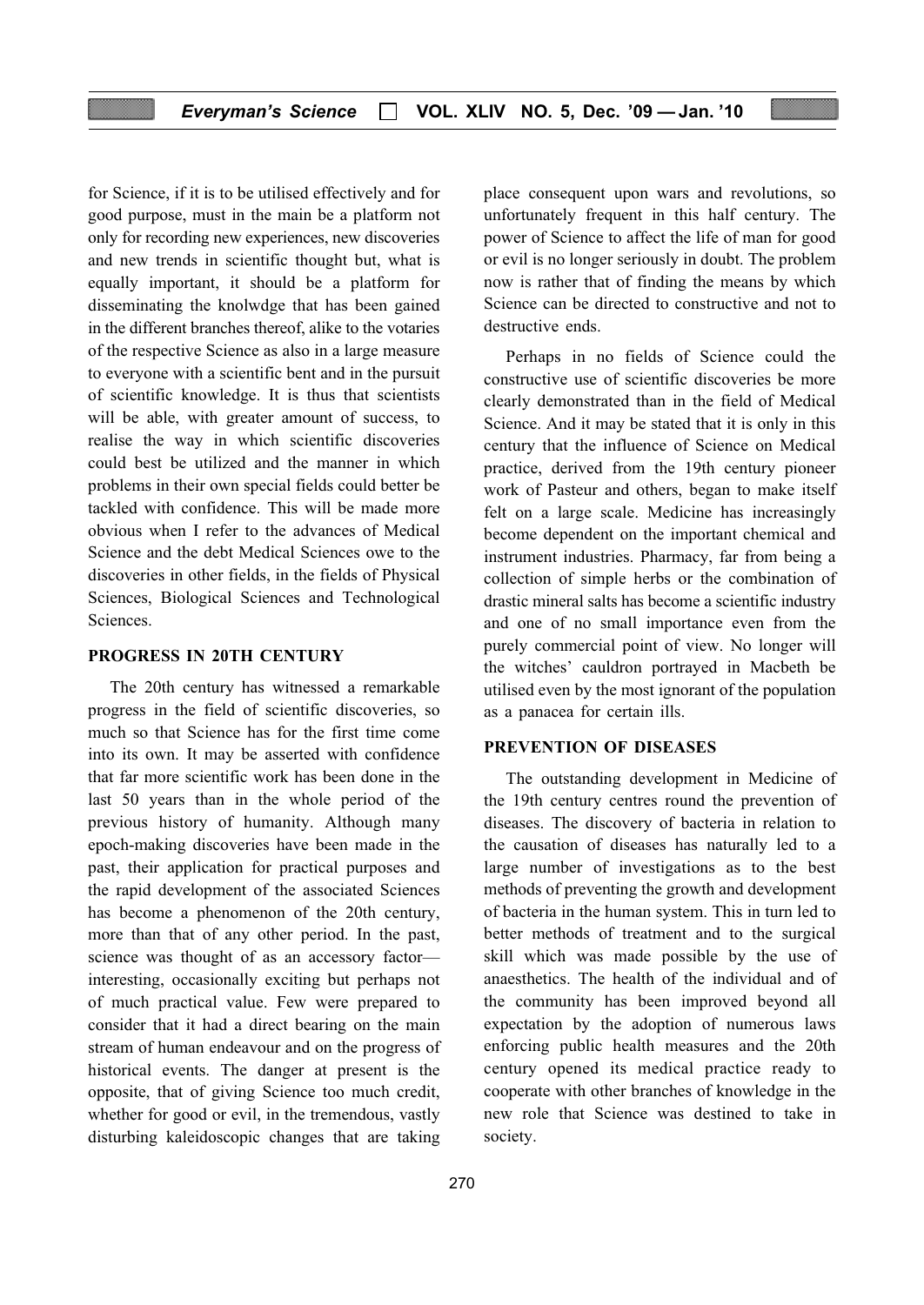One of the first responsibilities of a society is care for the health of its members. As has been already pointed out, during the opening decades of 20th century, medical practice has made progress comparable with that achieved in other branches and, in the realm of public health, Science has extended its interest to embrace every aspect of social life. Radium, X-ray and many electric treatments are witness to the influence of the new Physics on medicine. The skill in surgery has been increased beyond all expectation and Chemistry has added to the efficiency of antiseptic measures while one branch has produced important drugs capable of destroying some of the most harmful bacteria which took a heavy toll of life before.

#### MEDICINE AND WAR

Paradoxical as it may seem, it is the urgency for certain definite discoveries during a war that has led to a greater scientific effort in period of peace. It was during the war that methods of creating blood banks and serum banks were first initiated and tried. Today, lives of many thousand of persons have been spared because of these blood banks established in many a town in all civilized countries and largely contributed by voluntary donors. But the most spectacular event of the last war was the demonstration of the great potentialities of new drugs like Penicillin or insecticides like D. D. T. It was in 1928 that Fleming made the observation that some of his bacterial cultures were being eaten away at various spots in the petri dishes in which they were prepared and noted that this was due to a mould which had grown there and which seemed to be giving out some substance which killed the bacteria. It was not however till 10 years later that Florey and Chain started a systematic search for natural antibiotics, when Fleming's observation was put to use. By the time the clinical value of Penicillin was proved, the war came and gave a great impetus of further investigations. It was a concentrated effort in the fields of Chemistry,

Biology and Medicine that led to the great use of this wonder drug, as it was called, to save literally thousands of lives.

The discovery of Penicillin is often quoted as an example that important discoveries come by chance. It is no doubt true that some great discoveries do come by chance. But chance is multiplied by providing opportunities for discovery in the first place and for development by interested people in the second. Once Penicillin was discovered, it was relatively easy to search through Nature for other substances which might have the same or better effects. Thus a whole new field of antibiotics was opened : Streptomycin, Aureomycin, Chloromycetin, Synermycin, Tetracycline, a bewildering array of antibiotics sometimes confusing and confounding to the medical practitioner.

During the second world war, it was clearly realised that disease had played a much greater part in the previous wars than any of the destructive weapons of warfare and that therefore the most paramount consideration should be to protect the forces against disease, especially in the tropical regions where war was waged, as well as the realisation that the consequences of wounds should be minimized as far as possible. This led to an allround advance in sanitational medicine and surgery.

#### **NUTRITION**

It was realised early in the 20th century that one of the most neglected aspects of Medicine was that of dietetics. And as the Science of nutrition leapt into prominence, the study of the problems of nutrition and of nutritional disorders led to major scientific discoveries of the accessory food factors, the Vitamins. This naturally led to further investigation as to what kind of food people needed and how much to keep them healthy and alive. This in turn had a direct influence on the largest and most ancient industry, agriculture, and on the newly established food industries. Agriculture, far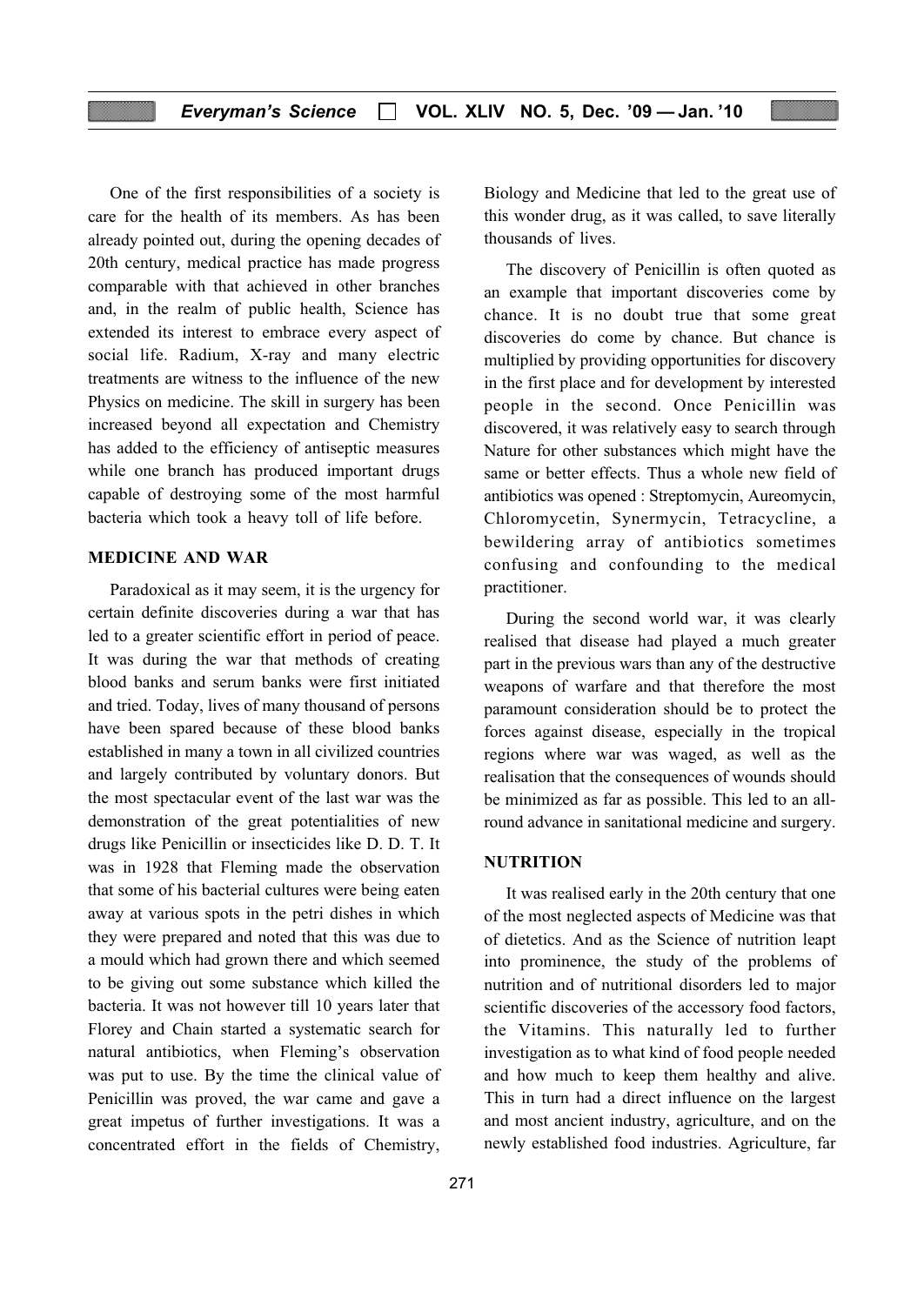from being the major human traditional occupation, is rapidly being transformed into an industry which is becoming more and more scientific in character : while in the field of Medicine, an attempt at a scientific control of human conditions is being undertaken so that, in future, health and not disease will be the chief concern. In view of the large concentration of the population in urban areas, it will be easily realised that the food needed for them can no longer come straight from the farm to the table. There is also the danger that adulterated foods and improperly prepared foodstuffs may result in great calamities on account of food poisoning. It has therefore become necessary in most countries to have stringent laws passed to observe rigid control over the production and distribution of food-stuffs. This has led to research and development in the Science of preparing and preserving food ; thus artificial refrigeration, hermetically sealed food production, pasteurization, sterilization and other scientific methods have now become the common means of ensuring supply of safe food-stuffs.

#### ROLE OF VITAMINS

In the past, many diseases were attributed, and quite rightly, to deficiencies in diet. Of these perhaps the most important was scurvy, the dreaded disease of sailors. But the study of those accessory factors so essential in food, the Vitamins, gave an immediate impetus to the study of Biochemistry and at last chemicals, that could be used and issued immediately for curative purposes in the shape of Vitamins, were discovered. Some of them are simple as Vitamin C, ascorbic acid, but others like Vitamin B are found to contain several different substances, each needed for carrying out some different function in the body. Science thus enabled us to posses the means of ensuring a healthy life as far as food could do it for the population of the whole if only the will to take advantage of the discoveries of Sciences were there. Yet it is

272

unfortunate that today diseases due to Vitamin deficiency such as rickets, scurvy, beri-beri and pellagra are common in different parts of the world, either due to ignorance or poverty. And it is here that international organizations such as the Food and Agricultural Organization of the United Nations are doing much and can do a good deal more in this direction. It may be of interest to know that paradoxically enough the civilian population of many Europen countries, which were in the grip of the great war, were actually kept in better health during the war in spite of reduced gross diet because of a scientific approach to the qualitative contents of such diet ignoring the quantitative factor. It is needless to say that the health and activity of the armies in the field were likewise ensured by attention to these nutritive factors.

#### ROLE OF HORMONES

Of equal importance for the maintenance of health were minute quantities of substances produced inside the body itself by organs such as ductless glands. These were known as the hormones. And today a study of hormones is a most entrancing study and promises to lead to great results. Prominent among these hormones, are the aestrogenic and other ovarian hormones. Thyroxin and Insulin. Recent advances have shown the possibility of producing synthetic hormones or substitutes as in the case of diabetes. The original impetus for biochemical research came from Medicine. Ever since Pasteur discovered bacteria, there was always the hope that some chemical substances could be found that would kill the bacteria without adversely affecting the patient. The first success was arrived at by trying to see that chemicals that would colour bacteria for recognition purposes could also be used to destroy them. This was how the group of chemical substances known as Sulphonamides were produced in 1932 by Domagk who as awarded the Nobel Prize but was not permitted to accept it.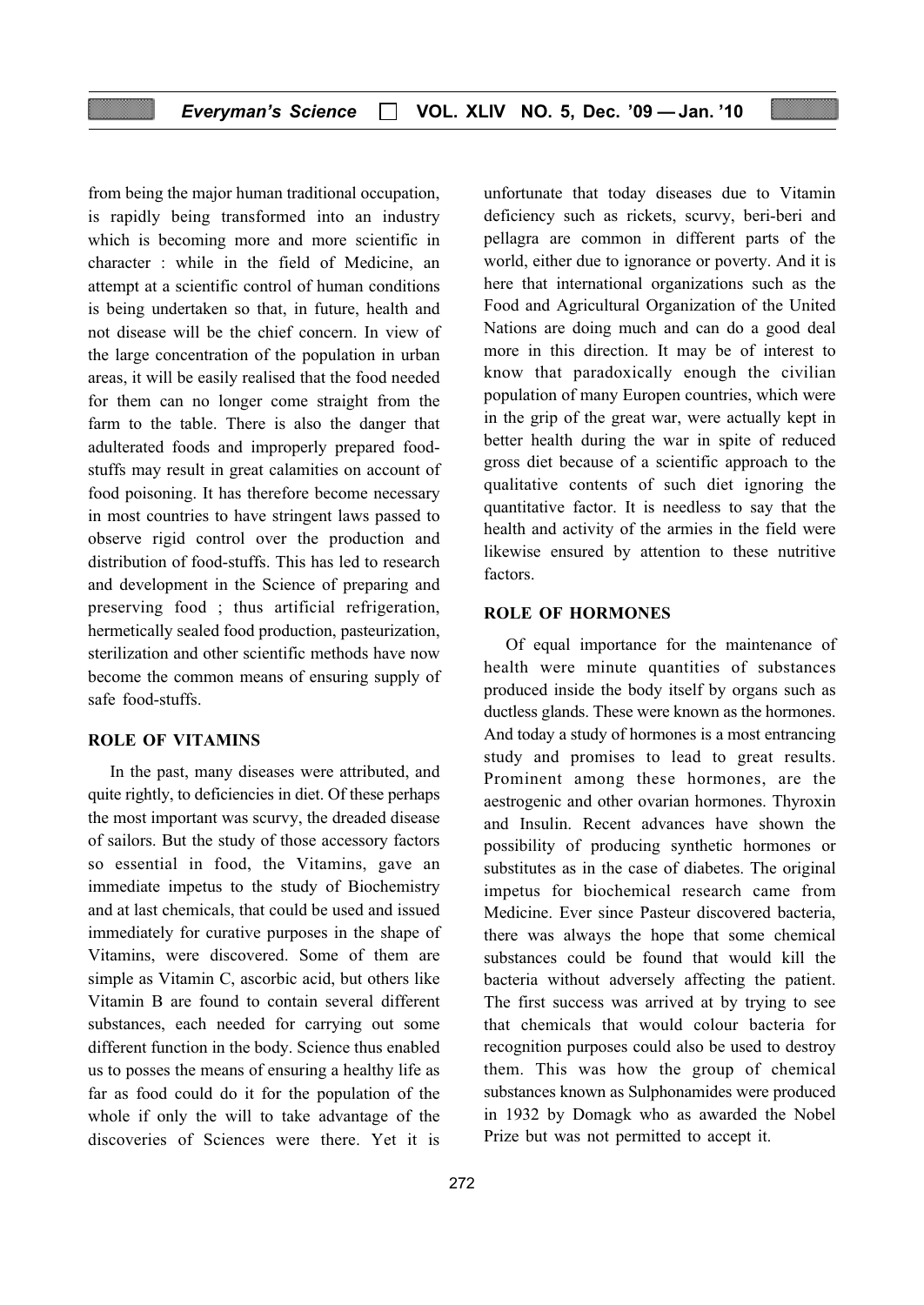#### MEDICINE AND THE PHYSICAL SCIENCES

Medicine owes a great deal to the Physical Sciences as well. The developments in Physics led to the invention of a number of new instruments. For a long time, the ordinary microscope was the only instrument powerful enough to view some of the small animalcules which could not be seen by the naked eye. The use of the electron microscope was a great advance in the field of Microbiology. It enables us to see and reproduce on photographs the whole range of structure from those clearly visible in an ordinary microscope down to those of practically atomic dimensions. In the electron microscope, viruses and bacteriophages become visible and distinguishable for the first time and the finer nature of such tissues as muscle and skin begin to show something of why they have the peculiar and useful properties that they show in living organisms. The electron microscope can magnify up to 1 million times and thus a whole new Biology is coming into existence by the use of this instrument. Besides the electron microscope, some new modifications of the ordinary microscope have been made, stimulated by the competition of the electron microscope. The most important of these modifications are the phase and interference microscopes which enable cells to be studied alive when previously they had to be killed and stained. Next came the new ultraviolet and infrared reflecting microscopes which brought out details not otherwise visible and could also be used to study the chemical composition of cell structure.

The progress of Medical Science has always depended on the perfection of precision instruments of observation and control. Until very recently, these were not developed for the immediate needs of Biology. The most recent and most powerful adjuncts to biological study have also come from Physics—the valve amplifier to measure the minute currents and potentials in living system, the electron microscope referred to already and the use of isotopes and tracer elements which promises an interpretation of the actual process of transformation of chemicals in living systems. These and the electro-encephalograph for registering the drug reactions of the human brain have led to the coming of age of Biophysics. This does not mean that Biochemistry has become less important. In fact, the post-war period is witnessing a multiplication of antibiotic drugs and a rational approach to that large field of hormone therapy and pharmacology.

Radio isotopes have been used in the field of industry, Biology, Biochemistry and Medicine. Leaks in water mains and pressurised cables can be located by adding small amounts of radioactive materials which can be detected when they escaspe. Radio isotopes are proving indispensable in Biochemistry for example. Penicillin has been made active and its movement observed in the body of animals. Great progress has also been made in the treatment of surface cancers. Such examples make us realise that we are only at the beginning of the development of the utilisation of radio isotopes.

#### HAZARDS OF RADIATION

When Roentgen, then an obscure Professor at Wurzberg, first discovered X-rays in 1895, he little realised that this was a scientific discovery of great potentiality. The use of X-rays in the field of Medicine is well-known today, whether in the diagnostic or therapeutic processes, and consequently the medical profession has studied for long the dangerous ill-effects of radiation and the remedial measures by which people working in such plants should be protected. In the 20th century however a great figure—one of the greatest figures of the 20th century Physical Science—emerged in the person of Lord Rutherford. His discovery has, as is now known, been rapidly followed up in various fields by a large number of scientific workers in all parts of the globe.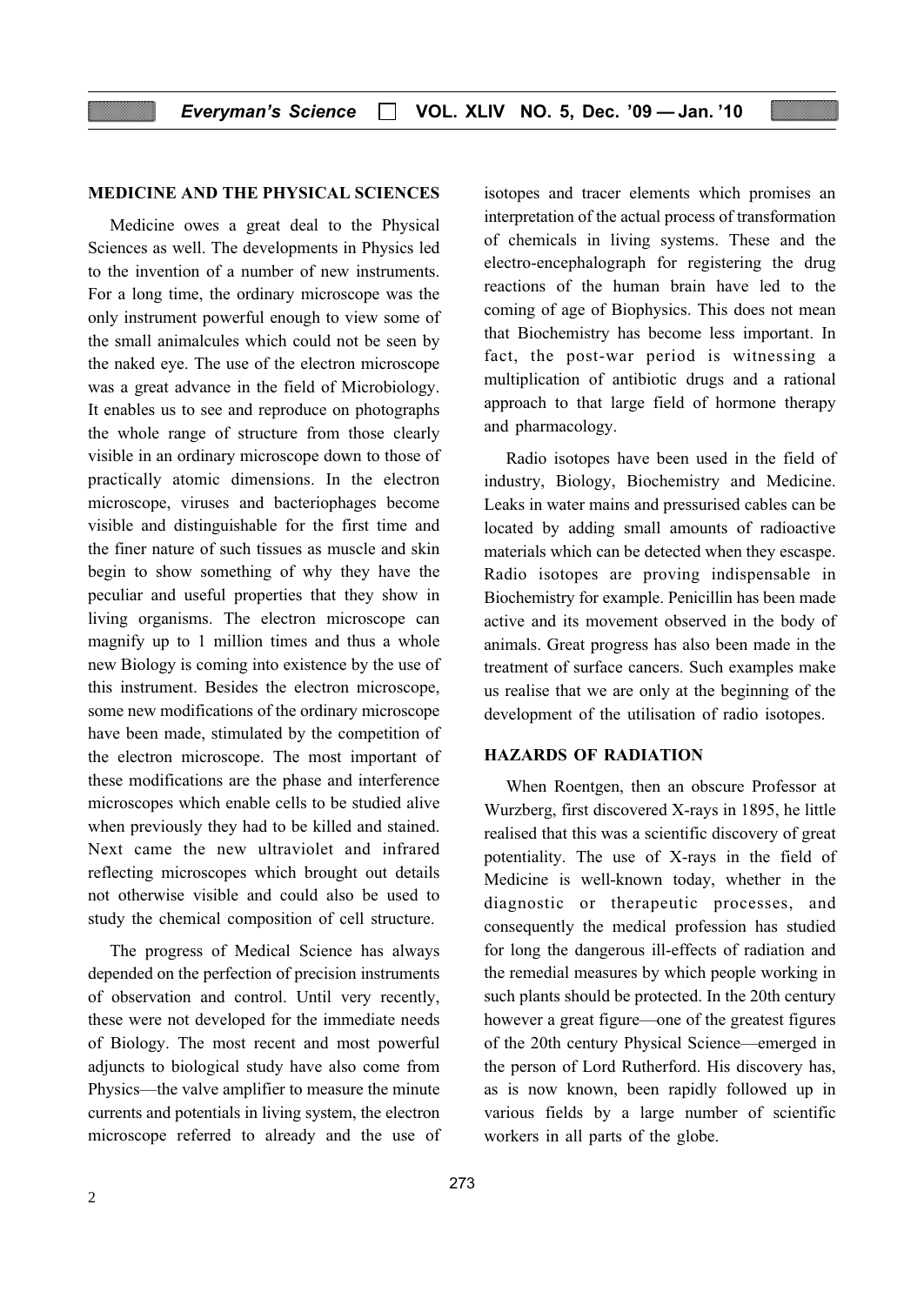#### PROGRESS OF SCIENCE IN INDIA

Although sporadic attempts were made now and then to establish institutes of Science for the fostering of research in some fields, yet it must be confessed that very little was accomplished owing to the great lack of well-equipped laboratories and incentives for scientific workers.

The whole picture has changed however after the dawn of Independence in this country. The Council of Scientific and Industrial Research was the spearhead to promote the starting of a large number of national laboratories for various scientific disciplines. The first of these laboratories were the National Physical Laboratory and the National Chemical Laboratory but separate laboratories have since been established for researches, both basic and applied, in several fields of scientific knowledge. Today, there are a large number of these laboratories spread over the length and breadth of this country. The work of these national laboratories covers a very wide field indeed. The laboratories afford excellent facilities for research with the most modern techniques and every attempt is being made to link up research with the problems of industry, so vital for the progress of our country. Besides the establishment of these national laboratories, a great step has been taken forward to encourage young men with scientific talents to pursue a career in Science untrammeled by any considerations of other avenues of employment. Many have been awarded foreign scholarships through Government and through various organizations to acquire modern techniques in the fields where such techniques have not yet been fully developed in our own country. Yet the attractions of other services like the administrative services, wherein a very large number of posts have been created, draw away some of the best among the graduates in Science who thus are lost to Science forever. It may be interesting to know that in ancient days Roman Engineering ranked with Roman Law in importance. The Emperor, Constantine, wrote in the 4th century : "We need as many engineers as possible. As there is a lack of them, invite to this study persons of about 18 years who have already studied the necessary Sciences. Relieve the parents of taxes and grant the scholars sufficient means." The appropriateness of similar measures being adopted in India need hardly be emphasized.

#### NATIONAL PROFESSORSHIPS

The institution of National Professorships for the first time has been hailed with approval by all interested in the future if this country. We are happy that the first National Professor to be appointed was none other than our esteemed countryman, Dr. C. V. Raman, who is so actively engaged in his research work today. It is a matter of considerable satisfaction to all that two more eminent sons of India, Dr. Krishnan and Dr. Bose, past Presidents of the Indian Science Congress, have been recently appointed as National Professors. The worth of a great scientist can never be measured in terms of the marketplace. Speaking of Faraday, Tyndal says that he might, with ease, have realised an income of £10,000 a year during the last 30 years of his life when he earned almost nothing by professional services. "Taking the duration of his life into account, this son of a blacksmith and apprentice to a book-binder had to decide between a fortune of £1,50,000 on the one hand and his undowered Science on the other. He chose the latter and died a poor man. But his was the glory of holding aloft among the Nations the scientific name of England for a period of 40 years." Lives of such great scientists as Faraday's are for ever a beacon light for the succeeding generations of scientific workers.

### TECHNOLOGY AND SCIENCE IN THE PLANNING CONCEPT

Technology and science have been given a pride of place in the planning concept of modern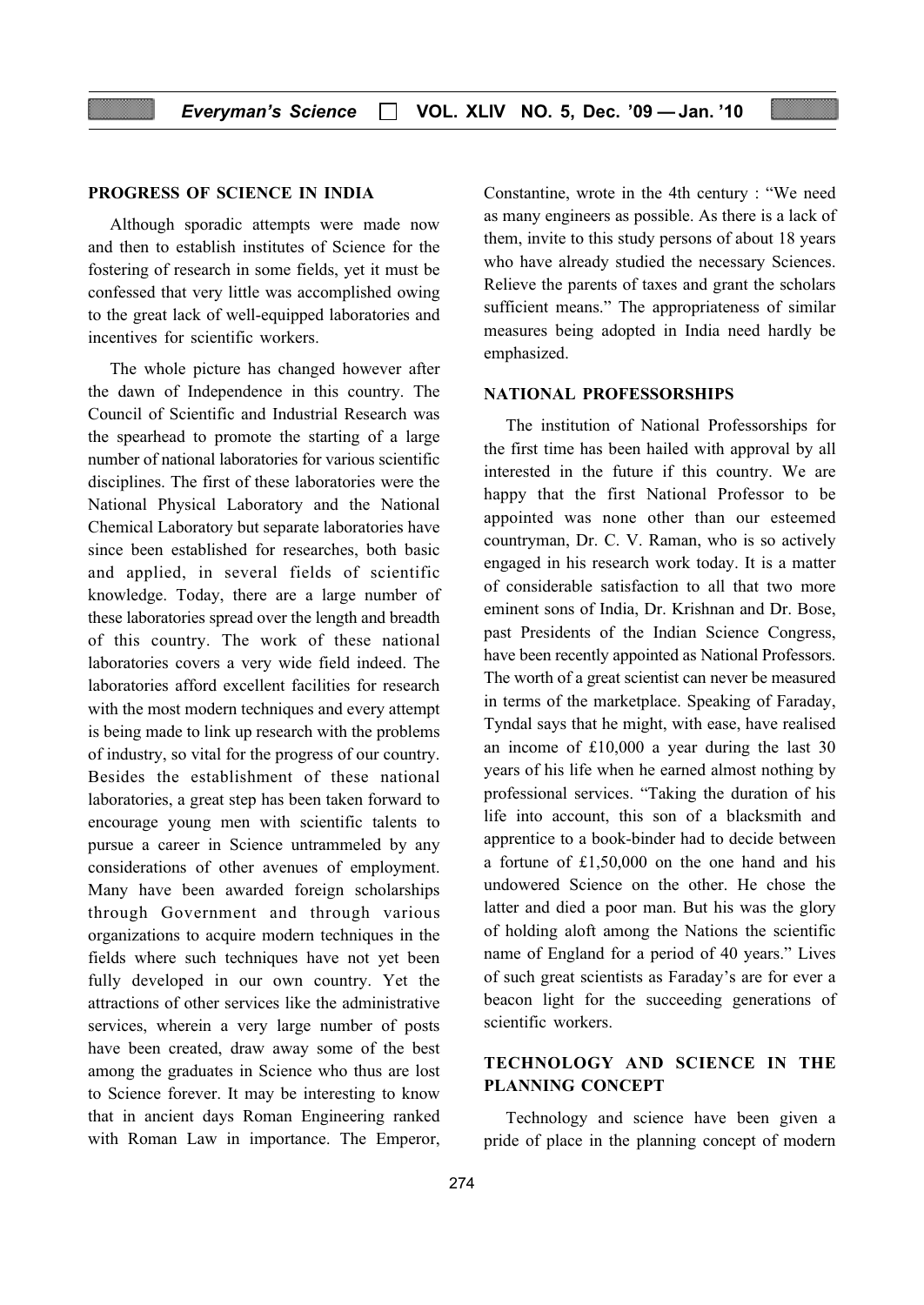India and much of the success which has attended the efforts of those who tried to build up and develop these institutes is due to that dynamic personality and statesman who was once a student of Science and has been, fortunately for the country, Prime Minister and Guiding Star of India since the dawn of independence. Simultaneously with the development of the national laboratories, steps have been taken to provide greater facilities in the Universities for carrying on resarch, both fundamental and applied, and the generous grants recently given by the University Grants Commission—which it is hoped will be given in a larger measure in future—have been greatly appreciated by the Universities. Thus the Universities have, for the first time, been enabled to plan ahead and to organize research departments in many scientific disciplines and in other spheres of higher learning. All this however needs a much greater amount of emphasis in the educational pattern which must be adopted in conformity with the growing needs of a global concept of scientific advance. It is here perhaps that a greater amount of lee-way has yet to be made and if India were to progress and to keep abreast of the times, if it is to be independent not merely in the political field but, what is equally if not more important, in the scientific and creative fields of human endeavour, it is obvious that urgent meausres have to be taken to provide for the right type of education, scientific and otherwise, to train the young men in such a way that their creative talents will be stimulated and that the opportunities for their acquiring the knowledge so plentifully available today and not diminished by any limited idea of parochial or provincial patriotism.

#### THE LANGUAGE OF SCIENCE

The language that Science speaks is international and one must recognize that whatever may be the vehicle through which scientific thought can be conveyed, the use of this international language is absolutely essential if progress in Science in any country is to be speeded up. And so it is that a plea is made to those who hold a different viewpoint that under present circumstances and taking into consideration the urgent needs of the country, nothing should be done to hamper, dealy or embarrass the development of scientific education whatever may be the vehicle through which such education may be possible at present : what that vehicle should be, there could be no doubt in the minds of scientists.

#### RESEARCH IN FUNDAMENTAL AND APPLIED SCIENCE

It is hardly necessary to emphasize the fact that research both in fundamental and applied sciences should be encouraged in every manner possible. Occasionally there is a great deal of emphasis laid upon applied research to produce quick results : and, while it is conceded that Science in its larger and more comprehensive sense is to be considered in relation to what it can do for human welfare, nothing should be done to impede the progress of Pure Science as well. It was J. J. Thomson who said : "Research in Applied Science leads to reforms ; research in Pure Science leads to revolution." This fact has been demonstrated over and over again in all the great discoveries of Science. It is not always wise to emphasize the utilitarian point of view in any piece of research for, if that had been the main consideration, some of the greatest discoveries of the age which have stimulated many of the researches in Applied Science would never have been possible. When Archimedes ran through the streets of Syracuse shouting in Greek, "Eureka, Eureka," "I have found it, I have found it," he desribed the principle that every solid body lighter than a liquid in which it floats sinks so deep that the mass of liquid, which has the same volume with the submerged part, weigh just as much as the floating body. It might have meant nothing to that generation but we realise today that it is this principle of hydrostatics that is the basis of all problems of floatation and naval architecture.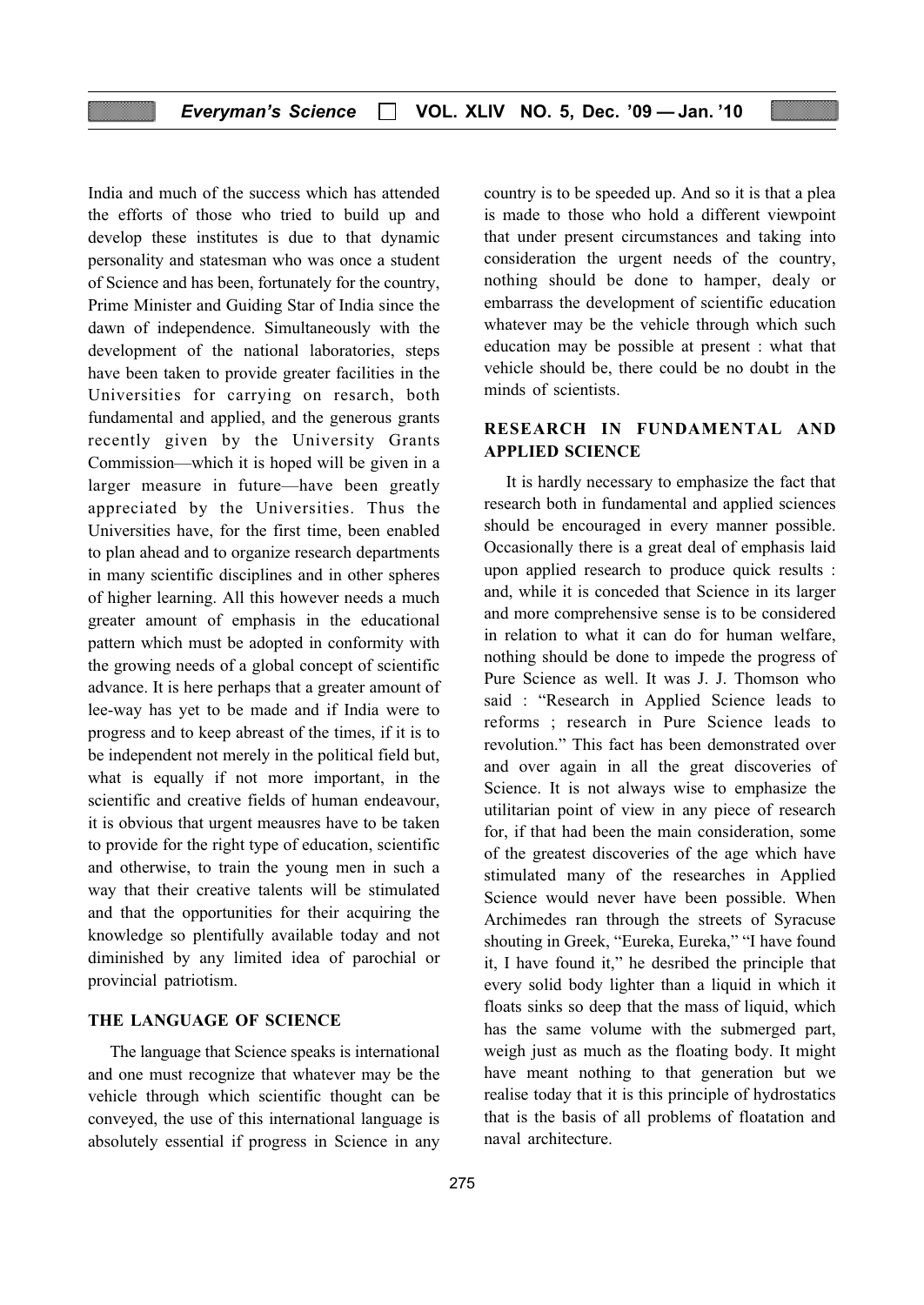Likewise when Professor Faraday demonstrated his famous experiment that when a magnet is brought suddenly near a coil of wire, a slight current of electricity is produced in the wire, even such a great scholar and statesman as Mr. Gladstone asked him the question : "After all, what use is it ?" "Why, sir," replied Faraday, "there is every probability that you will soon be able to tax it." And today, no Finance Minister could afford to neglect the revenue directly and indirectly obtained through taxing this great energy, electricity.

#### SCIENCE FOR ITS OWN SAKE

The plea, "Science for its own sake", has been put forward clearly and forcibly by Sir Edward Appleton in his Presidential Address to the British Association for the Advancement of Science in September, 1953. "I have long held the belief," said Sir Edward, "that the cost of scientific research is the price we must pay for our industrial progress. But we should be misleading the public as well as ourselves if we based our case for the general support of the pursuit of Science on its utilitarian aspects alone. I know that we can claim that many discoveries in Pure Science, which in their time had no obviously practical import, have later proved to be the foundation of major improvements in every material civilization. But even that is an argument of profit and loss and, to my mind, does not bring us entirely to the heart of the matter. I should like to go back beyond the achievements to the example of the scientist, be he amateur or professional—who is impelled solely by a passionate desire to explore and understand. That is what I mean by Science for its own sake—when knowledge and insight are sufficient rewards in themselves." A clear exposition of the principle "Science for it own sake" cannot be made.

#### SOME FAMOUS SCIENTISTS AND THEIR **OCCUPATIONS**

It is well also to realise that great discoveries of Science may some times be produced in unexpected quarters and by persons who may not be necessarily

in the forefront of scientific workers. Men and women of different races, walks of life, temperaments and professions have become famous scientists. Leonardo da Vinci was an artist, Sir William Herschell a band leader, Lavoisier a tax collector and Priestly a clergyman : Marie Curie was a political exile, Joule a brewer, Edison a telegraph operator, Einstein a Patent Office Clerk. Faraday a book-binder, Halley a gourmet and Newton a recluse. Many are the names of persons in diverse avocations who could be cited as great scientific discoverers of all ages. In our country, the great genius, Ramanujam, the mathematical prodigy next perhaps only to Newton, was a clerk in the Port Trust of Madras. So lie buried amidst anonymity some of the great scientists who have made their names immortal. What these men and women have in common is a passionate devotion to Science. It has been aptly stated that genius flashes forth like a meteor unproduced and unpredictable. It is not limited to any race of people or to any particular latitude or longitude. It has often come up from obscurity and has flourished under poverty and persecution as well as under the smiles of fortune. At present, we can only hope and pray that it will come often in our country. Fortunately genius has a way of asserting itself in every age. We may feel confident that there will be future Aristotles, Galileos, Newtons, Faradays, Pasteurs, Freuds, Ramanujams and Einsteins to provide new insight into the eternal mystery of the universe.

#### SCIENCE AND SOCIETY

The relation of Science to society in health, in industry and in thought have been full of promise ; but it is a humiliating admission that the five decades of the present century have witnessed the catastrophe of two wars and of many smaller conflicts. Even the period following the cessation of hostilities in 1945 has been marked by conflict or international friction in many parts of the world—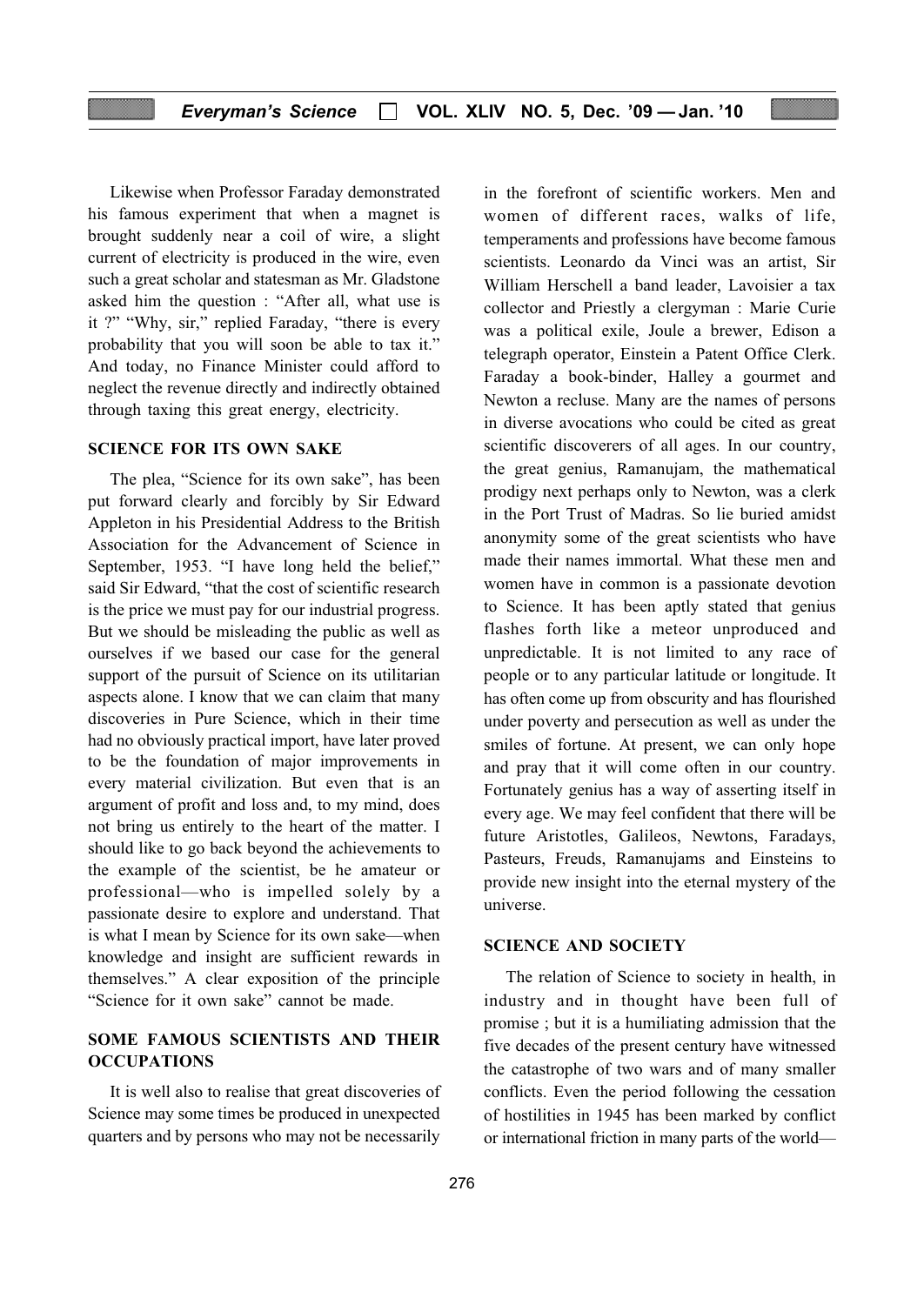Europe, Africa, and Asia. Yet during this time, scientific achievements have been so outstanding and so full of promise for the greater possibilities of human welfare than ever before.

The social need of the period requires scientific planning. The advances of Biochemistry and Chemotherapy have shown that on this side, Science is going to be more effective in human affairs than it has ever been in the past. The whole world can be changed more quickly now by some chemical discovery such as that of Paludrin for malaria. And today the world Health Organization, taking note of these significant advances, has launched boldly and wisely a programme of eradication of diseases rather than of control of diseases. The eradication of malaria is no longer a theoretical problem for it has been effectively proved that by modern methods of scientific investigation and application it could be accomplished. This naturally necessitates scientific planning so that individual scientists, often working in ignorance of the wider implication of their efforts to develop this or that field, may be guided to the more urgent needs of society so that the time lag may be saved with the saving of millions of human lives. The implication is not so much that scientists should be directed to this or that particular purpose but rather that a better system of scientific education should be adopted to a society consciously aimed at securing the maximum human welfare.

#### TRADITION AND SCIENCE

But the application of scientific remedies is not altogether easy in an atmosphere where ignorance and prejudice prevail. In Science as in politics, a break with tradition had always meant a liberation of human inquiry into hitherto closed fields. If Science does not progress as rapidly as it ought to and its beneficent influences do not reach the masses of the people, it is more often than not due to ancient customs and beliefs and to a certain extent, very naturally, to hesitation to discard such

beliefs. The greatest difficulty of discovery is not so much to make the necessary observation but to break away from traditional ideas in interpreting them. From the time when Copernicus established the movement of the earth and Harvey the circulation of blood down to when Einstein abolished the ether, the real struggle has been less to penetrate the secrets of nature than to overthrow established ideas even though in their time they might have helped in some way the advancement of human knowledge.

War however produced the most outstanding example of the conscious use of Science in the 20th century industry, agriculture, medicine : and even Science itself began to be planned instead to being left to the chance of economic forces. This growing consciousness of the function of Science was one of the most characteristic features of the 20th century social relations. Science became fully, consciously and immediately what it has long been unconsciously considered, an essential part of production. It was something worth investing in, directly by setting up of research laboratories connected with various industries or indirectly by subsidising Universities where the workers for these laboratories could be trained and where basic research could be carried out. The number of research laboratories established in various largescale industries and the many research projects which Universities are being asked to undertake in connection with industrial advances are proof positive, if such proof were indeed necessary, that Science can pay its way if it is properly utilised.

#### SCIENCE KNOWS NO FRONTIERS

Science knows no frontiers. Perhaps the best example of this is the observance of the International Geophysical Year which is noteworthy not only because of its intrinsic value and the popular interest evinced throughout the world in this venture but also because it is a supreme example of scientific cooperation among all nations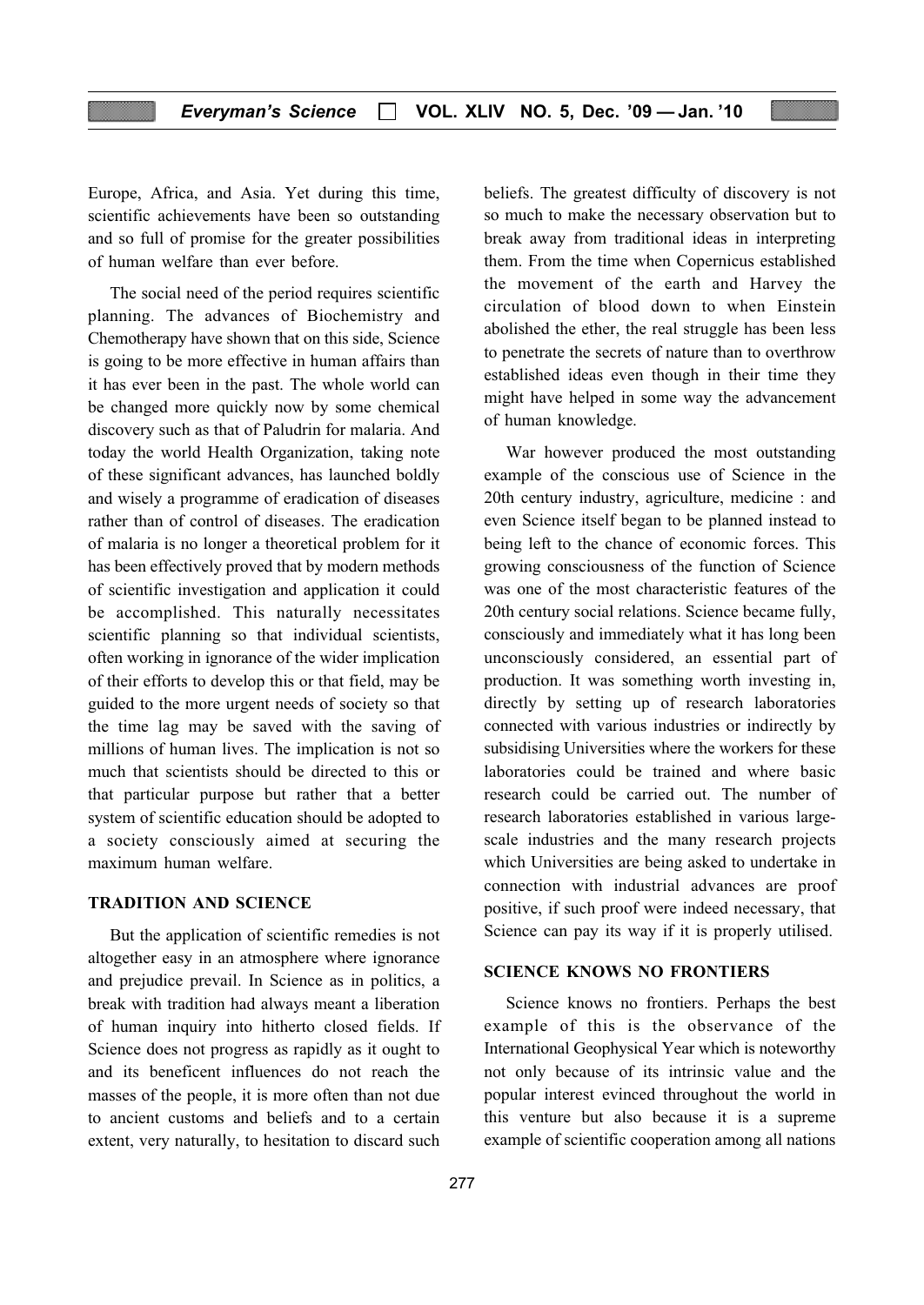when, in other fields unfortunately, ideologies of a conflicting nature are so clearly manifest. It is becoming more and more appreciated that no discovery of Science can be hidden for long. At the international conference on the Peaceful Uses of Atomic Energy held at Geneva in August 1955, the President of the Conference, our esteemed friend, Dr. Bhabha, said : "Knowledge once given cannot be taken back." A significant statement coming from an outstanding scientist of the day. In the light of this fact, the feverish heat with which nations are trying to compete with each other in the race for some scientific discovery not necessarily of a nature that will be productive of good but unfortunately of a type that is more designed to destroy than to create or preserve seems indeed a tragedy too deep for words to describe.

#### SCIENCE FOR THE WELFARE OF HUMANITY

In another sense, all the secrecy and the mystery that surrounds some of scientific works would, on a correct appreciation of the position, seem to be love's labour lost. The scientist today is unforturately between two compelling forces, one trying to utilise the basis of the discoveries for the good of humanity and the other equally concerned and equally eager to utilise the great discoveries of Science to us which can only lead to the destruction of humanity with consequences too staggering even for the imagination to dwell upon. It was a realisation of this factor that led to scientists protesting, in season and out of season, against the abuse of scientific discoveries for destructive purposes. The biological warfare, that was once threatened led to a protest from scientists and, at the International Congress of Microbiologists held in Rome in 1953, the following resolution was passed. "The Sixth International Congreess for Microbiology, confident of interpreting the thought of all microbiologists, expresses its view that the Science of microbiology should have as its sole aim the welfare and progress of humanity ; that all

microbiological research should be directed to this end ; and that all countries should adhere to the 1925 Geneva Protocol." May we not hope that in the sphere of atomic science as well, as similar declaration would be made : that all atomic energy would be used only for peaceful purposes and that every discovery would be turned to endeavours for the improvement of conditions of living of human society ; that the psychological warfare, which has unfortunately been continued for too long a period, would end and that the Commissions now in conference to concentrate upon how best to lessen international tensions would be given divine guidance such that humanity may be spared the horrors of world conflicts and the consequent deprivation of precious lives and the degradation of human society.

#### THE GREAT UNKNOWN

Spectacular as these great discoveries have been, yet every day witnesses a new epoch-making event which stuns the imagination of millions of people. It would almost appear as if this is just the beginning of a new era of unimaginable discoveries. As we scan the skies and behold the great doors of the secrets of nature unfolding, we are struck dumb with amazement and with humility. In Jean Paul Richter's beautiful dream, a man was called up into the vestibule of heaven and carried to universe upon universe in endless space, until his mind reeled before the transcendental distances which were still before him. Then the man sighed and stopped, shuddered and wept. His overladen heart uttered itself in tears and he said : "Angel, I will go no further ; for the spirit of man acheth with this infinity. Insufferable is the Glory of God. Let me lie down in the grave and hide me from the persecution of the Infinite, for end I see there is none." Then the Angel lifted up his glorious hands to the heaven of heavens, saying "End is there none to the universe of God. Lo! also is there no beginning."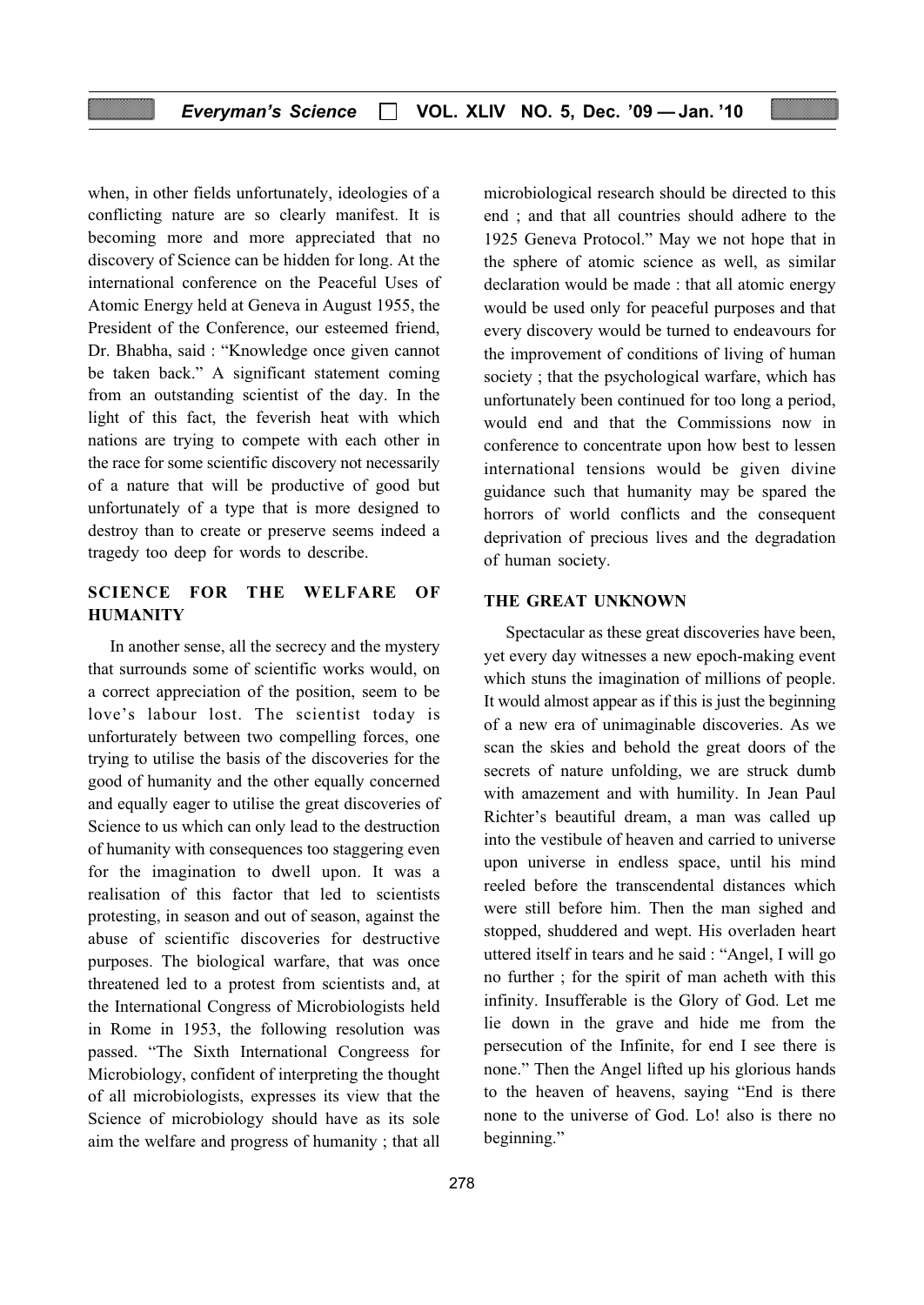## POTENTIAL OF INSECTICIDAL GENES FROM PLANTS AND MICROBES IN INSECT PEST MANAGEMENT

R. Asokan\* and Vageeshbabu S Hanur\*

Intensive and extensive use of chemical pesticides has resulted in many control failures due to development of resistance and also many environmental hazards where insecticidal genes from plants and microbes become handy. Expression of these genes in economically important plants has conferred insect resistance and consequently in lesser pesticide application for sustainable insect pest management.

#### INTRODUCTION

roviding adequate nutrition for the ever increasing human population, calls for a two fold increase in protein of plant origin and a four fold increase of animal origin, which is rather a difficult task through conventional breeding methods. Approximately 37% of crops worldwide are lost due to pest and diseases and insects alone account for  $13\%$  of  $loss<sup>1</sup>$ . There are 67000 pest species that damage crops of agricultural importance and out of which 9000 species of insects and mites are important from agricultural point of view2. Intensive and extensive application of chemical insecticides has resulted control failures in addition to environmental hazards. Therefore there is an urgent need to look for ecofriendly alternatives where genes derived from plants and microbes play an important role. Although agrochemical industry is investing in the production of safer and more environmental friendly pesticides, still higher level of protection is required.

Plants are generally protected from insect and disease attack by many different defense mechanisms. However, the mechanisms responsible for the observed resistance are poorly understood as they are polygenic and involve complex biosynthetic pathways. But efforts are being made on manipulating the level of secondary metabolites like *ipt* (isopentenyl transferase gene) from Agrobacterim tumifaciens ; cyanogenic glucosides and glucosinolates and cyclic hydroxmic acids<sup>3</sup> etc. It is also possible to exploit some forms of wound inducible monogenic genes such as protease inhibitors and the constitutive ones like  $\alpha$ -amylase inhibitors and lectins4. Researchers have been successful in transforming plants with insecticidal genes from microbial origin such as cry and vip genes from *Bacillus thuringiensis<sup>5</sup>*, cholesterol oxidase gene from Streptomyeces sp for lepidopteran, coleopteran and dipteran, respectively<sup>6</sup>.

The following are some of the insecticidal genes employed for insect pest management.

#### PROTEASE INHIBITORS (PIs)

The most widely studied types of serine PIs in plants are both typified by inhibitors isolated from soybean seeds and named after their discoverers : Kunitz and Bowman Brik family of inhibitors. Kunitz inhibitors are typically monomeric proteins containing a polypeptide of approximately 190

Division of Biotechnology, Indian Institute of Horticultural Research, Hessaraghatta Lake (PO), Bangalore—560 089, Karnataka, India. E-mail : asokan@iihr.ernet.in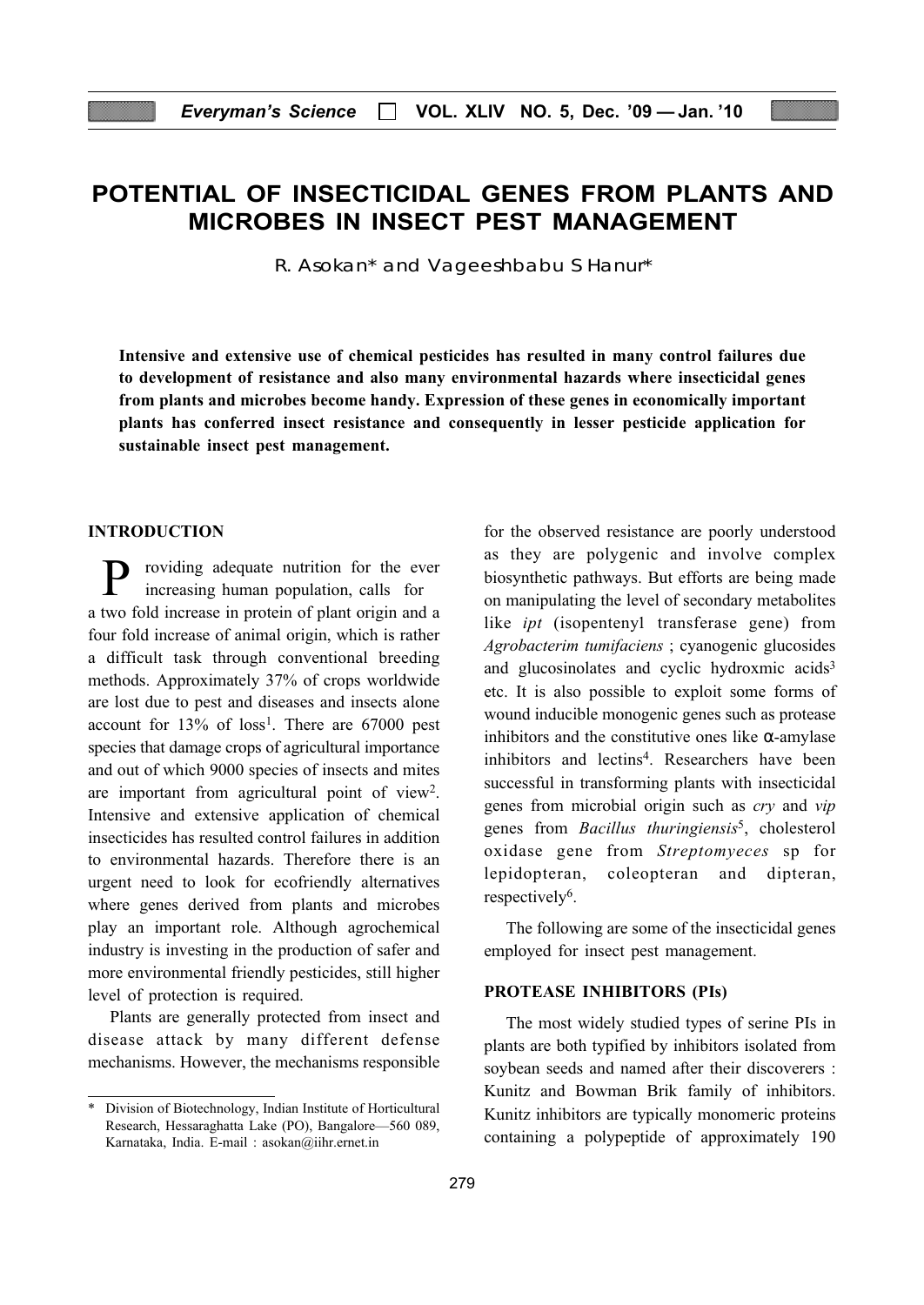amino acids with two intrachain disulphide bridges. Each molecule contains a single binding site which interacts strongly with the proteases against which the inhibitor is directed (usually a trypsin or chymotrypsin). Generally the distribution of proteins of this type seems to sporadic across a range of plant families (legume and cereals), with certain plant species such as winged bean accumulating Kunitz type of inhibitors in their seeds to a significant proportion of total protein, whereas many others contain only a small amount of or no detectable proteins of this type. The Kunitz inhibitors themselves belong to a super family which includes such as the sweet tasting protein, thaumatin and proteins induced by pathogens (PR proteins) which have sequence homology, but are functionally distinct since they do not inhibit serine proteases.

Bowman Brik inhibitors are common in seeds of legume species and are found in other families (such as cereals). These PIs are proteins based on a polypeptide of 7080 amino acids which form oligomers. The basic polypeptide unit contains a high proportion of cysteine residues and forms multiple intra-chain disulphide bridges (typically 7 per monomer) leading to a tightly folded and rigid conformation. The monomeric unit contains two binding loops with reactive sites and can inhibit two molecules of proteinases per molecule of the inhibitor. The two biding loops can have similar or different inhibitor specificities. These proteins can quite abundant in seeds making up as much as 1% of total seed protein.

A further family of serine PIs is found in seeds of Barley and other cereals and is termed as barley trypsin inhibitor family. These inhibitors are proteins of 11 to 14000 Mr which contain a single enzyme inhibitory site. Like Bowman Brik inhibitors they have high cysteine content. Potato and other members of the solanaceae contain two families of PIs, which are described as potato inhibitors I and II families from potato tubers.

These are smaller polypeptides<sup>7</sup>. PI-II is an oligomeric protein containing subunits of 8,000 Mr and the major form is a tetramer which is indicated to have 39,000 Mr. PI-II has a low cysteine content and unusually for serine PIs disulphide bonds are not essential for activity. PI-II is a dimer with size of 12 kDa and has two reactive sites and five intra chain disulphide bridges per monomer. The members of cucurbitaceae family has PIs in their seeds and very small in size (29-32 amino acids) and are relatively cysteine rich. PIs in plants appear to form an example of what has been termed as convergent evolution, where proteins with similar functions have arisen from different precursors, but share a similar functional mechanism.

#### Transgenic Plants Expressing PIs

Wound inducible potato inhibitor II family was expressed in tomato, potato and tobacco. A 13 kDa bifunctional corn inhibitor was found to inhibit both trypsin like serine proteases and certain insect amylases and it was found to be effective than the monofunctional inhibitor<sup>8</sup>. Transformed tobacco and cotton plants with a serpin gene from tobacco horn worm and controlled potato white fly type B (Bemisia tabaci). Eglic C and Cystain and ecotins and alpha macroglobulin have broader sensitivities. Mutant forms of inhibitors should be created for greater affinity and sensitivity. Phage display of the libraries of the mutant inhibitors coupled with selection of a variant with desired properties.

#### PLANT LECTINS

Lectins are carbohydrate binding proteins of non-immune origin that can agglutinate cells and bin glycans of glycoproteins, glycolipids and polysaccharides. The lectins usually mediate cellcell, host-pathogen interations, serum glycoprotein turn over and innate immune responses<sup>9</sup>. Lectins are isolated from plant, animal, bacteria and viruses. Most lectin molecules contain multiple binding sites and thus can cross link oligo or polysaccharides. The first lectin was described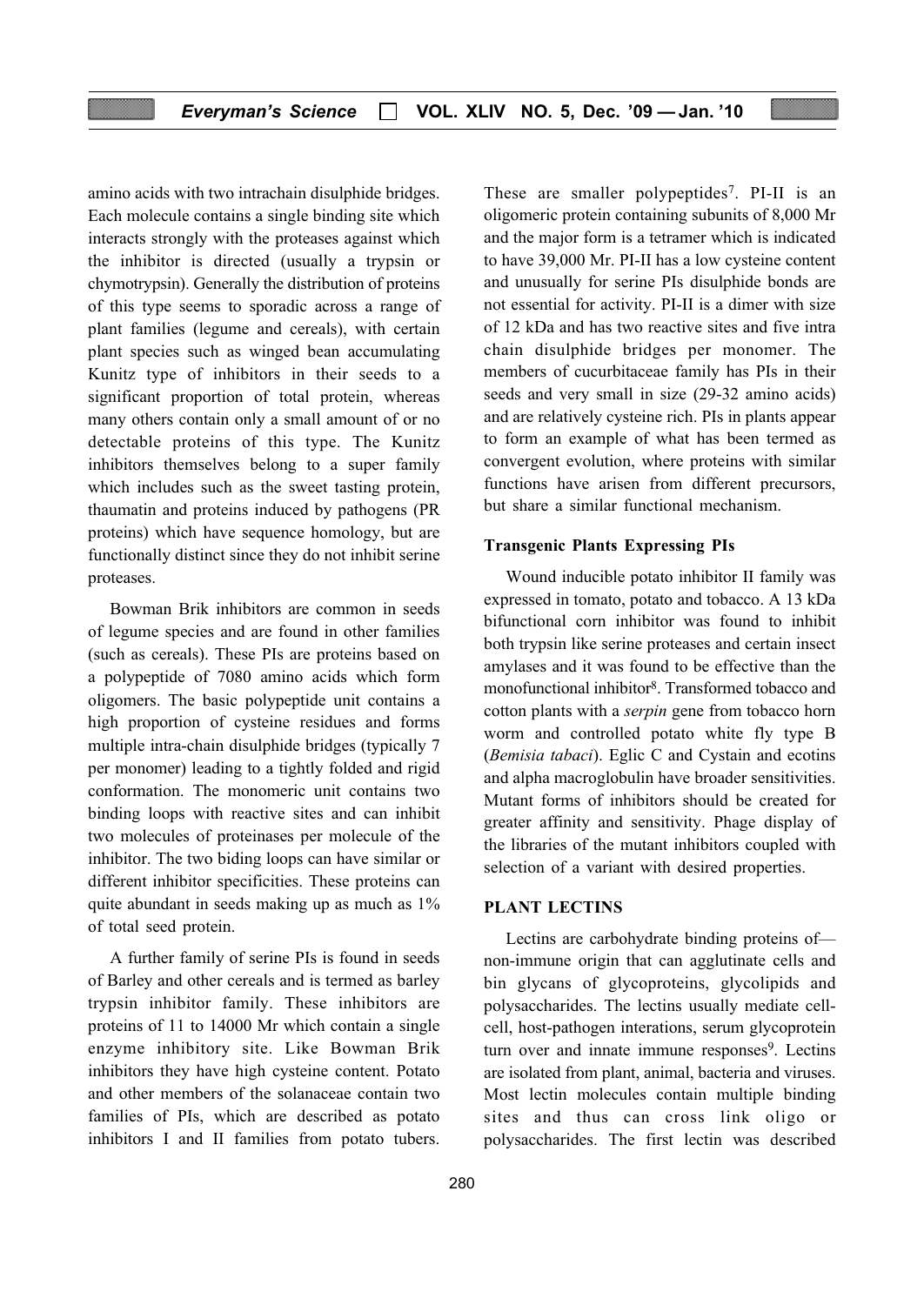over a century ago was to have (from the castor bean, Ricinus communis L.) agglutinated red blood cells. Many belong to a homgenous family of proteins based on amino acid of approximately 220 residues, although totally different sequence types have been shown to have similar functional properties. A limited no. of insecticidal lectins have been identified by their protective role within the seed as typified by the bean lectins and winged bean, Psophocarpus tetragonolobus (L.) DC lectins.

Many lectins are localized within the cell where they may be present in considerable amounts but their role is largely unknown. They react with storage proteins and their affinities to the species own storage proteins are greater than that of foreign proteins. This led to the assumption that they are complex proteins and thus transform them into a compact insoluble state that renders them easier to storage than a soluble state would. Many lectins are toxic and may threfore protect the plant from plant being eaten away. The lectin of pea is toxic to Calosobruchus maculates. The agglutinin of castor plant contains a component that is highly poisonous for animals and man. Animal expriments with lectins showed that some lectins support cell division at low concentration (mitogens).

#### Role of Lectins in Insect Control

#### ● Cowpea weevil, Callosobruchus maculates

The lectins are PHA from Phaseolus vulgaris and caused no adult emergence on diets containing 5% PHA. Lectins with N-acetyl galactosamine/ galactose delayed the development of C maculates by 8.5 to 10 days at 1% level in the artificial diet. Lectin from Allium sativum and Galanthus nivalis has higher activity against weevil larvae at 2% level.

#### ● Ostrinia nubilalis

WGA and BPA and the lectin from castor were more effective and the LC50 for WGA and BPA was 0.59 mg/g and 0.73 mg/g of diet, respectively.

#### ● Diabrotica sp

Four lectins from Bendeiraea simplicifolia, Maclura pomifera, Artocarpus integrifolia and Codium fragile reduced the weight by 70%. The lectin from Erantheis hymalis at 2% level caused 100% mortality.

#### ALPHA AMYLASE INHIBITORS

Protein inhibitors of mammalian alpha amylases abundant in cereal grains are also present in legume and other seeds. There are several distinct families with some being homologous to the Bowman Birk type protease inhibitors. Generally these inhibitors have relatively low molecular weight and some may inhibit both mamalian insect alpha amylases. Others are far more specific being efective against either one or the other. Although induced synthesis of amylase inhibitors by insect attack has not been reported, those purified from wheat and common bean are insecticidal toward coleopterans when incorporated in the artificial diets. Different types of alpha amylase inhibitors in wheat endosperm are differentially active against different lepidopterans. When tested in the artificial diet against a range of phytopahgous Lepidoptera and coleoptera the effects of wheat alpha amylase inhibitor in vivo ranged from little or no effect, to significant effects on the development and mortality. The alpha amylse inhibitors are related to PHA and Arcelin to the extent of 45 to 85% which are expressed from a single locus from the common bean, Phaseolus vulgaris. PHA and other alpha amylase inhibitors are found in both domesticated and in wild varieties and the arcelin is found only in the wild accessions. PHA has two homologous polypeptides of PHA-E and PHA-L and constitutive 4-8% of seed protein and the alpha amylase inhibitor comprise only of 1% of the total seed protein. Arcelin comprises of more than 30% of total seed protein. PHA binds to the glycans on the glycoprotein of intestinal mucosa of the mammals and the arcelins may bind to the peritrophic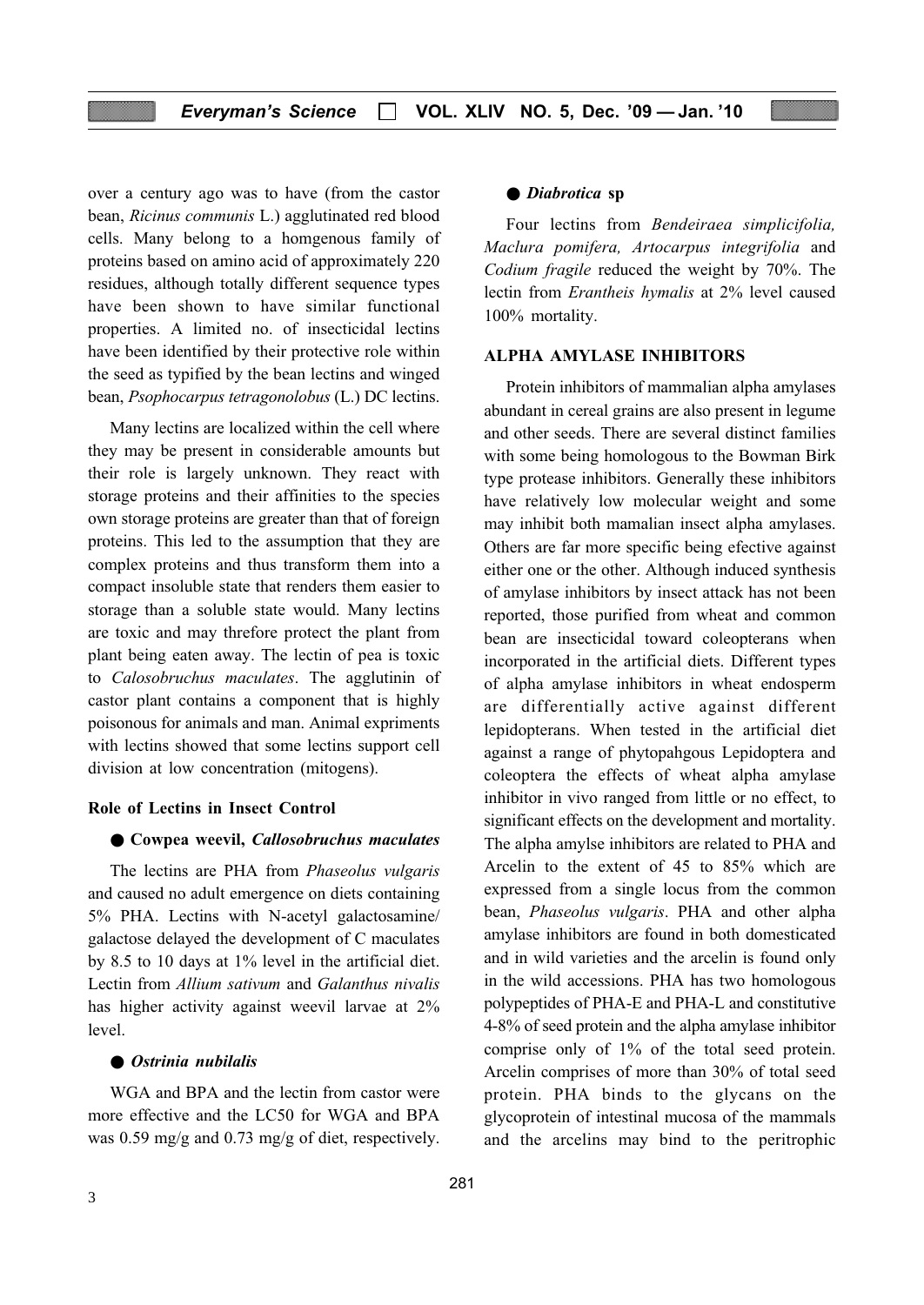membrane of insect gut and prevent the nutrient uptake or make it indigestible. These do not bind to carbohydrates. The alpha amylase inhibitors exhibit the activity of certain mammalian and insect alpha amylases but not plant enzymes. Hence it is considered as plant defense protein rather than a metabolic protein.

#### CHOLESTEROL OXIDASE

About 10000 filtrates from the microbial fermentation were tested for insecticidal activity against the major pests revealed that two Streptomyces culture filtrates killed the boll weevil larvae effectively<sup>10</sup>. Cholesterol oxidase has been isolated from Pseudomonas fluorescens also. Cholesterol oxidase has been found to be not active to newly emerged boll weevil, but oviposition is severely reduced, due to the poorly developed ovaries. Susceptible insects are from the orders of coleopteran, lepidoptera, hemiptera, diptera and dictyoptera.

#### **CHITINASES**

Chitin is the polymer of N-acetyl glucosamine in  $\beta$  1  $\rightarrow$  4 linkage that occurs as a structural component in cuticle, shells of arthropods, and cell walls of fungi, some algae, in nematode and in mollusks. Chitinases are defined as enzymes with specific hydrolytic activity against chitin. Some chitinases hydrolyse the related polymers such as cell wall polysaccharides having  $\beta$  1  $\rightarrow$  4 linked N-acetylglucosmine and N-acetylmuramates. Enzymatic cleavage occurs randomly at internal locations over the entire length of chitin microfibril. The final products are soluble low molecular weight multimers of GlcNAC-chitotetraose, chitotriase and chitobiose (predominant). These oligosaccharides are again acted upon by the β N-acetylglucosaminidase which cleaves off GlcNAc sequentially from the non-reducing end. Both enzymes are detected in insects, crustaceans, yeasts, fungi, bacteria, higher plants and vertebrates. Chitinases are involved in moulting digestion. The

product of hydrolysis is regulated for the synthesis of new cuticle and often the old larvae ingest the old cuticle. Chitinases found in the gut have a digestive function in addition to their breaking down chitin present in the gut lining. In fungi chitinases apparently degrade and mobilize organic matter and to antagonize the growth of other fungi and in yeast it is important for cell wall separation. Insect resistance can be imparted by the degradation of vital structures such as peritrophic membrane, cuticle of insects, cell wall of fungal pathogens or elicit defense responses. Peritrophic membrane and exoskeleton of insects are the physiochemical barriers but entomopathogenic fungi use multiple extracellular enzymes including chitinolytic and proteolytic enzymes that help penetrate the cuticle and facilitate infection. Some insect venoms and nematodes utilize a chitinase to penetrate the peritrophic membrane to gain entry. Baculoviruses also produce chitinases to putrefy the cadaver of insects.

The insect chitinases are primarily associated with the moulting but also have some digestive function in the gut (Terra and Ferreira, 1994), M. sexta has less similarity of class I and II plant chitinases and limited similarity to class III and V plant and microbial chitinases. Chitinase is expressed just prior to larval-larval and larvalpupal moulting. The activity of this gene is regulated positively by ecdysteroids and negatively by juvanile hormones.

#### TRANSGENIC PLANTS EXPRESSING INSECT CHITINASES

The entire coding region of  $M$ . sexta chitinase under CaMV 35 S promoter with nos or pinII polyadenylation signal sequence was expressed in tomato and tobacco. The size of the chitinase expressed in the transgenic plant was 46 kDa instead of 85 kDa. When chitinase positive and negative plant leaves were provided to the first instar larvae of Heliothis virescens, the weight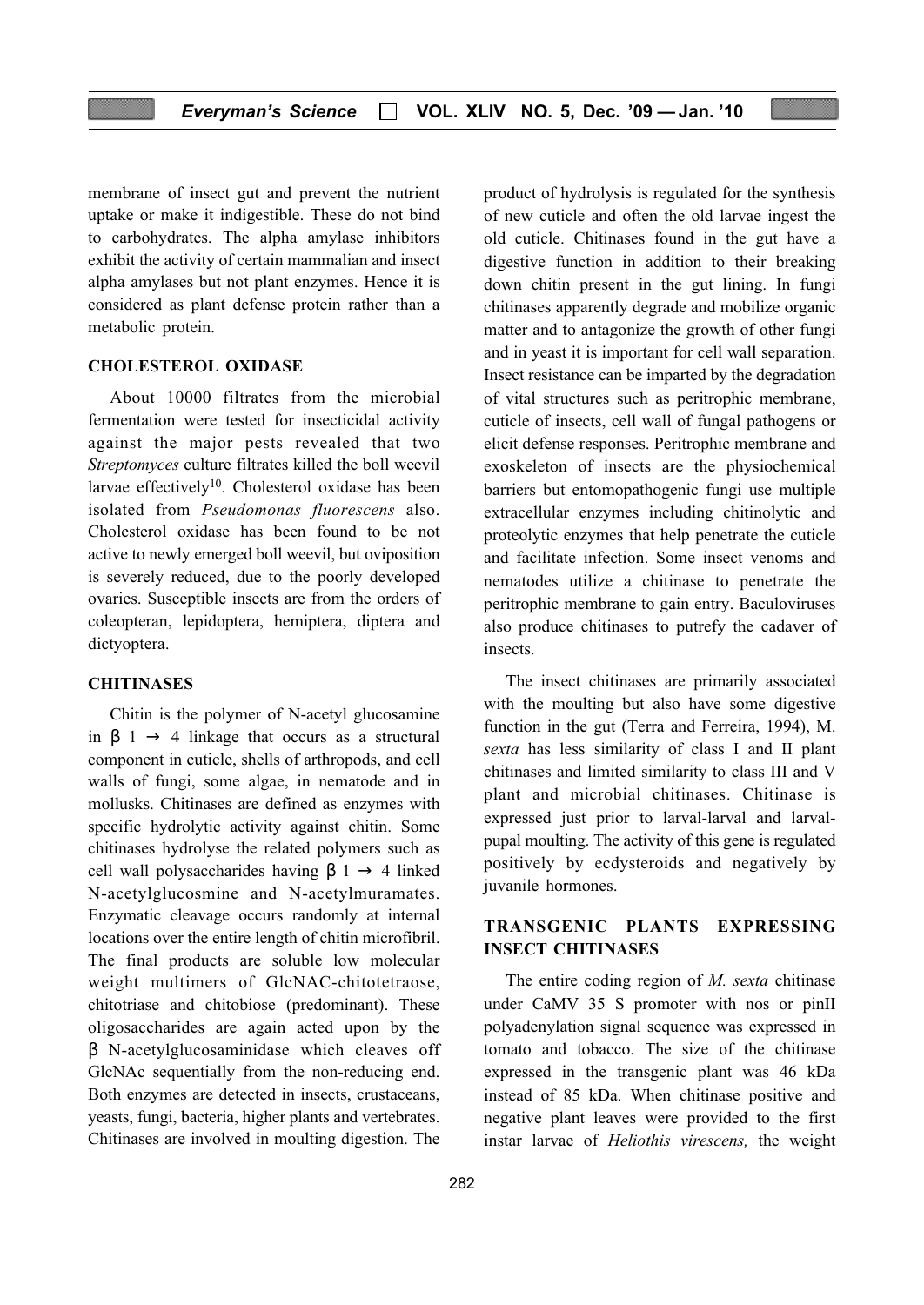recorded was 966 mg in the control and 177 mg in the insects that fed on the chitinase plants. Thus the feeding on the chitinase plant reduced the larval weight by more than 80%. Expression of chitinase +  $\beta$  N-acetylglucosaminidase degrades the chitin six times faster than that of either enzyme alone.

#### PEROXIDASES

Peroxidases are subclass of oxidoreductase that uses a  $H_2O_2$  as an oxygen acceptor. The other peroxidases are guaicol peroxidase (plant), NADH peroxidase, cytochrome C peroxidase, catalase, glutathione peroxidase, L-ascarbate peroxidase and manganese peroxidase<sup>11</sup>.

Plant perioxidases are monomeric proteins with a common heme (photophophyrin IX) group, bound  $ca<sup>2+</sup>$  and some degree of glycosylation and also some forms need  $Mn^{2+}$  (which stimulates production of  $H_2O_2$  from NAD(P)H. Peroxidases are cloned from tobacco, potato, horseradish, tomato, cucumber, Arabidopsis, wheat, barley rice and maize. Plant peroxidases have 42 distinct isoforms that vary between  $30 - 70\%$ . Peroxidases are grouped into anionic, cationic and neutral forms based on pI. There are no. of alleles for a particular peroxidase gene that occur in maize. Peroxidase from different plant species vary in substrate specificity.

#### Transgenic plants expressing peroxidase gene :

In tobacco expression of anionic peroxidase is loosely associated with the cell walls the lignifying vessels and the shoot epidermis of the immature plants. It is also expressed in endodermis and storage parenchyma of older shoots and roots. Over expression of peroxidase results in chronic wilting at the time of flowering, retarded growth, smaller compacted cells and brown rapidly in response to wounding. Nicotiana sylvestris and tomato have been transformed with peroxidase gene against H. zea. The susceptibility of peroxidase plant depends on the age of the tissue, type of the tissue and size and species of the insect tested.

### INSECTICIDAL COMPOUNDS INDUCED BY THE REGULATED OVER PRODUC-TION OF **CYTOKININS**

Cytokinins are major group of plant growth regulators that modulate a number of physiological and biochemical processes e.g. flowering, leaf senescence, seed germination and stomatal function. Application of cytokinin results in the enhancement of secondary metabolites like anthocyanins, betacyanins, tannins, coumaris, scopoletins, scopolin, rhodoxanthin, berberins and indole alkaloids, gossypol, condensed tannins, flavinoids and anthocyanins and all the above are found to be toxic to the tobacco bud worm. ipt plays a vital role in cytokinin biosynthesis in all forms of life.

When Manduca sexta and Myzus persicae were inoculated to the ipt plant on an average the second and the thrid instar larvae consumed less than 60% of leaf material and the weight gain was reduced by  $20 - 30\%$ . After the tobacco horn worm feeding zeatin and zeatinriboside cytokinins were formed in the leaves. Cytokinin levels were raised by about 70 fold in comparison to the control (7 pmol/ g fresh weight).

#### ENGINEERING OF PLANT SECONDARY METABOLISM

The secondary metabolites are generally produced by multigene pathways despite their low molecular weight and apparent structural simplicity. For example the cyanogenic glucosides are coded by four genes, glucosinolates by six strucutral genes and DIBOA glucoside by four genes and rotenone by seven genes beyond flavinoid pathway. Pyrethrin needs several beyond phytodienoic acid pathway and at least two genes beyond isopentenyl pyrophosphate pathway.

A yeast odc gene under CaMV 35S promoter in N. rustica resulted in higher level of putrescine and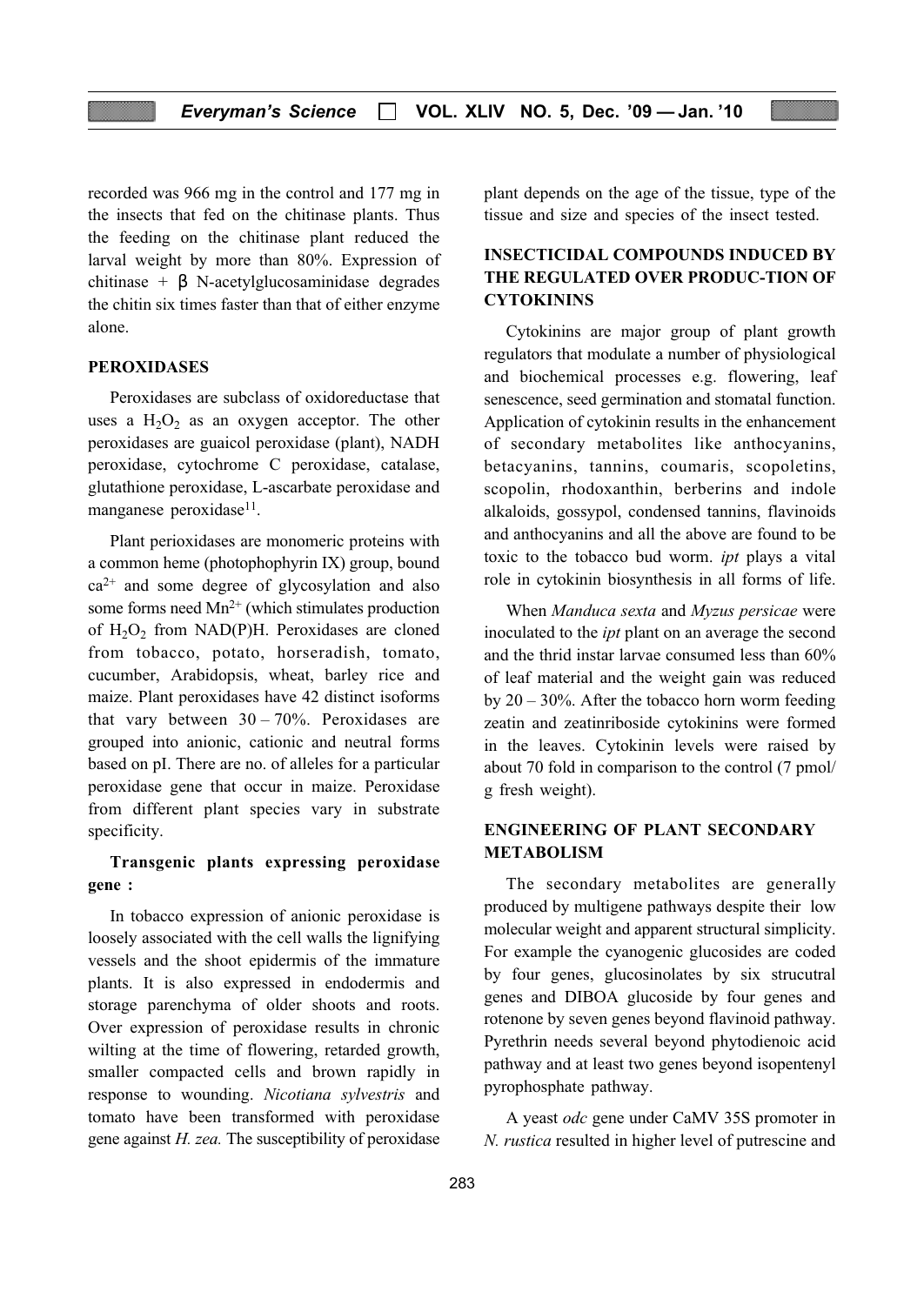N-methyl putrescine and the nicotine content was increased up to two fold high. Leaf rbcS promoter with bacterial lysine decarboxylase (ldc) gene increased the anabasin content.

#### Engineering Glucosinolate–Cyanogenic Glucoside Pathway

Aldoxamine is the common intermediate to the pathways of three classes of plant defensive chemicals viz. cyanogenic glucosides, glucosinolates and nitroalkanes. Therefore the addition of late genes of glycosinolate pathway to a cyanogenic plant would lead to the production of both cyanogenic glucosides and glocosinolates. Papaya produces phenyl alanine derived cyanogenic glucoside (prunasin) along with the novel cyclopentenylglycine derived cyanogenic glucoside tetraphyllin B. Addition of early glucosinolate pathway genes to a cyanogenic plants would produce new cyanogenic glucosides. Conversion of a glucosinolate plant to cyanogenic would provide with it a new insect defense against those brassicae specialists that use mustard oil for oviposition or glucosinolate for feeding stimulant.

#### Cyclic Hexamic Acids (DIBOA and DIMBOA)

Series of progressively methoxylated 2,4 dihydroxyl-1, 4-benzoxanthin-3-ones : DIBOA AND DIMBOA (major chemical defense in maize, wheat and rye). BOA, MBOA,  $M<sub>2</sub>BOA$  are less toxic abiotic decomposition products of hydroxamic acids. The cyclic hydroxamates are unstable wound released and is stored as low toxicity, stable glucosides, separated from a beta glucosidase located in plastids. BIMBOA is found to be toxic at 0.1 to 1.00 mM.

#### Unsaturated Amides

The various amide forming enzymes of piperidine biosynthesis are pieroyl–cOA, piperidine N-piperoyl transferase. The relatively unsaturated isobutyl amides are few enzymatic steps removed from the fatty acids of primary metabolism. The insecticidal activity of biosynthetic simplicity make them attractive candidate for the crop protection by genetic engineering.

#### **CONCLUSION**

Even though there is a scope for employing insecticidal genes derived from plants and microbes for insect pest management some of the concerns viz. potential toxicity of the introduced gene products to the intended consumers, accelerated development of resistance, possible environmental risks such as effect on parasites and predators and possible transgene escape are to be objectively assessed.

#### **REFERENCES**

- 1. A.M.R. Gatehouse, R.V.Hilder and D.Boulter, Plant genetic manipulation for crop protection, C.A.B International, Wallingford, U.K, 1992
- 2. Ross, M.A and C.A. Lembi, Applied weed science, Burgess publishing company Co., Minneapolis, USA, 1985
- 3. D.L.Hallahan, J.A. Picket, L.J.Wadhams, R.M.Wallsgrove, and C.Woodcock, Potential of secondary metabolities in genetic engineering of crops for resistance. In plant genetic manipulation for crop protection-Biotechnology in Agriculture No.7, Gatehouse, A.M.R, Hilder, V.A. and Boulter, D (eds.) CAB International, Wallingford, U.K. 1992.
- 4. M.J.Chrispeels, Transfer of bruchid resistance from the common bean to other starchy grain legumes by genetic engineering with the alpha amylase inhibitor gene. In Advances in insect control, Nadine, N and Koziel, M (eds.), Taylor & Fancis, London, U.K. pp-139–156, 1998.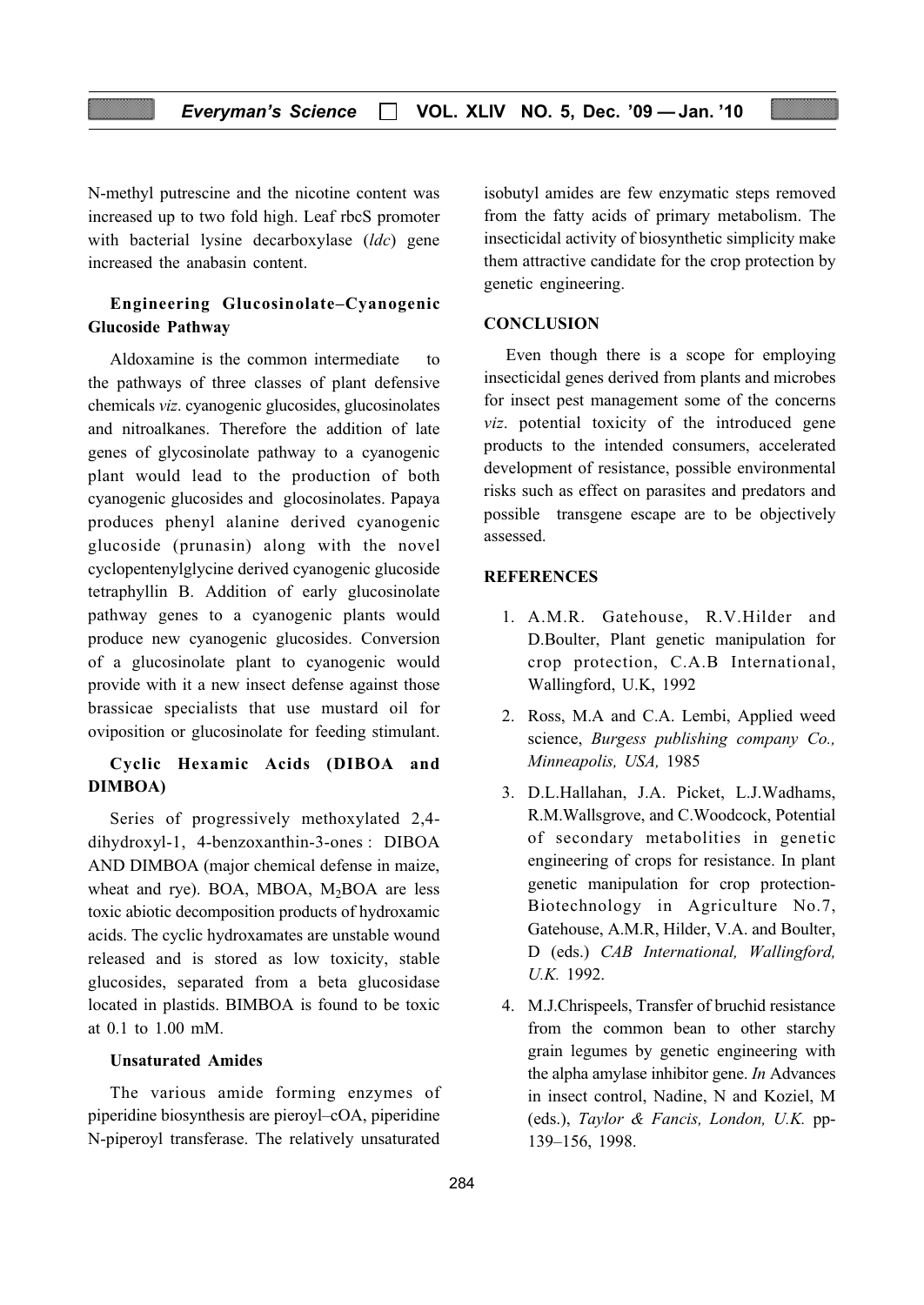#### Everyman's Science  $\Box$  VOL. XLIV NO. 5, Dec. '09 - Jan. '10

- 5. E.Schnepf, N. Crickmore, J. Van Rie, J. Lereclus, J.Baum, J. Fietelson, D.R.Zeigler, and D.H.Dean, Microbilogy and Molecular Biology Reviews, 62, 775-806., 1998
- 6. J. T. Greenplate, N. B. Duck, J. C. Pershing, J. P. Purcell, Entomologia Expertimetalis et Applicata, 74, 253-258., 1995.
- 7. T. E. Cleveland, R.W.Thornburg, and C.A.Ryan, Plant Molecular Biology, 8, 199-207., 1987.
- 8. B. Mc Gurl, M. Orozoco-Cardenas, G. Pearce and C.Ryan, PNAS, USA, 91, 9799-9802., 1994
- 9. D. Boulter, Phytochemistry, 34, 1453-1466., 1993
- 10. J. P. Purcell, J. T. Greenplate, N. B. Duck, R. D. Sammons and R. J. Stonard, FASEBJ, 8, A1372, 1994a
- 11. Y. Xu, and R. B. Van Huystee, Journal of Plant Physiology, 141, 141-146., 1993

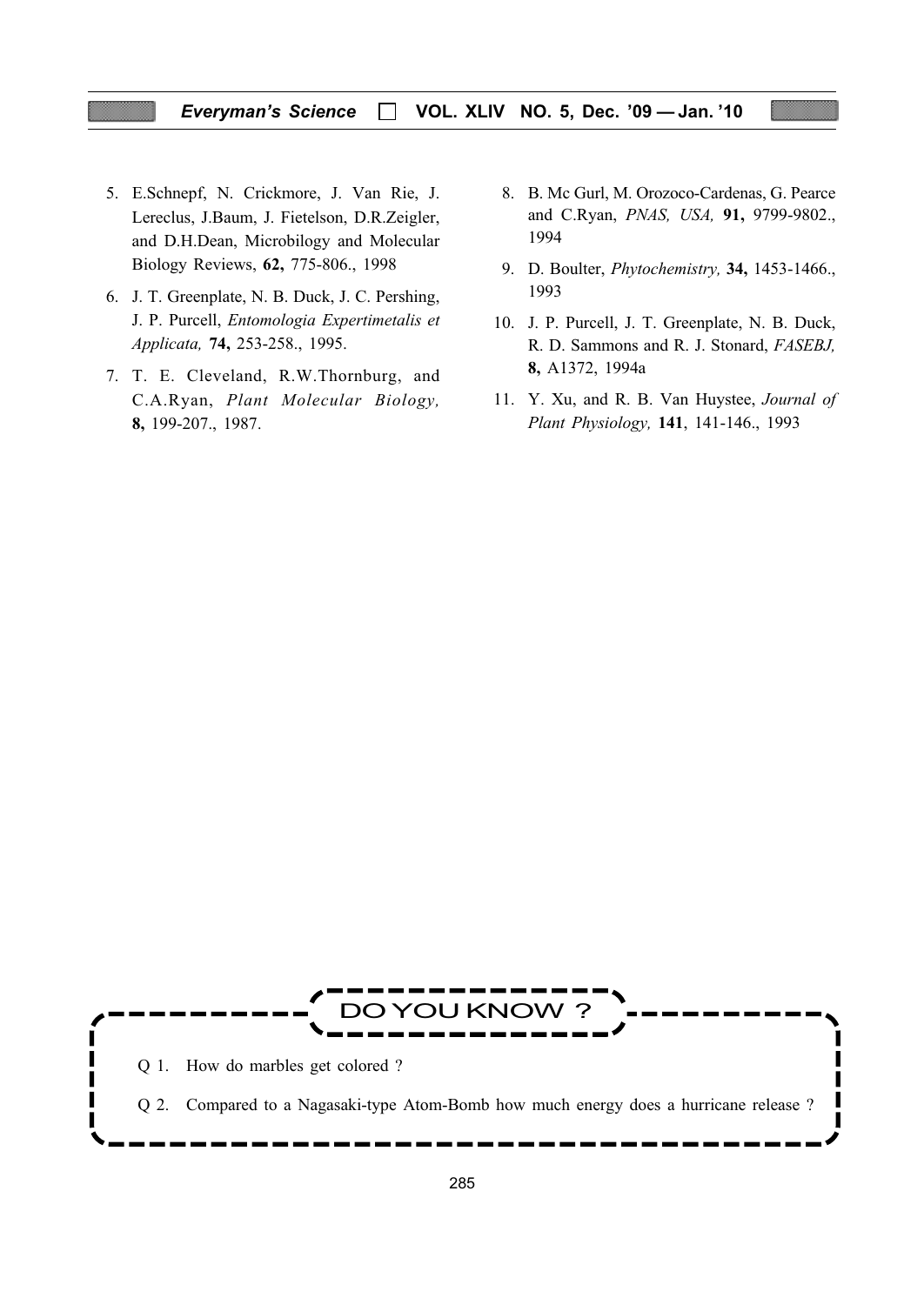## ADULTERATION EVERY WHERE – LEARN TO LIVE WITH IT

K. P. Agrawal\*

Several studies have shown that most of the edibles are adulterated or contaminated with infectious microbes, heavy metals, toxins, artificial additives, preservatives, colouring agents, emulsifying agents or chemical residues.

#### INTRODUCTION

A dulteration is the fast growing industry<br>in India. Global market of adulteration and fake goods is 650 billion dollars which constitutes 9 percent of total trade (2007) : Indian market constitutes 30 percent of such trade. Urban markets are particularly flooded with fake and duplicate goods. You name any item : food or drinks, medicines or cosmetics, petrol or diesel, electronic or electrical, music or play, motor parts, books, stationary items, building material including postage stamps, currency notes or coins, we find ourselves surrounded by them. Adulteration in case of medicines is reported to the extent of 35 percent. According to a survey, most commonly used cosmetic, e.g. parachute oil, fair and lovely cream, vicks and dabur amla oil have more than 100 duplicates in the market. Goat, donkey and dog skins after treatment are sold as tiger skins. Plastic and bones of different animals are used to make nails and limbs of tigers and leopards. Camel bones are used to make counterfeit ivory. It is a well organized profession and has covered almost all the items of daily needs.

Adulteration is the most riskiest for life sustenance. It makes our existence unsecured. We are gulping slow poison through adulterated items. It is not consumer, even industry and government suffer equally because of adulterated, fake and duplicate goods. Adulteration starts at production level till it reaches to consumer level. It is of different kinds. The first, which contain natural toxin, e.g. kesari dal and harmful residues like pesticides in grains and vegetables and hormones and antibiotics in milk at production level. Second, the inadvertent adulteration where a product including food product has gone bad or its potency is lost (e.g. medicines) or is passed the expiry date. Third, the deliberately adulterated goods like adulteration with cheap chemicals in medicines and cosmetics. Fourth, the duplicates of popular brands with or without change in name. Fifth, the consumer is cheated not only in terms of quality but quantity also. Adulterants used in food items, drinks, drugs and medicines, cosmetics and beauty products including fuels, their adverse effects on health and protective measures have been discussed in the present communication.

#### FOOD ITEMS

It is difficult to get a food items, may be flour, pulse, oil, fruit, vegetable, milk, sweet, spices, tea, coffee, honey, bakery item, chocolate, beetal nut including fruit juice which is free from one or the other adulterants. Our dinner thali (containing dal, roti, rice, vegetable and salad) is also not safe.

<sup>\*</sup> National Agricultural Innovation Project (ICAR) G-29 Brahma Appts, Sector-7, Plot-7 Dwarka, New Delhi-110075 Email:kpa45@yahoo.com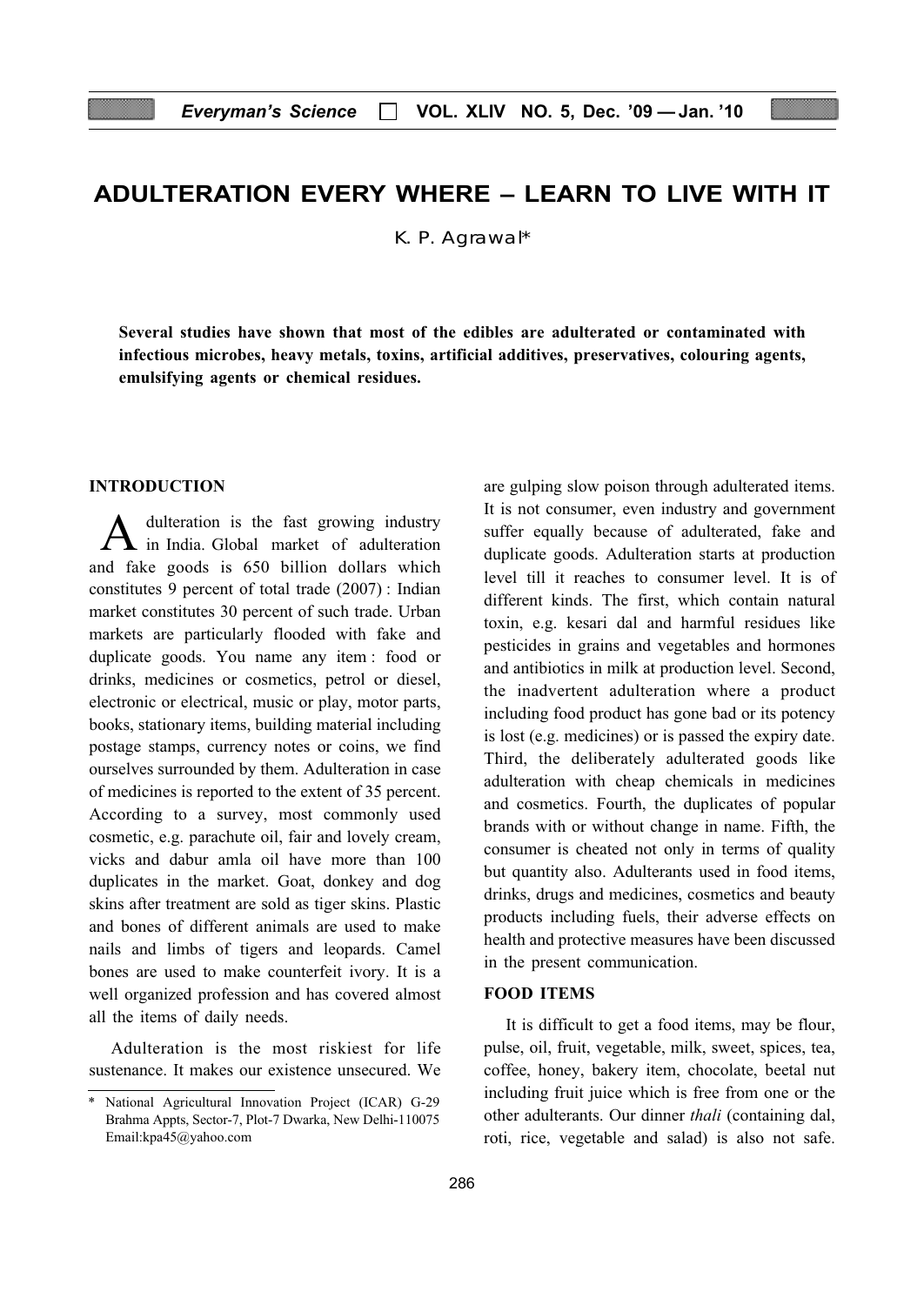Even animal feed like cake as protein supplement for lactating animals is adulterated. 90 percent of un-branded/loose items are adulterated. Food contamination occurs from different sources, viz. overuse and illegal use of pesticides in agriculture, industrial sludge if not treated before use, air pollution and use of pesticides for storing. Every input from water to manure and from pesticides to preservatives contributes to contamination.

#### ADVERSE HEALTH EFFECTS

Health impacts of adulterants range from vomiting, abdominal pain, allergy, asthma, headache and even mental retardation, cardiac arrest and cancer is persistent. People dying after consuming adulterated food, children falling ill after eating food served in schools and thousands hospitalized after a wedding feast are common incidences. Food allergies are common due to adulteration with food additives. Use of banned pesticides like DDT and BHC for sprinkling on vegetables and fruits and also mixing with food grains as a preservative is rampant. According to an estimate, an average Indian eats about 40 times more pesticides through food than the average American or Englishman.

Pesticides and insecticides are used as food additives during production and post – production of different foods. Food additives are also used as coloring and flavoring agents, fresheners, preservatives and stabilizers during the manufacturing, processing and packaging of food items. The effects of food additives can be immediate or long—term. Common reactions are urticaria, runny nose, headache, asthma and bleeding, hyperactivity, irritability, contact dermatitis and skin eruptions. Long–term effects of food additives can result in damage to organs, birth defects and cancer. In spite of ban on use of several pesticides like aldrin, dieldrin, DDT and heptachlor, their use in food stuffs like cereals, pulses, oils, spices and meat products continues. Synthetic colors used in different food items are very harmful. Tartrazine, also known as FD & C yellow No. S, a yellow coloring agent can cause itching, urticaria, runny nose and asthma. Saccharin and cyclamate, used as artifical sweeteners cause cancer of urinary bladder in long – run. Nitrates and nitrites, used as preservatives in packaged meat may cause stomach and gastrointestinal cancers. Mono – sodium glutamate (MSG) used as food flavour enhancer causes severe headache, nausea and occasionally chest tightness, burning sensation and asthmatic attack. Long–term use results in damage to brain. Sulphur dioxide and sodium meta bisulphate are used in dry fruits, wines and beers to prevent discoloration and spoilage. Sulphur dioxide is also used as preservative for fruits and vegetables. It may cause breathing and heart problems. Adulterants used in different food items and their adverse effects have been described below.

#### FOOD GRAINS

Massive use of pesticides both at production and post – production level to protect food grains from the insects and pests is endangering the human and animal health. None of the pesticides is free from harmful effects. Mixing of kesari dal with pigeonpea dal is reported to cause lathyrism, a kind of paralysis. Coloring agents used in bad pulses especially tur dal and moong dal to make them appear good can cause allergic reaction and aggravate asthma.

#### EDIBLE OILS

Adulteration of costly oils (e.g. groundnut oil, mustard oil) with cheap oils (palmolein, palm and argemone) is a common practice. Palm oil after cleaning with chemicals is also mixed with deshi ghee. Use of palm oil increases incidence of heart problems. Vanaspati ghee has also been found adulterated with argemone. We all know mustard oil epidemics and last one was in 1998. The reason of epidemic was adulteration of mustard oil with argemone which caused severe dropsy. Essence of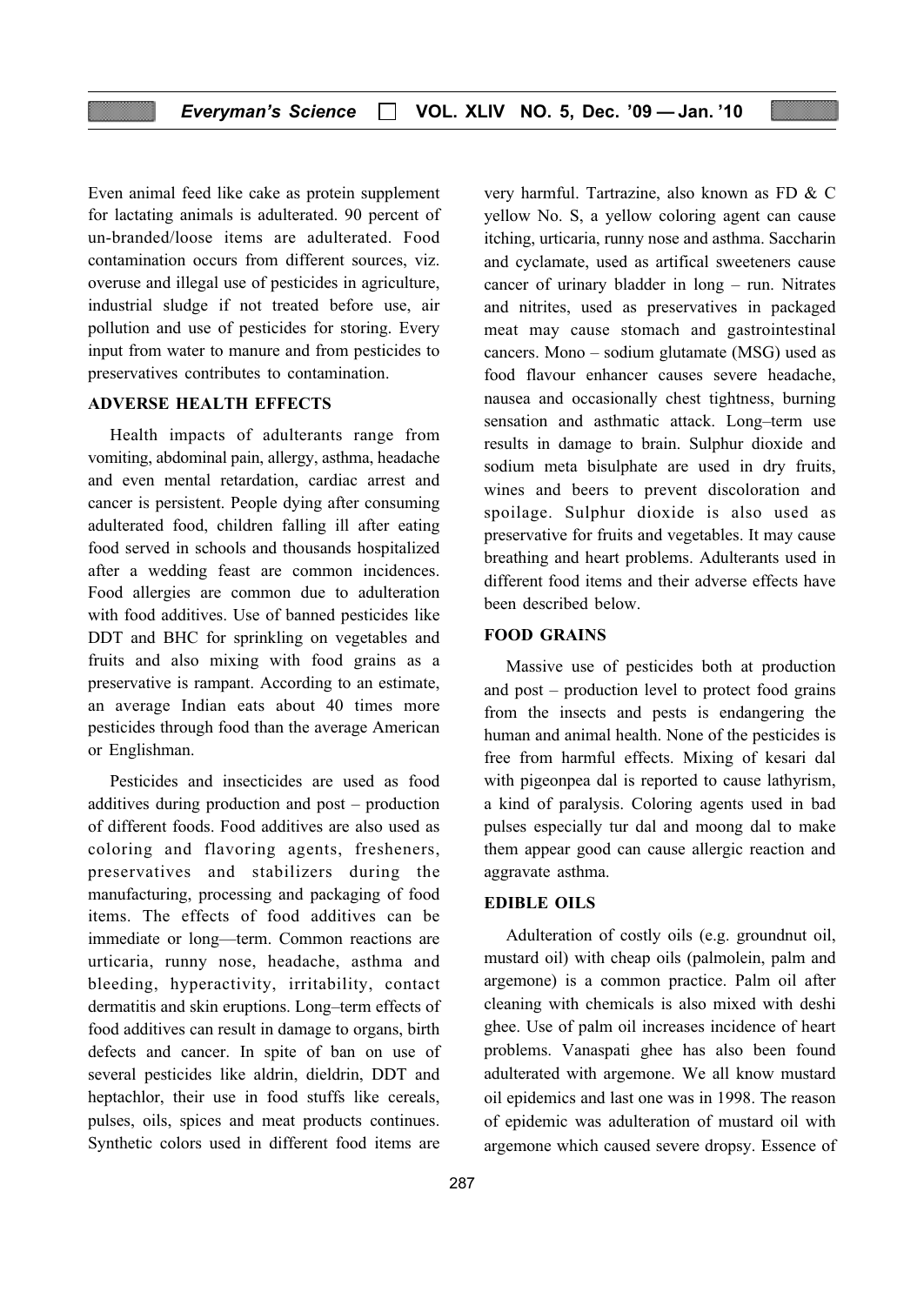allyl isothiocyanate for characteristic pungency and butter yellow to impart the typical color of mustard oil added to mustard oil are highly toxic, damages the liver and ultimately may lead to liver cancer in long – run.

#### FRUITS AND VEGETABLES

Most of the fruits and vegetables available in the market are adulterated and / or contaminated. Most commonly used contaminates are DDT, HCH, endosulfan, synthetic pyrethroids, carbamates, organophosphates, aresenic, lead, zinc, cadmium, copper and chromium and their health hazards are seizures, blood disorders, brain cancer (in children), breast cancer and movement disorders. Calcium carbide used for ripening of raw fruits like bannana, mango and papaya has a carcinogenic effect. High levels of heavy metals like lead, zinc and cadmium in vegetables grown in suburban area have hazardous effects on human health. Seasonal okra (Bhindi) looking exceptionally green is not natural. Similarly sparkling white cauliflower is also not natural. It is because of malathion which is a potential poison. A solution of copper sulphate is used to make vegetables look green and fresh and acetylene gas for ripening of fruits. Sparkling brinjal in the market is due to mobil oil. Sulphur meta bisulphite used to keep salad fresh is responsible for asthmatic attack. Massive use of pesticides to protect vegetables from insects affects the immune system and hormonal balance of the body. Oxytocin which has long been used for milk let down in animals is also used for fast growth and ripening of fruits and vegetables. It takes 24 hours for fruits and vegetables to ripe. Harmful effects of hormones on the body are well known.

#### **SPICES**

Spices like chilli, coriander, turmeric, aniseed, black pepper and asafetida, none is free from adulteration. A few adulterants are used to increase weight and others to give a good color. All adulterants are harmful. Spices in powder form have more chances to be adulterated. Spices like chilli powder and coriander powder are adulterated with rice husk colored in caster oil base. Red chilli powder adulterated with sudan-1 is a carcinogenic agent. Papaya seeds in black pepper and gum in asafetida is a common practice. Coconut powder is adulterated with suji, rice flour and sodium bicarbonate. These adulterants maintain whiteness of coconut powder. Use of low quality oil, substandard condiments, stale vegetables and decaying skins of lime in pickle preparation is very common. Tea, particularly loose tea mixed with saw dust, sand, iron fillings, used tea leaves besides several coloring and dyeing agents is a brisk business. Even catechu (kattha) is synthetically prepared.

#### MILK AND MILK PRODUCTS

Incidences of adulteration in milk and milk products are at increase over the years. Milk is adulterated at two stages : production and post– production. Use of hormones, viz. growth hormone to boost milk production and oxytocin for milk letdown is rampant. Both the hormones have adverse effects on animal and human health. Oxytocin affects fertility of animals whereas consumption of oxytocin induced milk may cause cancer and heart problems. High pesticide content in the food and water makes even mother's breast milk unsafe. Mother's milk in India has the highest DDT levels in the world. Milk from animals suffering from mastitis is highly infectious and can lead to asthma, allergy and diarrhea. Normally, milk from such animals should be discarded. Dairymen rather than discarding such milk, mix with other milk and supply to consumers. Ammonium compounds, NaOH, Na<sub>2</sub>CO<sub>3</sub>, NaHCO<sub>3</sub>, Hydrogen peroxide, formalin, sodium sulphate and poster paints are common adulterants in milk for increasing the shelf life. According to a report from World Bank supported National Agricultural Technology Project, 27 percent milk samples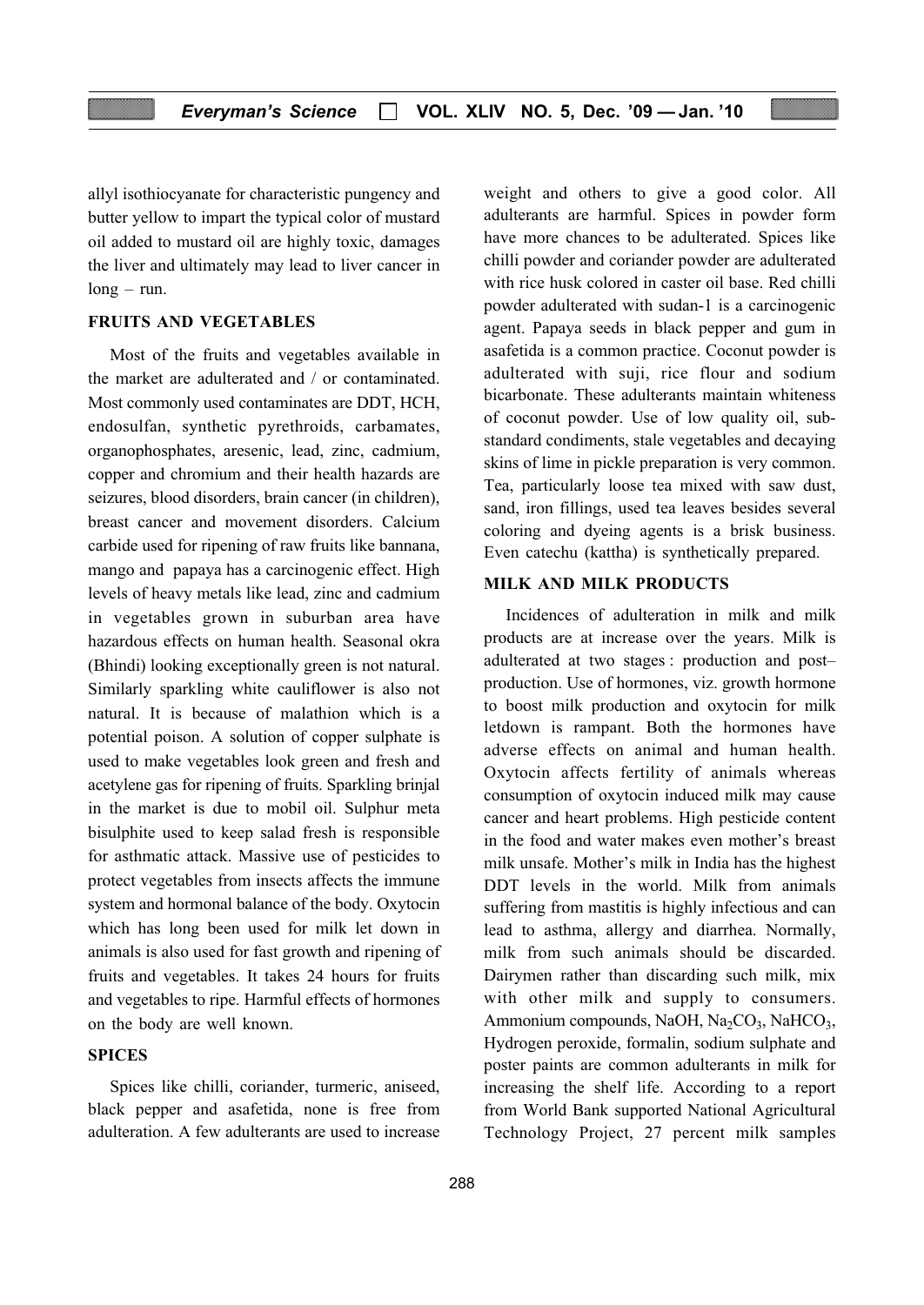collected from Uttar Pradesh, Haryana, Delhi, Punjab and Rajasthan were found to be adulterated with one or more adulterant (s). Water is the common adulterant to increase the volume of milk. Adulteration of loose milk with water is very simple. Even polypacked milk is not safe from such adulteration. The ingredients used in the manufacture of synthetic milk are caustic soda, refined oil, common salt, sugar, urea and water. All the ingredients used for production of synthetic milk are harmful. Consequent use damages the intestines, makes them prone to diseases such as gastroenteritis, diarrhea and malnutrition. Children are more prone for such damages. The practice of synthetic milk preparation is wide spread and more prevalent in Western Uttar Pradesh, Haryana and Himachal Pradesh.

The source of adulteration of milk products are two fold : (1) use of adulterated milk and (2) adulteration during product preparation. Adulteration of skimmed milk powder with chalk powder is prevalent in many parts of the country. Antibiotics are added to milk and milk products to increase the self life. Consumption of milk and milk products adulterated with antibiotics can build up antibiotic resistant organisms in the body. Ingredients used in synthetic mawa (khoa) are refined oil or vanaspati ghee or any other oil, blotting paper, maida, suji, milk powder, potato, sweet potato, ground rice and chestnut powder. Much of the cottage cheese used in making rosogolla has muriatic acid which is used as toiletry item to sparkle the toilets. Soapy taste in ice cream is due to washing soda which causes gastric ulcers. A recent case of milk powder adulteration with melamine, an industrial chemical used in plastic industry was a big scandal in China. Chinese milk products like milk powder, chocolate, biscuits and butter are easily available in Indian market. The melamine causes illnesses including kidney stones. Two to three year old children are more prone to such ailments if they are fed with this chemical cocktail of milk powder.

#### **SWEETS**

Mouth watering sweets are also not safe. Use of sub-standard and non-edible oils for preparation of sweets is rampant. Synthetic mawa or mawa prepared from synthetic milk is an important ingredient in most of the sweets. Silver foil used for sweets adulterated with nickel, aluminum etc is very dangerous and sometimes may lead to cancer and memory loss. Excessive use of food colors particularly synthetic colors in sweets has harmful effect on the body. For example, metanil yellow used to color jalebis and ladoos may cause cancer in long – run. High nickel content in Indian chocolates, nearly 4-10 times more than the accepted levels may cause cancer. Hydrogenated vegetable oils (HVO) used in Indian chocolates may be the reason of high nickel content.

#### FOOD SAFETY MEASURES

Adulteration is an age old practice. As early as 400 BC, Kautilya had problems of adulteration. During the British regime, the adulteration was declared an offence under the Indian Panel Code. Independent India formulated the "Prevention of Food Adulteration Act" for safety of food items. Safety of food stuffs is an important issue. The pesent food safety measures, their shortcomings and what should be the approaches to avert this menace in future are given below :

- 1. At present, food quality through 'Inspector Raj' where a dozen of ministries are involved and in case of any dispute, they keep on passing the buck on each other. Therefore, it is important to have one empowered body, fix responsibility and accountability rather than involvement of several agencies.
- 2. The enforcing departments, which at present are ill equipped to tackle adulteration related problems, should be strengthened.
- 3. If anybody is suspected for adulteration in a food item, collect a sample from the concerned shop and send for testing in the designated laboratory.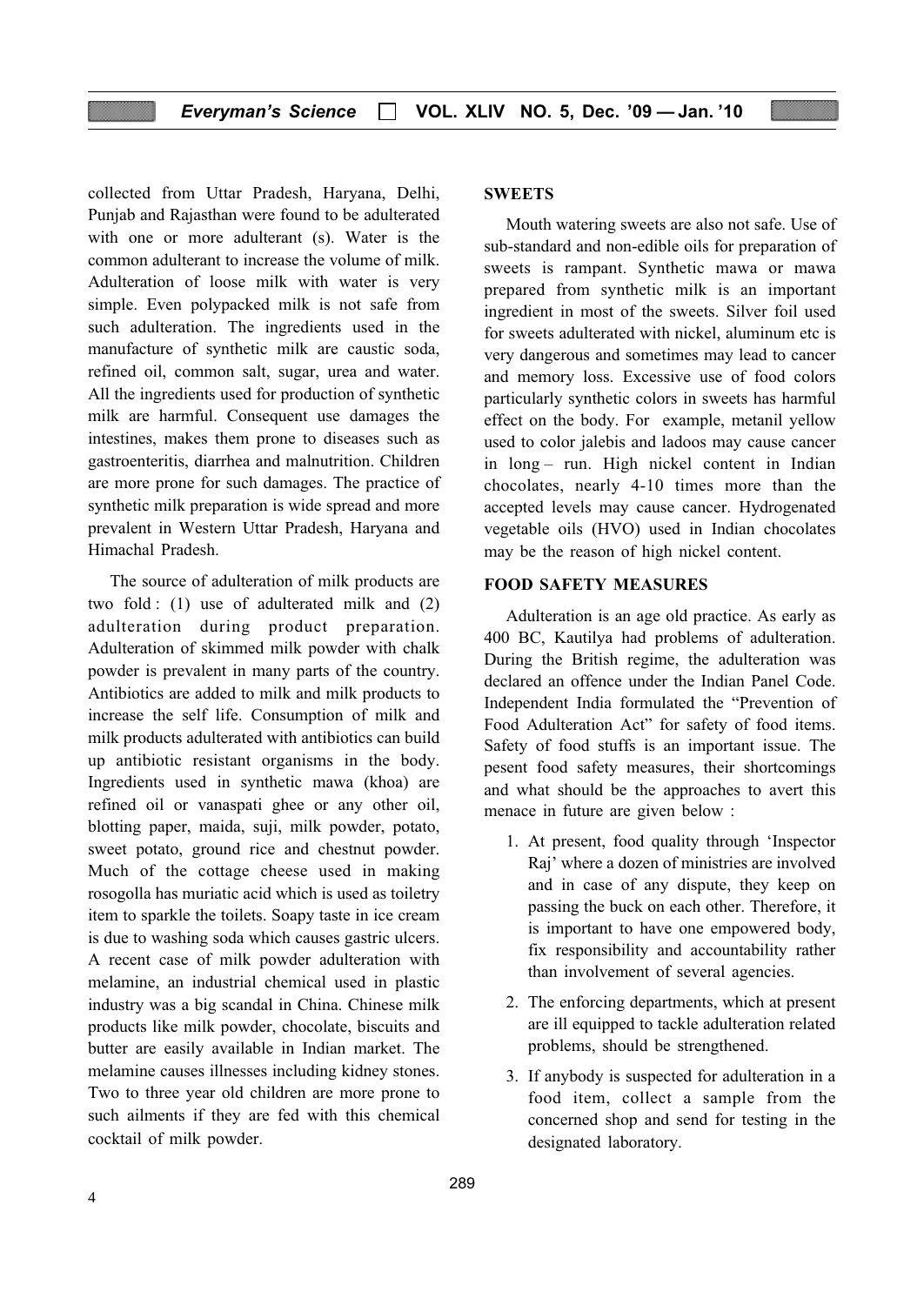- 4. The use of pesticides in agriculture and preservative to protect the food items from insects should be restricted. The banned pesticides should not be used. Only permitted food colors, dyes and preservatives in specified quantities should be used in foodstuffs.
- 5. Persons found to deal with adulteration and fake items should be strictly viewed under "Prevention of Food Adulteration Act".
- 6. More and more food products should be brought in the ambit of quality Agmark certification. At present, it is 10-15 percent only.
- 7. Food standards and regulations for manufacture, import, export, storage, distribution and sale should be developed.
- 8. Easy to use, portable, simple to perform home testing kits for detecting adulterants are available in the market. A provision of testing laboratory at least at block level should be made.

#### DRINKS

The main source of pesticides in soft drinks is ground water which most of the time is dirty and contaminated because of seepage of chemicals used in agriculture, heavy metals in industrial effluents and sewage water. Even potable water is unsafe and main cause of water borne diseases. We all know 'Pesticide in Cola' row of 2003. Pesticide contents in most of the cold drinks available in India is 30 to 40 times more as compared to European Standards. Spurious beverages (popular brand bottled with fake contents) and look alike brands beverages (i.e. brands similar to the popular brands, produced by local manufacturers) are widely available in the market. Most replicated brands are Pepsi, Fanta and Thums up while their look alike brands are Tipsi, Facta and Toss up respectively.

Not only soft drinks, the water that we drink,

whether from the tap or bottled water, could be full of contaminants and pesticides as per the tests conducted by various agencies. Based on survey by Centre for Science and Environment, average contamination of bottled drinking water of different brands with pesticide residue was 23 times higher than BIS and the EU norms. In developed countries, there is one standard of drinking water, whether it is made available through the distribution network or in containers. It is most unfortunate that even after 60 years of independence, no standards have been worked out to define clean and potable water in our country. Standards in our country are limited to bottled water only. Even water, the so called 'elixir of life' could be the fatal sip is unimaginable but it happens in our country. One litre sealed branded water bottle costs almost equal to one liter of milk that a dairyman gets from consumer or milk vendor. Consumer does not mind even to spend Rs 10/- for a litre of water presuming it is hygienic and medically safe for consumption. Adulteration is at different levels first at bottling plant level, second at retailers' level that are indulged in seal tampering (refilling bottles with ordinary water) and third refilling of empty bottles with ordinary water.

After cola storm, the fruit juice, assuming that it is a healthy option for school going children was made available on shelves of many schools. But this assumption did not prove true. The tetra packs available in the market have a high glucose level and preservatives. Canned juices have only fruit essence and are not better than cold drinks in any way. According to a survey of fruit drinks in UK, about 60 percent of the drinks do not have fruits.

There is actually no mechanism to monitor what chemicals are being used, how frequently and in what quantity and for what purpose, these are being used. There is a need to devise a policy for safe use of chemicals. Use of most hazardous chemicals should be banned and new generation of chemicals which are less toxic should be used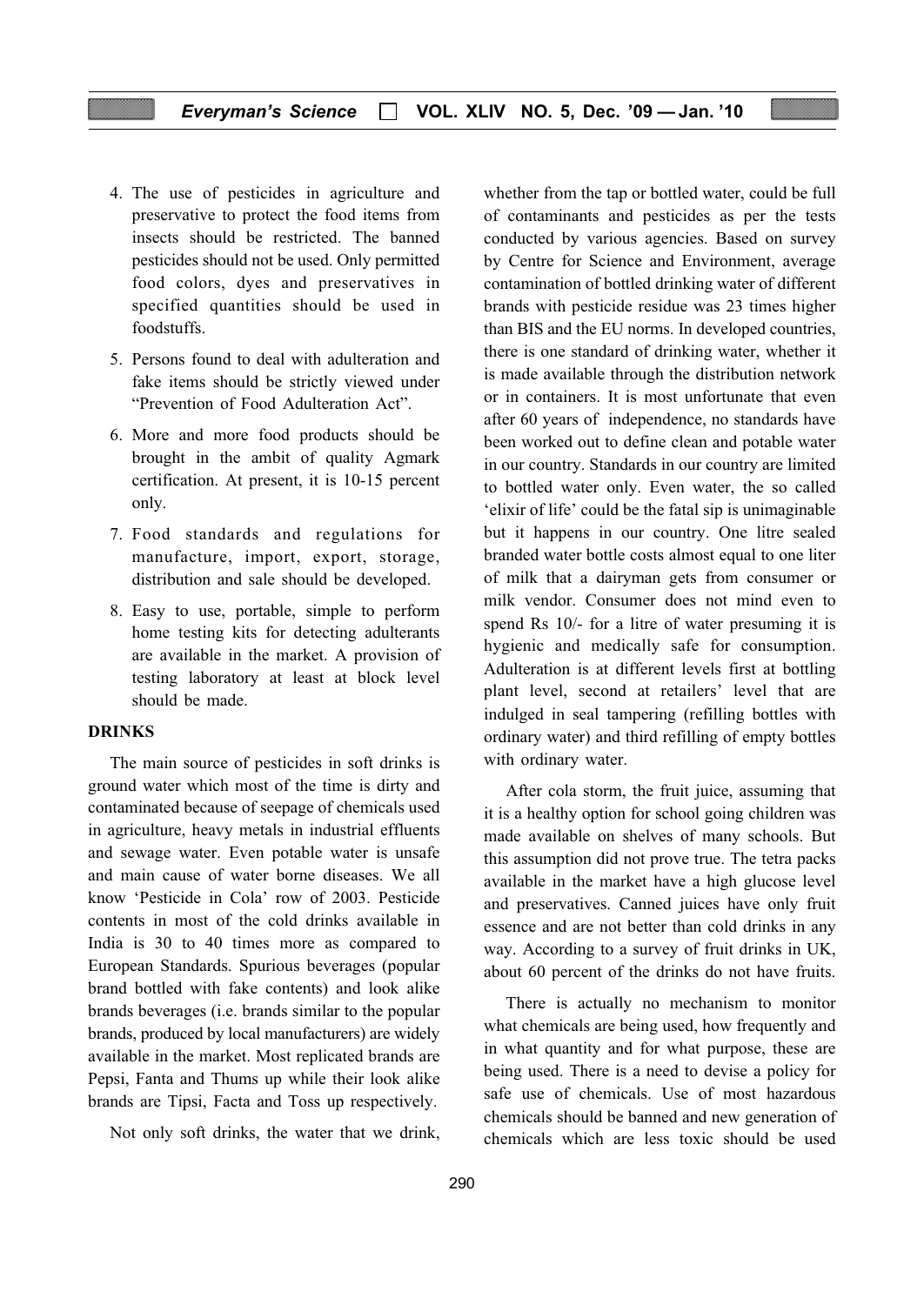rationally. Ground water is contaminated due to seepage of chemicals used in agriculture, heavy metals and industrial effluents and sewage water. Standards for water required for different purposes : potable and domestic including irrigation should be developed.

#### DRUGS AND MEDICINES

Flourishing fake drug market has been a serious issue in India. According to a ASOCHEM report, the fake medicines business has made its route throughout the country. Of 40,000 drugs markets in India, 25 percent deals with fake medicines. In Delhi alone, fake drugs account for Rs 400 crores. Why did medicines of different brands with same contents and quantity act differently? Why is it so that a few act faster, others show slow action and there are few that do not act at all? It is a clear indication that fake medicines are freely in circulation in the market. The fake drugs mostly include antibiotics, pain killers analgesics, tonics including life saving drugs. A few examples are novomax, ciprofloxacin, sporidex, fortum, practin, proxyvon, ampoxicin, norfloxacin, rantidine, crocin, cofnil, cofdex, cetzin, terramycin, becosule, combutol, ciproles – DS, althrocin and roxid. A number of the above mentioned drugs in spite of being banned all over the world are freely available in Indian market. According to a study conducted by the Indian Clinical Epidemiology net work (India-CLEN) and the All India Institute of Medical Sciences about 63 percent of injections are unsafe. The practice of reusing syringes for injections is most unsafe and may transmit blood-borne diesease such as HIV and hepatitis. On an average, one syringe is used  $3-4$  times in India. A quack uses the same syringe  $20 - 25$  times. According to a WHO report, about 1.3 million children die each year from syringe re-use.

Fake medicines are of two types : one, totally fake and two, sub – standard. Duplicates of branded medicines are available on a large scale in the market. Dealers not only manufacture fake tablets and capsules but also injections. The main approach of supplying fake injections in the market is by changing wrappers or labels of locally made injections with that of reputed companies. Their modus operandi is full proof. They purchase locally made injections from the market, replace their wrappers with the forged ones of reputed company, change the packing also and supply in the market as products of reputed companies.

Chalk powder, talcum powder, saw dust, salt, liquid jaggery, sugar, and several other things are used as base for making fake drugs. Several drugs also contain toxic metals like lead in dangerous proportions. Diethylene glycol, a much cheaper chemical in place of glycerol is used as solvent particularly in cough mixtures, injections, toothpastes and several other drugs. Diethylene glycol and glycerol both being similar in consistency and look are difficult to distinguish. Diethylene glycol being a potent toxin affects nervous system, sometimes leads to paralysis, respiratory trouble and kidney failure. Hundreds of people die because of diethylene glycol contamination in cough mixtures. Ineffectiveness of vaccines under different immunization programmes including sub-standard vaccine used under the "Pulse Polio Programme" is an established fact. The main reason of ineffectiveness of a vaccine is breakdown of cold chain during transporation.

There are several reasons of flourishing fake drug market in the country, namely : (1) According to WHO report, 270 essential drugs can take care of more than 95 percent of health problems of any country. Majority of the estimated 80,000 products with different proprietary names having active principles of just 270 essential drugs are either superfluous, irrational or useless. This is the main reason of flooding the market with fake drugs and create lot of confusion in deciding the drug, (2) Drug Control Authorities in our country are not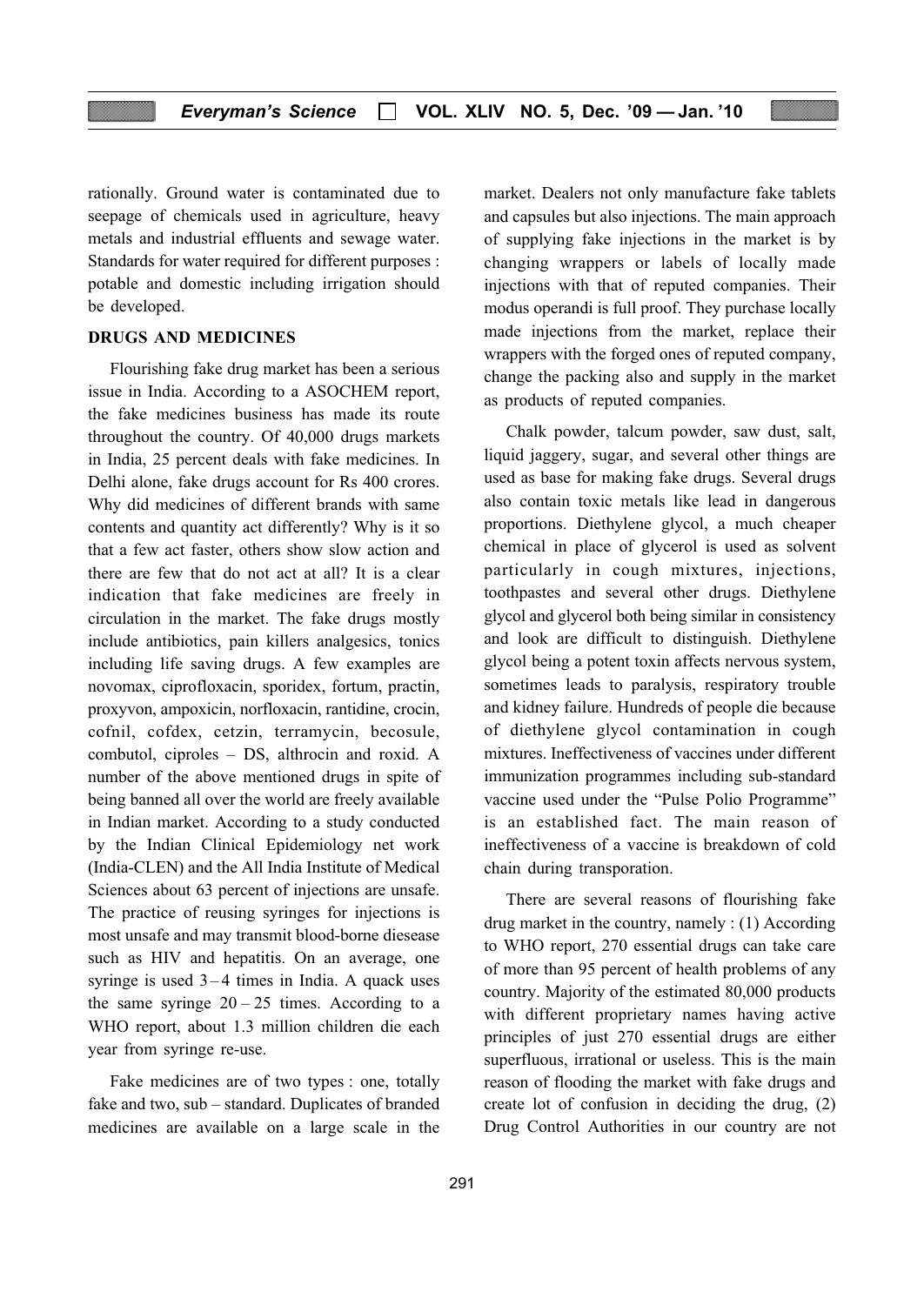well equipped to analyse the efficacy of a drug and its harmful effects, (3) Sponsoring physicians and their families on trips to different places including foreign visits and offering gifts in cash or kind by drug dealers tantamount to influence doctors to prescribe even sub-standard drugs, (4) Because of similarity between fake and original drugs, it is difficult to distinguish them, (5) According to the Drugs and Cosmetic Act framed in 1940, faking drugs is not a cognizable offence, (6) The entry barriers for the industry are low. Any body can set up a pharma unit any where in the country and (7) Quacks being main promoters of fake drugs in the market, stringent actions should be imposed if they are found practicing and prescribing fake drugs.

#### HERBAL DRUGS

Like other drugs, herbal drugs are also not safe. Unchecked use of spurious herbal drugs leads to serious ailments. According to a report from All India Institute of Medical Sciences (AIIMS), about 40 percent of the drugs used for treating asthma are contaminated with corticosteroids. Liv-52 which is also prescribed by allopaths to patients with liver related ailments is not free from adulterants like steroids. Any drug contaminated with cortiocosteroids, may lead to suppression of immune system in the long – run. The cases wherein ayurvedic drugs are contaminated with antibiotics to treat infectious diseases are often reported. Ayurvedic bhasmas containing heavy metals like gold, lead and antimony destroy the protein (basic building blocks) in the white blood cells. Incompatibility with allopathic drug if any should be ruled out. Herbal drugs that claim weight loss may damage kidneys. Deaths and cases of heart attacks are reported if diet and weight loss pills are used over a long period. Herbal drugs, therefore must be used with the same precautions that apply to allopathic drugs. As licensing part is not stringent for ayurvedic drugs, anyone can obtain a license to manufacture ayurvedic drugs provided they are included in the 54 ancient texts notified by the government of India under the Drugs and Cosmetic Act (DCA). As there is no need to obtain license to sell ayurvedic drugs, many quacks make use of such leverage and play with the life of the people.

#### HOW TO WIPE OUT MENACE OF FAKE DRUGS

Several steps are required to wipe out the menace of fake drugs in the market, namely : (1) Fake drugs should be dealt under the antinarcotic act. Accordingly, the government should bring a bill to this effect and get it approved by act of parliament. (2) Those who are found associated with fake medicine business should be booked under Drug and Cosmetic Act and stringent actions like life imprisonment or even hanged to death should be taken. (3) Post–marketing surveillance of drugs which at present does not exist in our country should be introduced. (4) Sponsoring overseas or national visits of doctors and their families including offering of gifts in cash or kind by drug dealers should be banned. This is a kind of bribery and influence the doctor to prescribe even sub-standard drugs. (5) Pharmacentical companies should restrain from making tall claims for promoting their products. (6) Drug manufacturers must ensure that all the drugs have a leaflet giving details about the drug including its side effects. (7) No new product including ayurvedic product unless clinical trials using a good sample size have been conducted should arrive in the market. (8) The number of drug testing laboratories should be increased. (9) Supermarkets for drugs like the supermarkets for other grocery items should be opened. (10) The chemists/medical shops should follow the guidelines developed by drug control department, viz. (i) display of board indicating name, photo, a brief introduction and license number on each shop, (ii) pharmacist must wear white coat, (iii) issual of bill receipt to consumer and (iv) sale of medicines only against doctor's prescription.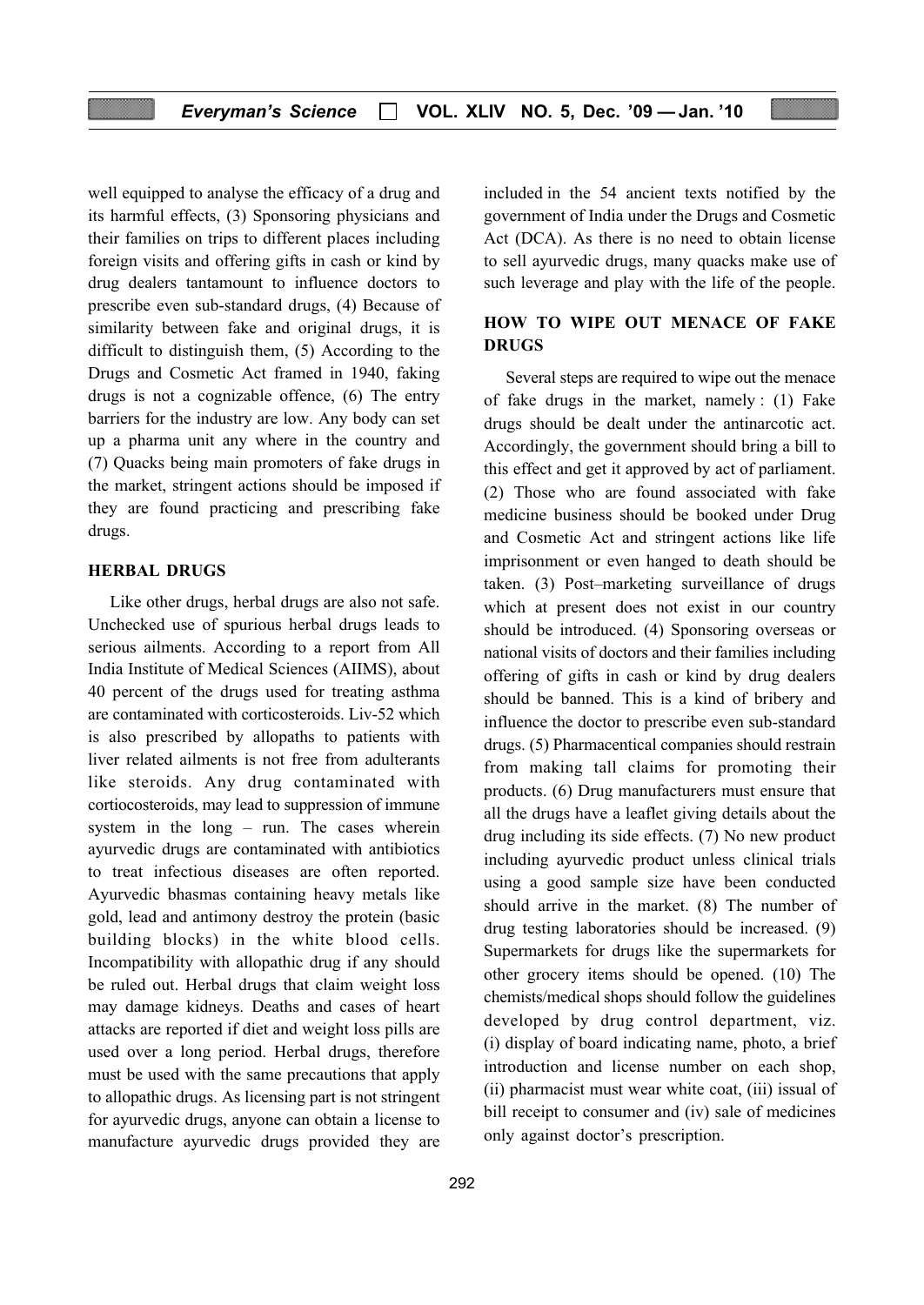#### PRECAUTIONS DURING DRUG **PURCHASE**

The customer should observe all the precautions during the purchase of medicines, namely : (1) Drug should not be bought from un-authorized shops/unlincensed vendors. (2) Do not accept substitute drugs recommended by the chemist without consulting the doctor. (3) Check that the drug you bought is the same prescribed by the doctor. (4) Check that the packaging is not tempered. (5) Do not self medicate and buy drugs only on prescription of qualified doctor. (6) Ask for a bill which has details of the batch and invoice number. (7) Ensure that the medicines bought are within the expiry date. (8) Ensure that the syringe used is from a sealed packet and destroyed after use.

#### COSMETICS AND BEAUTY PRODUCTS

With beauty conscious new generation, Indian markets are flooded with variety of beauty products. You will find beauty parlors at every nook and corner of streets. Everyone claims for herbal products and prompt results. At least 30 percent of these products are fake, sub-standard or duplicate of branded products. Their long–term use is harmful. As per WHO report, nail polishes are most dangerous beauty products. Creams available for fair complexion may cause skin cancer. Most of these creams contain petro – chemicals and animal lard. Porban, a chemical which is used in moisturizing cream and other body products for prolonging self-life has danger of breast and skin cancer. Other chemicals like sodium lorel sulfate and formaldehyde may cause skin allergy, asthma and headache. Even Mehandi, a natural herb of high order is not pure. Most common adulterant in mehandi for dark brown and black color is nickel. Swelling, itching, water discharge, appearance of bumps, brown and black marks on the skin are the reactions seen few hours after use of such mehendi. The presistent use could result in permanent skin

damage. Phthalates like diethyl hexyl phthalate (DEHP) added in perfumes to help prevent loss of fragrance are responsible for genital abnormalities like undescended testicles and malformation of the urinary tract. Perfume users become victim of depression and lose smell power in the long – run. Majority of lipsticks and hair colors have heavy metals like lead, arsenic, copper, nickel, cobalt and chromium. Lead is also present in kajal and talcum powder. Many tooth powders contain nicotine. Lead is proven neuro-toxin. It causes learning and behavioral problems, impairs liver and renal functions and weakens the immune system. Arsenic causes digestive problems like nausea, vomiting and diarrhea. Long – term use leads to anemia and weakening of immune system. Nickel, cobalt and chromium cause digestive problems like nausea, vomiting and diarrhea, respiratory problem and eye irritation. Nicotine present in tooth powder may cause cancer.

How to wipe out fake and duplicate items from the market ? The consumers being worst-sufferers have a big role to play and must observe few precautions : (1) do not purchase heavy discounted items as branded products from reputed companies will not have heavy discount in price,  $(2)$  insist on a VAT invoice during purchase and (3) the people who have sensitive skin should avoid use of cosmetics. Other measures to be adopted are : (1) ensure that products of expired dates and discontinued lots are taken off the sale counters, (2) a comprehensive plan to get rid of look alike products from the market should be developed, (3) all companies should indicate the contents of their products and side effects if any, (4) the name on the level should simulate with the brand, (5) the product is not tampered and (6) customer must look for mandatory information specific to a particular brand.

#### FUELS

Petrol and diesel are commonly used fuels. Many of us have experience of clogging of engine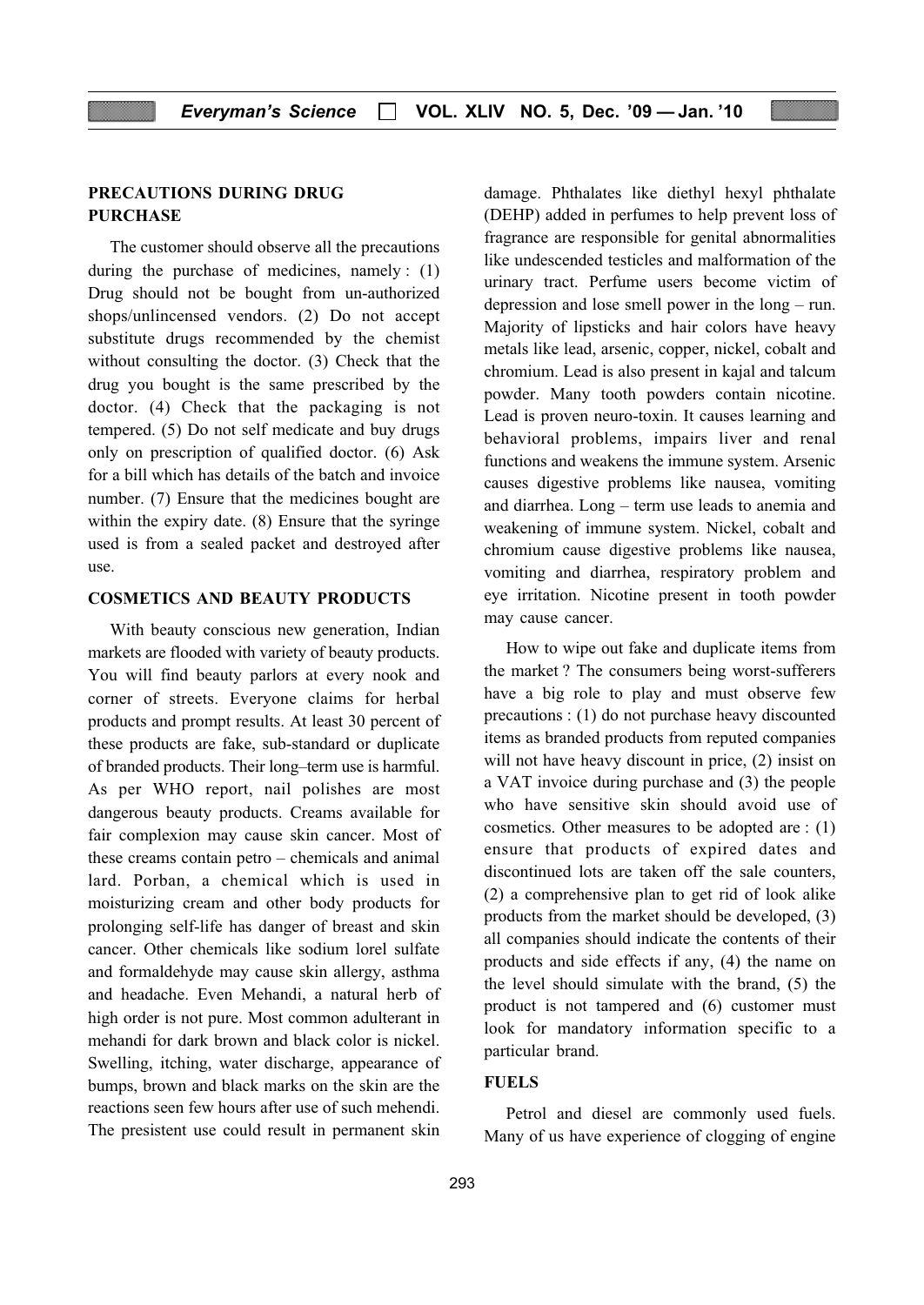all of a sudden while driving. Adulterated petrol may be the reason. Aduteration of petrol is more as compared to diesel. The diesel being high in sulfur content if adulterated, the resultant emissions would be alarmingly more and this may be the one reason of less adulteration of diesel and second is its less cost as compared to petrol. If petrol and diesel of same emission standards are compared, diesel contains 200 ppm more sulfur than petrol.

Naphtha and other chemical solvents such as pentene, mineral turpentine oil, toluene, benzene and hexane are main adulterants of petrol. Kerosene being cheaper is also a common adulterant of petrol. A reddish yellow color dye is added to match the color of petrol. Manganese based octane enhancer, also called MMT which is used in petrol to improve fuel efficiency is reported to be a potent neuro-toxin when inhaled and also damage the vehicle. Adulteration of diesel goes better with kerosene or light diesel oil (LDO) used as industrial fuel.

No adulterant is safe for environment, engine or human health. Increased emission of carbon

monoxide (CO), nitrogen oxide (NO), particulate matter (Pm) causes increased air pollution. Air toxins from adulterated petrol can lead to respiratory problem and even cancer. Adulterated petrol gives less power to the engine, mileage per liter and speed is also reduced. Adulteration some times causes the engine to clog. The life of the engine is reduced. There is also a risk of sudden combustion leading to an explosion. Maintenance cost goes high by 20 percent or more.

The menace of oil adulteration is serious and there is a need for holistic approach to curtail it. Imposing penalty fees and suspension of supplies to defaulters and black listing of firms who indulge in adulterated petrol sale are a few steps in this direction. Consumer should lodge a complaint wherever any adulteration in the oil is noticed. Concerned department should take action against the supplier who indulges in adulteration. Introduction of Euro – IV diesel, which has 50 ppm of sulfur, as opposed to 350 ppm in current diesel, may reduce the emission rate drastically.

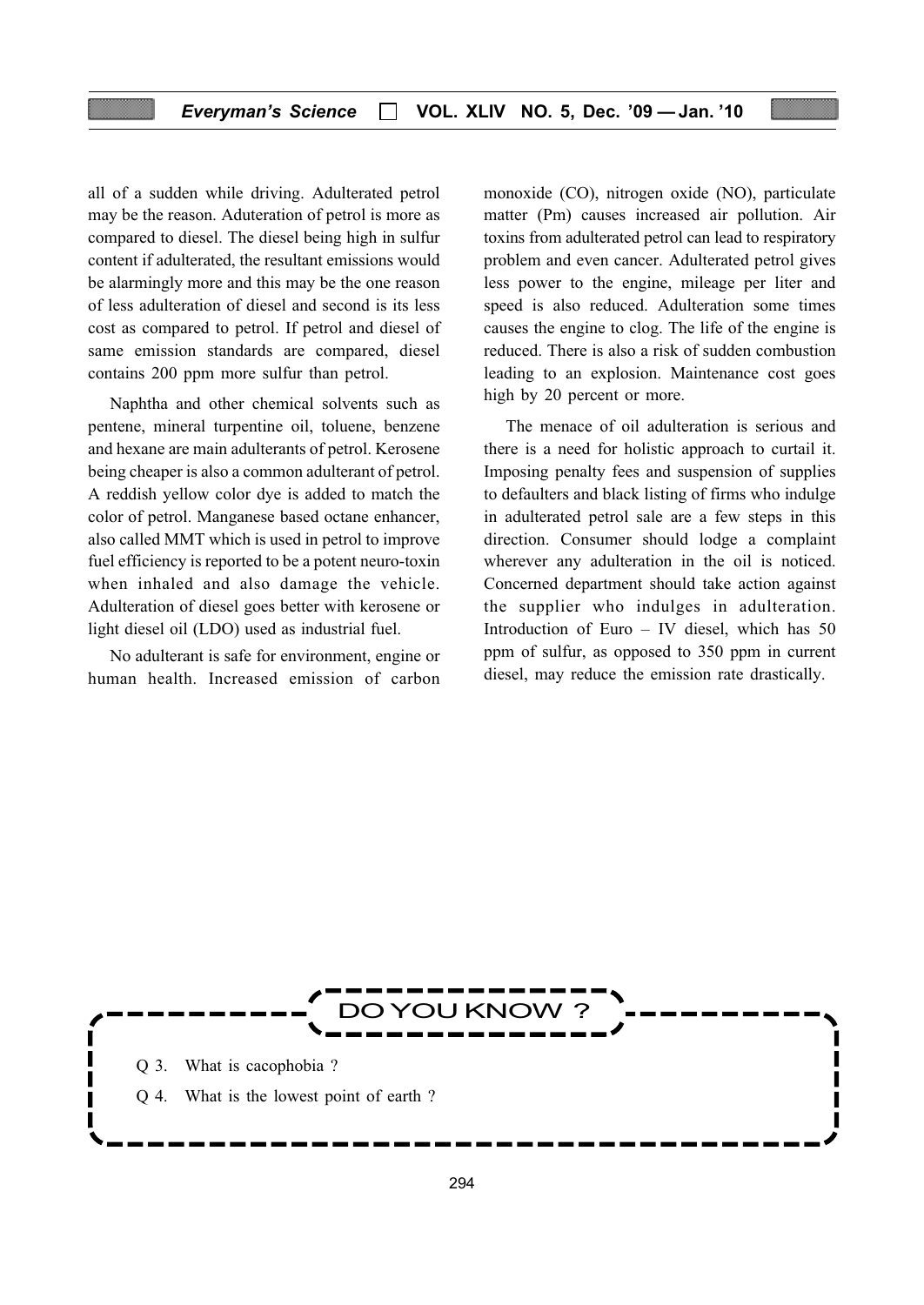## IRRADIATION OF FOODS : IS IT SAFE ?

K. R. Vijayalatha\*, S. Srividhya, B. Senthamizh Selvi and M. Kannan\*

Food is one of the most important necessities in life. Fortunately, many advanced and several developing countries have abundant supplies of fresh, safe and nutritious foods. Yet, despite the many precautions and processes in place to ensure a safe food supply, microbial contamination is still a concern. There are a number of food processing tools available that provide additional protection for the foods we consume. One very promising tool is food irradiation, which is a process of imparting ionizing energy to food to kill microorganisms. Food irradiation is the process of exposing food to a controlled source of ionizing radiation for the purposes of reduction of microbial load, destruction of pathogens, extension of product shelf life, and/or disinfestation of produce.

The term irradiation often evokes fears of nuclear radioactivity and cancer among consumers. The process seems frightening because it is powerful and invisible. Consequently questions and concerns exist particularly about the safety or wholesomeness of irradiated food. The paper highlights food irradiation as a food safety measure and the issues of concern for consumers.

#### INTRODUCTION

ood irradiation is the process of exposing food to an ionizing energy to kill harmful bacteria and other organisms, and extend shelf-life. Irradiation is known as a cold process. It does not significantly increase the temperature or change the physical or sensory characteristics of most foods. An irradiated apple will still be crisp and juicy. Fresh or frozen meat can be irradiated without cooking it.

It is a safe process and has been approved by some 50 countries worldwide and applied commercially in the USA, Japan, and several European countries for many years. Approved irradiated foods include fruits, vegetables, meat, poultry, fish and seafood, roots and tubers, cereals, legumes, spices and dried vegetable seasonings.

#### HOW DOES FOOD IRRADIATIONWORK ?

When food is irradiated, it passes through an enclosed irradiation chamber where it is exposed to ionizing energy. This can be in the form of gamma rays from specific radioisotope sources, or X-rays or electron beams from machine-made sources. All three types of ionizing energy have the same ability to inactivate spoilage and diseasecausing microorganisms without causing harmful changes to the food. In all instances, food remains uncooked and free of any residue.

Only certain ionizing energy sources can be used for food irradiation. Permitted gamma sources are the isotopes Cobalt-60 or Cesium-137. Cobalt-60 is used in food irradiation because it is widely available. Gamma rays are a form of electromagnetic energy, just like radio waves, microwaves, X-rays and even light. They have the ability to penetrate well into a food. More recently, electron beams (e-beams) have become available

<sup>\*</sup> Horticultural College and Research Institute, Tamil Nadu Agricultural University, Coimbatore, Tamil Nadu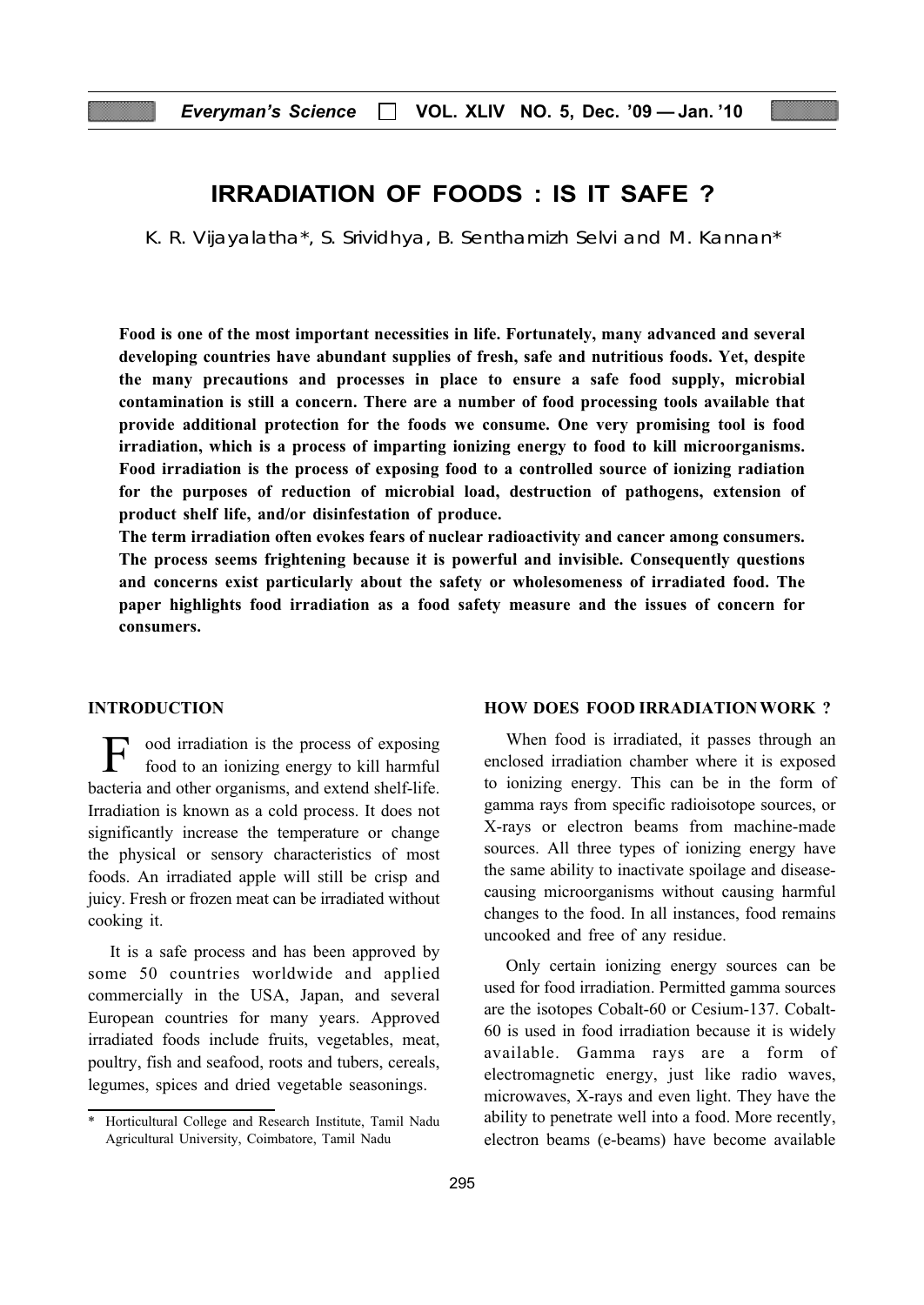as a source of ioinzing energy in the USA and other countries. E-beams offer extremely rapid and cost-effective processing, but in some cases sacrifice penetration depth depending on product density. Treament of food using either X-rays or electron beams are occasionally referred to as "electronic pasteurization" or "electronic irradiation" methods because they are derived from electricity.

Regardless of the source of ionizing energy, the food is treated by exposing it to the energy source for a precise time period. In the case of e-beam, food is irradiated in just a few seconds, while it takes gamma and X-rays considerably longer. The food is never in contact with the energy source ; the ionizing energy merely penetrates into the food but does not stay in the food. It takes very little energy to destroy harmful bacteria.

At these levels there is no significant increase in temperature or change in composition. Irradiation does not make food radioactive nor does it leave any residues. The levels of ionizing energy used to treat foods for pathogen reduction or disinfestation are measured in kiloGrays (kGy). A low-to-medium dose of 1-10 kGy is usually sufficient to render a product safe from harmful bacteria or insects such as fruit flies, while causing little or no effects on product quality or nutrition.

#### IS FOOD IRRADIATION SAFE ?

Yes. It is safe. Several extensive reviews of toxicological and other data by regulatory and health organizations, including FDA (1986), Codex Alimentarius Commission (CAC, 1983), and European Commission's Scientific Committee on Food (EC, 2003), have determined that food irradiated below 10 kGy is safe. Food has been irradiated in several countries for many years resulting in products that are safer for consumption than the untreated original foods. A number of compounds are formed when food is irradiated, just as there are when food is cooked or exposed to other processing methods. However, based on hundreds of scientific tests, there is broad agreement among scientists and health agencies that these

compounds are not a human health issue. In fact, more chemical changes occur when toasting bread or barbecuing steak than when irradiating food.

Food irradiation provides an added layer of protection to food without significant changes to taste, nutritional value, color or texture. Since irradiation does not substantially raise the temperature of food or "cook it", taste and nutrient losses are small and considerably less than other methods of preservation, such as canning, drying or heat pasteurization. Carbohydrates, fats and proteins are the main components of food, and a wide array of research has shown that these nutrients do not change significantly during irradiation. Some vitamins, most notably the B vitamins, have some sensitivity to irradiation, but processors can minimize nutrient losses by irradiating food in an oxygen-free environment or a cold or frozen state.

#### WHAT ARE THE BENEFITS ?

The most significant public health benefit of food irradiation is that it stops the spread of foodborne disease. It greatly reduces or eliminates the number of disease-causing bacteria and other harmful organisms that threaten us and our food supply. Many of these organisms, including Salmonella, Escherichia coli (E. coli), Staphyloccoccus aureus (Staph), Listeria monocytogenes, Campylobacter jejuni and Toxoplasma gondil have caused many outbreaks of foodborne illness.

Although reduction of disease-causing bacteria is of greatest importance to public health and safety, there are other significant benefits of food irradiation. Irradiation can also help keep meat, poultry and seafood fresh longer by reducing the level of spoilage-causing microbes. It also allows consumers to keep certain fruits and vegetables fresh longer. For example, irradiated strawberries stay unspoiled for up to three weeks, versus three to five days for berries that are untreated.

For many developing countries, food spoilage is an ever-present and costly reality, often causing produce spoilage rates in excess of 40 percent. In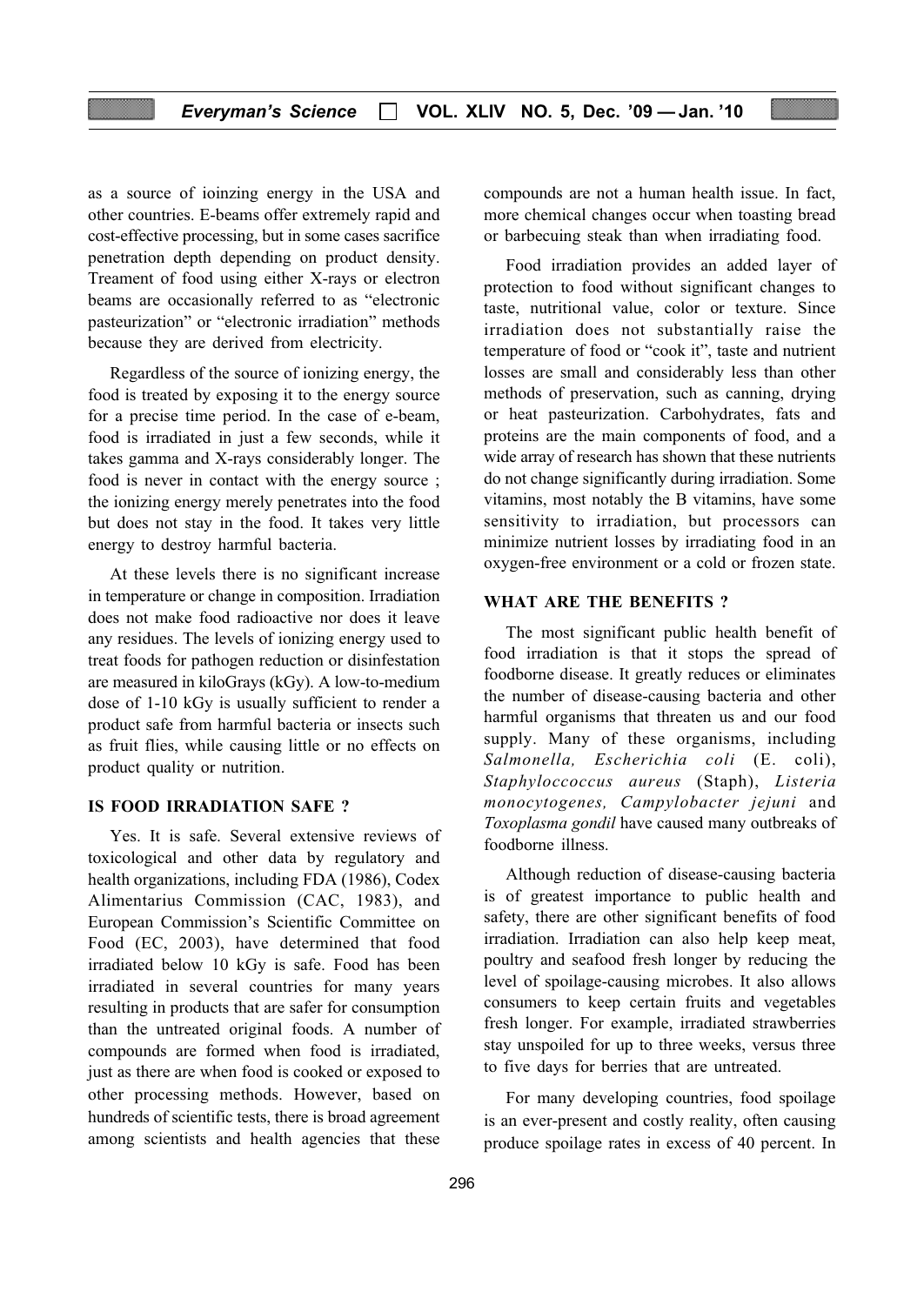these countries, irradiation stands to benefit millions by helping more nutritious fruits and vegetables reach consumers. When grains and spices, fresh and dried fruits, legumes and condiments are irradiated, the process eliminates any insects that might be present and can replace the use of chemical fumigants, which could leave residues or harm the environment.

Benefits include increasing shelf life of meats $1,2$ and fruits and vegetables<sup>3</sup>; improving quality of fruits and vegetables ; providing a suitable alternative to chemical treatments (e.g., methyl bromide and ethylene oxide), specially for decontamination of fruits and vegetables and providing economic savings due to reduced incidence of illness. Despite these added benefits, this technology remains vastly underutilized in the food industry.

| Type of food         | <b>Effect of irradiation</b> |  |
|----------------------|------------------------------|--|
| Meat, poultry, fish  | Destroys pathogenic          |  |
|                      | organisms such<br><b>as</b>  |  |
|                      | Salmonella, Clostridium      |  |
|                      | botulinum and Trichinae      |  |
| Perishable foods     | Delays spoilage, retards     |  |
|                      | mould growth, reduces        |  |
|                      | number of microorganisms     |  |
| Grain, fruit,        | Controls insect infestation  |  |
| vegetables,          |                              |  |
| dehydrated fruit,    |                              |  |
| spices and           |                              |  |
| seasonings           |                              |  |
| Onions, Carrot,      | Inhibits sprouting           |  |
| Potatoes, Garlic,    |                              |  |
| Ginger               |                              |  |
| Bananas, Mangoes,    | Delays ripening              |  |
| avocados, Papayas,   |                              |  |
| Guava $\&$ other non |                              |  |
| citrus fruits        |                              |  |
| Grain, dehydrated    | Reduces rehydration time.    |  |
| vegetables           |                              |  |

#### Potential Uses of Food Irradiation

#### PACKAGING

The development of packaging materials that can visually denote an irradiated product or dose range, or detect adverse changes in a product would also be beneficial. The combination of modified atmosphere packaging (MAP) and irradiation has been reported to enhance desirable changes and improve safety of sausage<sup>4</sup>, ground beef<sup>5</sup>, turkey<sup>6</sup> fresh-cut iceberg lettuce<sup>7</sup> and romaine lettuce<sup>8</sup>.

#### HOW IS FOOD IRRADIATION REGULATED ?

Over the past 40 years, several national food control authorities have extensively studied this food process under a variety of conditions and found it to be safe and effective. Irradiation is environmentally friendly since it reduces the need for harmful pesticides in produce disinfestation.

It is easy for consumers to determine if a food has been irradiated. Regulations require that irradiated food be labeled as such and often it may be accompanied by an international food irradiation logo. The current labeling includes statements such as "treated with radiation" or "treated by irradiation"

#### IRRADIATION FOR FOOD SAFETY ?

While food irradiation is an important process that promotes food safety, it is not a substitute for safe food handling by processors, retailers and consumers. Although food irradiation may kill many organisms in food that is already spoiled, it cannot suppress odors or other signs of spoilage, and thus cannot be used as a means to "hide" or "cover up" spoiled food. Bacteria and other microorganisms that produce bad odors or discoloration will still exist as a warning sign to consumers that a food has spoiled, even after the food has been irradiated. In addition, food irradiation goes hand-in-hand with modern Hazard Analysis and Critical Control Points (HACCP), a preventative food saftey management system accepted in many countries.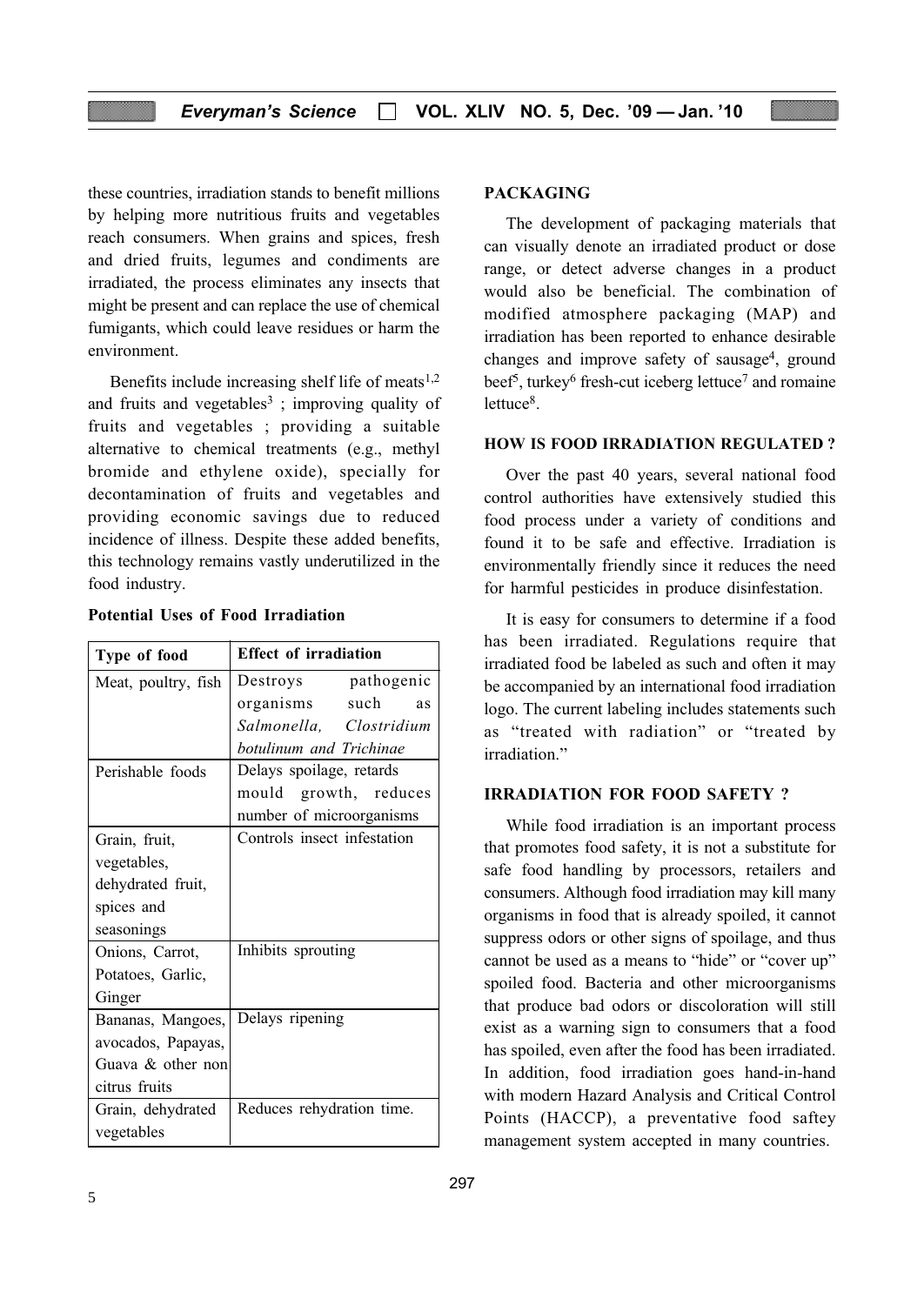#### Everyman's Science  $\Box$  VOL. XLIV NO. 5, Dec. '09 - Jan. '10

Consumers must practice safe food handling techniques, whether the food is irradiated or not. It is still possible for bacteria to multiply in irradiated food if it has not been refrigerated properly or if care was not taken to avoid cross contamination with harmful bacteria from other sources. Food irradiation is a safe and effective process that can be used to improve the safety of our food supply.

#### **REFERENCES**

- 1. P. S. Murano, E. A. Murano and D. G. Olson, J. Food Sci. 63 : 548-551, 1998.
- 2. D. W. Thayer, J. Food Prot. 56 : 831-833, 846, 1993.
- 3. D. W. Thayer, and K. T. Rajkowski, Food Technol. 53(11) : 62-65, 1999.
- 4. H. J. Ahn, J. H. Kim, C. Jo, C. H. Lee, and M. W. Byun, J. Food Sci. 67 : 1370-1373, 2002.
- 5. E. A. Kusmider, J. G. Sebranek, S. M. Lonergan, and M. S. Honeyman, J. Food Sci. 67 : 3463-3468, 2002.
- 6. K. Bagorogoza and M. Bowers, J. Food Sci. 66 : 367-372, 2001.
- 7. X. Fan and K. J. Sokorai, J Food Prot. 65. 1760-1765, 2002.
- 8. A. Prakash, A. R. Guner, F. Caporaso and D. M. Foley J. Food Sci. 65 : 549-553, 2000.

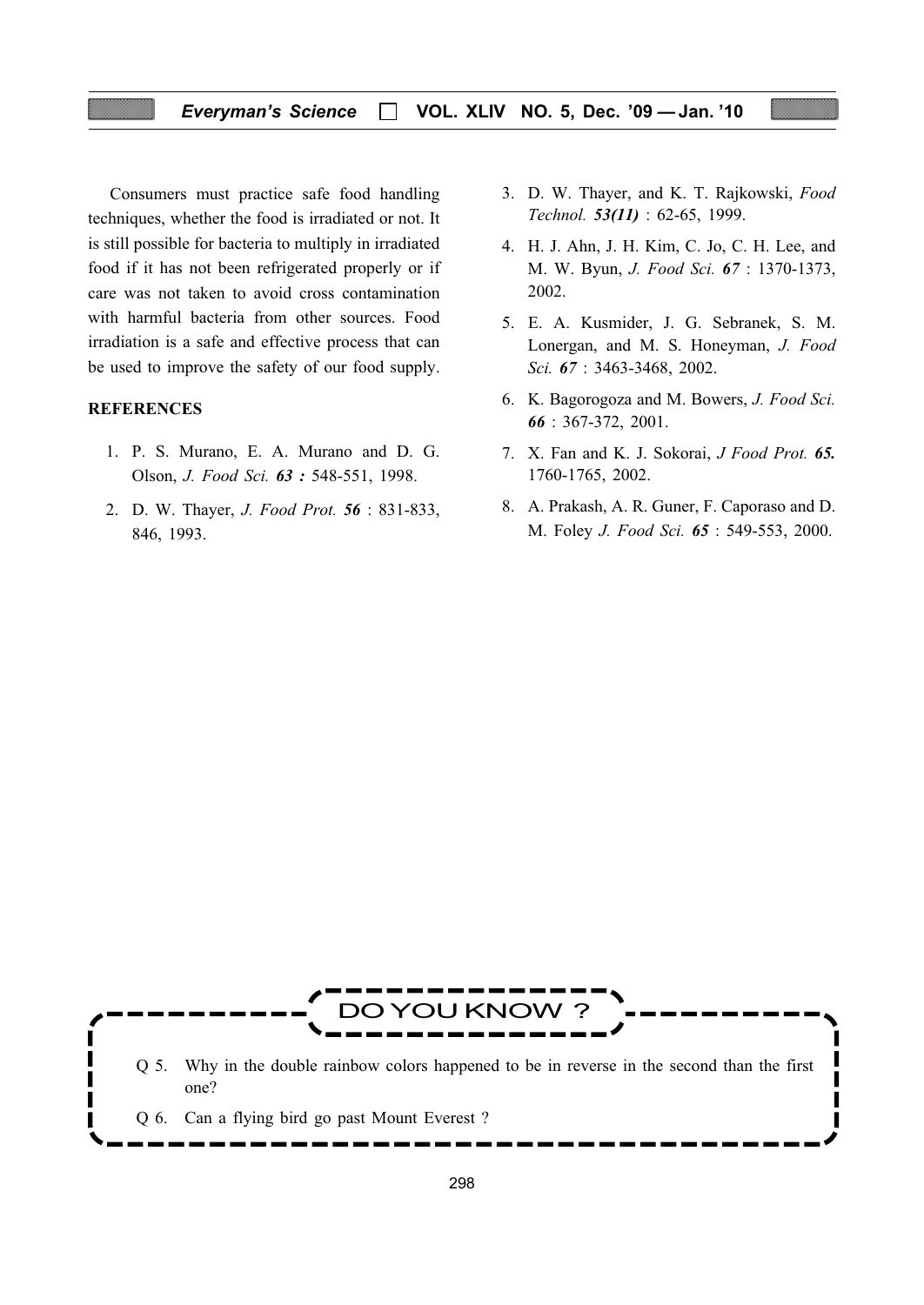## FERROELECTRIC CERAMICS : REVISITED

M.R. Panigrahi\* and S. Panigrahi,

Ceramic materials and single crystals showing 'ferroelectric behavior' are being used in many applications in electronics and optics. A large number of applications of ferroelectric ceramics also exploit properties that are an indirect consequence of ferroelectricity, such as dielectric, piezoelectric, pyroelectric and electro-optics properties. This review introduces the basic principles and characteristics of ferroelectric materials which show ferroelectric behaviour. Various applications arising from ferroelectricity and related phenomena in ceramics and thin films have been listed at the end.

#### INTRODUCTION

erroelectric effect is an electrical phenomenon whereby certain materials may exhibit a spontaneous dipole moment, the direction of which can be switched between equivalent states by the application of an external electric field. The term ferroelectricity is used in analogy to ferromagnetism, in which a material exhibits a permanent magnetic moment.

Ferroelectricity is a phenomenon which was discovered in 1921. The name refers to certain magnetic analogies, though it is somewhat misleading as it has no connection with iron (ferrum) at all. Ferroelectricity has also been called Seignette electricity, as Seignette or Rochelle Salt (RS) was the first material found to show ferroelectric properties such as a spontaneous polarization on cooling below the Curie point, ferroelectric domains and a ferroelectric hysteresis loop. A huge leap in the research on ferroelectric materials came in the 1950's, leading to the widespread use of barium titanate  $(BaTiO<sub>3</sub>)$  based ceramics in capacitor applications and piezoelectric transducer devices. Since then, many other ferroelectric ceramics including lead titanate  $(PbTiO<sub>3</sub>)$ , lead zirconate titanate  $(PZT)$ , lead lanthanum zirconate titanate (PLZT), and relaxor ferroelectrics like lead magnesium niobate (PMN) have been developed and utilized for a variety of applications. With the development of ceramic processing and thin film technology, many new applications have emerged. The biggest use of ferroelectric ceramics have been in the areas such as dielectric ceramics for capacitor applications, ferroelectric thin films for non volatile memories, piezoelectric materials for medical ultrasound imaging and actuators, and electro-optic materials for data storage and displays.

In this article, and effort is made to introduce the basic principles governing ferroelectricity and list the various materials which exhibit these properties. The processing of ferroelectric ceramics in general, with a few examples is described. Finally, a few important applications of ferroelectric materials are briefly discussed.

Department of Physics, National Institute of Technology, Rourkela-8, Orissa, Email : manash\_123india@yahoo.co.in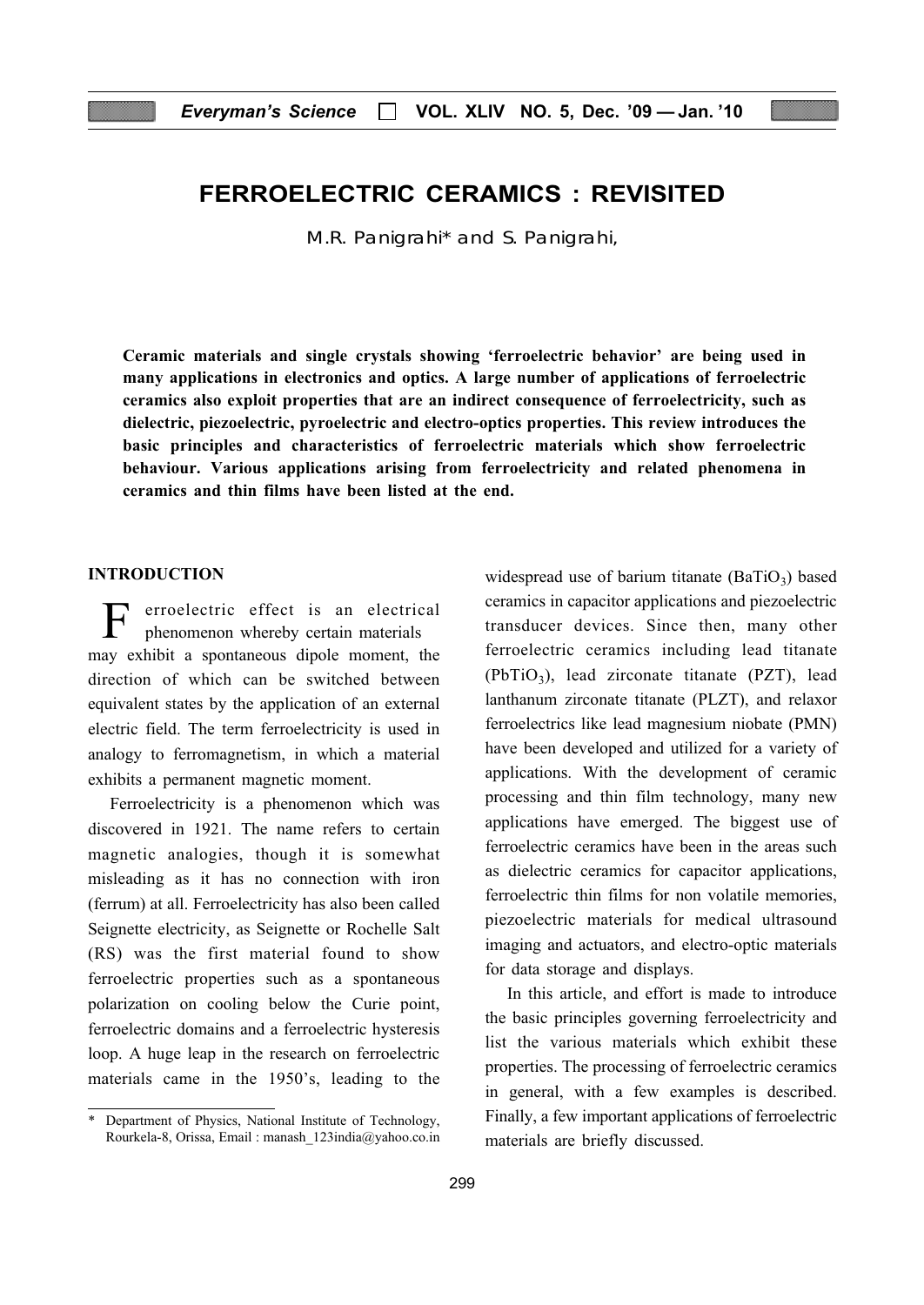#### GENERAL PROPERTIES OF FERROELECTRICS

#### (a) Crystal Symmetry

The lattice structure described by the Bravious unit cell of the crystal governs the crystal symmetry. Though there are thousands of crystals in nature, they all can be grouped together into 230 microscopic symmetry types or space groups based on the symmetry element<sup>1,2</sup>. Most of the crystals possess symmetry elements in addition to the repetitions expressed by the crystal lattice. The operation of any single symmetry element of the group leaves the pattern of symmetry unchanged. In studying the physical properties of crystals, only the orientations of the symmetry elements and not their relative positions are important. Hence, if only the orientations of the symmetry elements are taken into account, then the macroscopic symmetry elements in crystals reduce to a center of symmetry, mirror plane, 1-, 2-, 3-, 4- or 6-fold rotation axes and 1-, 2-, 3-, 4- or 6- fold inversion axes. A combination of these symmetry elements gives us the macroscopic symmetry also called as point groups. It can be shown by the inspection of the 230 space groups that there are just 32 point groups. As shown below, the seven crystal systems can be divided into these point groups according to the point group symmetry they possess.

We have,

2 space group in a Triclinic system : 1,1

13 space group in a Monoclinic system : 2, m,  $2/m$ 

59 space group in an Orthorhombic system: 222, mm2, mmm

25 space group in a Rhombohedral system: 3, 3, 32, 3m, 3m

27 space group in a Hexagonal system : 6, 6, 6/m 622, 6mm, 6m2, (6/m)mm

68 space group in a Tetragonal system : 4, 4, 4/m, 422, 4mm, 42m, (4/m)mm

36 space group in a Cubic system : 23, m3, 432, 43m, m3m

All ferroelectrics are pyroelectrics, but all pyroelectrics are not ferroelectrics



**Fig.1 :** Classification of crystal class

The thirty-two point groups can be further classified into (a) crystals having a center of symmetry and (b) crystals which do not possess a center of symmetry as shown in Fig.1. Crystals with a center of symmetry include the 11 point groups labeled centrosymmetric. These point groups do not show polarity. The remaining 21 point groups do not have a center of symmetry (i.e. noncentrosymmetric). A crystal having no center of symmetry possesses one or more crystallographically unique directional axes. All non-centrosymmetric point groups, except the 432 point group, show piezoelectric effect along unique directional axes. Piezoelectricity is the ability of certain crystalline materials to develop an electrical charge proportional to a mechanical stress.

Piezoelectric Crystal Classes : 1,2, m, 222, mm2, 4, –4, 422, 4mm, -42m, 3, 32, 3m, 6, -6, 622, 6mm, 62m, 23, -43m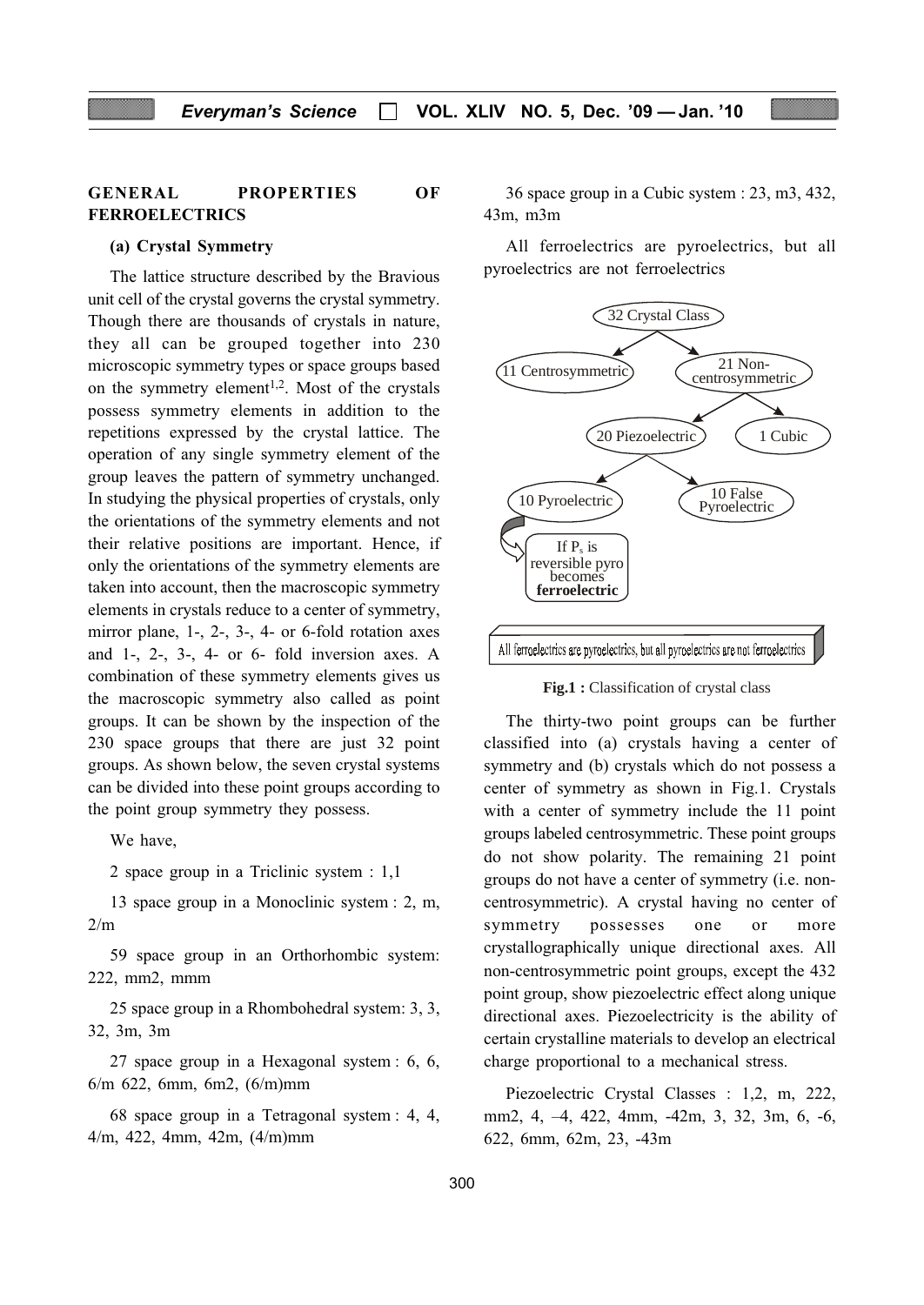Pyroelectric Crystal Classes : 1, 2, m, mm2, 3, 3m, 4, 4mm, 6, 6mm

#### (b) Spontaneous Polarization and Pyroelectrics Effect

The spontaneous polarization is given by the value of the dipole moment per unit volume or by the value of the charge per unit area on the surface perpendicular to the axis of spontaneous polarization. The axis of spontaneous polarization is usually along a given crystal axis. Although a crystal with polar axes (20 non-centrosymmetric point groups) shows the piezoelectric effect, it is not necessary for it to have a spontaneous polarization vector. It could be due to the cancelling of the electric moments along the different polar axes to give a zero net polarization. Only crystals with a unique polar axis (10 out of 21) noncentrosymmetric point groups) show a spontaneous polarization vector  $P_s$  along this axis. The value of the spontaneous polarization depends on the temperature. This is called the pyroelectric effect<sup>3</sup> which was first discovered in tourmaline by Teophrast in 314 B.C. and so named by Brewster in 1824. The pyroelectric effect can be described in terms of the pyroelectric coefficient  $\lambda$ . A small change in the temperature  $\Delta T$ , in a crystal, in a gradual manner, leads to a change in the spontaneous polarization vector  $\Delta P_s$  given by,

$$
\Delta P_{s} = \lambda \Delta T \tag{1}
$$

#### (c) Ferroelectric Domains and Hysteresis Loop

As described above, pyroelectric crystals show a spontaneous polarization  $P_s$  in a certain temperature range. If the magnitue and direction of  $P_s$  can be reversed by an external electric field, then such crystals are said to show ferroelectric behaviour. Hence, all single crystals and

successfully poled ceramics which show ferroelectric behaviour are pyroelectric, but not vice versa. For example tourmaline shows pyroelectricity but is not ferroelectric.

Ferroelectric crystals possess regions with uniform polarization called ferroelectric domains. Within a domain, all the electric dipoles are aligned in the same direction. There may be many domains in a crystal separated by interfaces called domain walls. A ferroelectric single crystal, when grown, has multiple ferroelectric domains. A single domain can be obtained by domain wall motion made possible by the application of an appropriate electric field. A very strong field could lead to the reversal of the polarization in the domain, known as domain switching<sup>4,5</sup>.

The main difference between pyroelectric and ferroelectric materials in that the direction of the spontaneous polarization is ferroelectrics can be switched by an applied electric field. The polarization reversal can be observed by measuring the ferroelectric hysteresis as shown in Fig.2. As the electric field strength is increased, the domains start to align in positive direction giving rise to a rapid increase in the polarization (OB). At very high field levels, the polarization reaches a saturation value  $(P_{sat})$ . The polarization does not fall to zero when the external field is removed. At zero external field, some of the domains remain aligned in the positive direction, hence the crystal will show a remnant polarization  $P_r$ . The crystal cannot be completely depolarized until a field of magnitude OF is applied in the negative direction. The external field needed to reduce the polarization to zero is called the coercive field strength  $E_c$ . If the field is increased to a more negative value, the direction of polarization flips and hence a hysteresis loop is obtained. The value of the spontaneous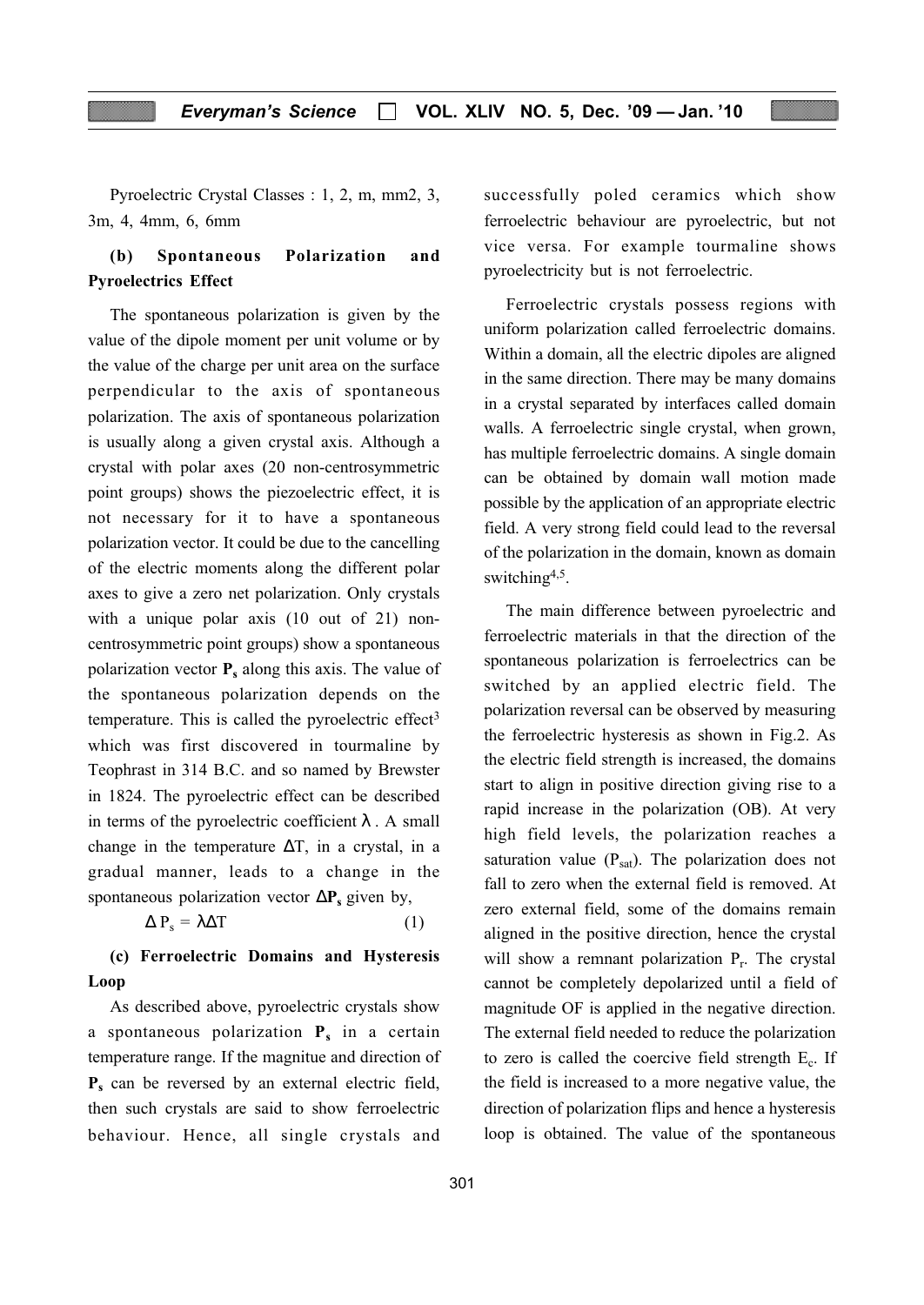polarization  $P_s$  (OE) is obtained by extrapolating the curve onto the polarization axes (CE).



hysteresis loop for a typical ferroelectric crystal **Fig.2 :** A Polarization vs. Electric Field (P-E)

#### (d) Curie Point and Phase Transitions

All ferroelectric materials have a transition temperature called the Curie point  $(T_c)$ . At a temperature  $T > T_c$  the crystal does not exhibit ferroelectricity, while for  $T < T_c$  it is ferroelectric. On decreasing the temperature through the Curie point, a ferroelectric crystal undergoes a phase transition from a non-ferroelectric phase to a ferroelectric phase. If there are more than one ferroelectric phases, the temperature at which the crystal transforms from one ferroelectric phase to another is called the transition temperature. Figure 3 shows the variation of the relative permittivity  $\varepsilon_{\tau}$ with temperature as a  $BaTiO<sub>3</sub>$  crystal is cooled from its paraelectric cubic phase to the ferroelectric tetragonal, orthorhombic, and rhombohedral phases. Near the Curie point or transition temperatures, thermodynamic properties including dielectric, elastic, optical, and thermal constants show an anomalous bahaviour. This is due to distortion in the crystal as the phase structure changes. The temperature dependence of the dielectric constant above the Curie point  $(T > T_c)$  in ferroelectric crystals is governed by the Curie-Weiss law :

$$
\varepsilon = \varepsilon_0 + C/(T - T_o) \tag{2}
$$

Where  $\varepsilon$  is the permitivity of the material,  $\varepsilon_0$  is the permitivity of vaccum, C is the Curie constant and  $T<sub>o</sub>$  is the Curie temperature. The Curie Temperature  $T<sub>o</sub>$  is different from the Curie point  $T_c$ .  $T_o$  is a formula constant obtained by extrapolation, while  $T_c$  is the actual temperature where the crystal structure changes. For first order transitions  $T_0 \leq T_c$  while for second order<sup>6</sup> phase transitions  $T_0 = T_c$ .



with temperature for BaTiO<sub>3</sub>. **Fig.3 :** Variation of dielectric constants (a and c axis)

#### PROCESSING OF FERROELECTRIC CERAMICS

The final electromechanical properties of ferroelectric ceramic components greatly depend upon the processing conditions of the ceramic. Each step of processing has to be carefully monitored and controlled to get the best product.

The raw materials (metal oxides or metal carbonates) are first weighed according to the stoichiometric formula of the ferroelectric ceramic desired. The raw materials should be of high purity. The particle size of the powders must be in the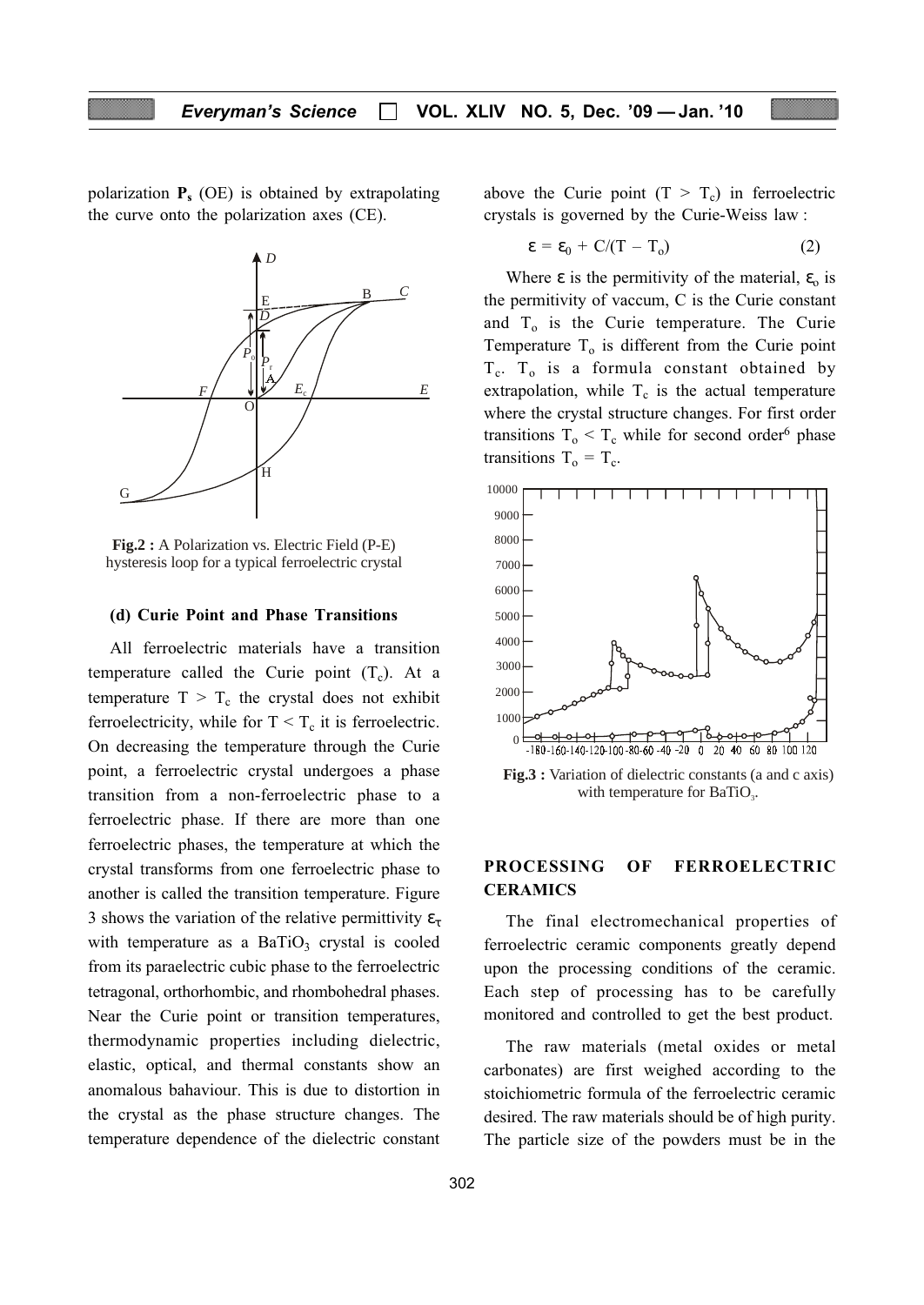submicron range for the solid phase reactions to occur by atomic diffusion.

The powders are then mixed either mechanically or chemically. Mechanical mixing is usually done by either ball milling or attrition milling for a short time. Chemical mixing on the other hand is more homogeneous as it is done by precipitating the precursors in the same container.

During the calcination step the solid phase reaction takes place between the constituents giving the ferroelectric phase. Proper calcination at the right temperature is necessary to obtain the best electrical and mechanical properties<sup>7,8</sup>.

After calcining, the lumps are ground by milling. The green bodies should have a certain minimum density before they can be sintered. The desired shape and a minimum green density can be provided by various techniques including powder compaction, slipcasting, and extrusion. The choice of the method depends on the type of powder used, particle size distribution, state of agglomeration, desired shape, and thickness of the particle.



**Fig.4 :** Flowchart for the processing of ferroelectric ceramics ferroelectric ceramics

After shaping, the green bodies are heated very slowly to between 500-600ºC in order to remove any binder present. The binder burnout rate should be  $\leq$ 1-2°C/min in order to allow the gases to come out slowly without forming cracks and blisters in the ceramic part. After the binder burnout is over, the samples are taken to a higher temperature for sintering to take place. The sintering temperature and time should be optimum for proper densification to occur without abnormal grain growth. The sintering of oxide ceramics must be carried out in an oxidizing atmosphere or in air. For lead

containing piezoelectric ceramics (PZT, PbTiO<sub>3</sub>, PLZT, etc.) lead loss occurs at temperatures above 800ºC. In order to reduce the lead loss during sintering, the samples are kept in a sealed crucible with a saturated PbO vapor in it.

#### FERROELECTRIC DOMAIN

The dipoles within a single domain have the same orientation. In ferroelectric ceramics with fine grain sizes  $(< 1 \mu m)$  each grain is a single domain with the domain wall at the grain boundary. If the grain size is larger  $(>1 \mu m)$  then there could be multiple domains in a single grain. As schematically shown in Fig.5(a), when the ferroelectric ceramic is cooled after sintering, it does not show any piezoelectricity because of the random orientations of the ferroelectric domains in the ceramic. Piezoelectric behavior can be induced in a ferroelectric ceramic by a process called "polling". In this process a direct current (dc) electric field with strength larger than the coercive field strength is applied to the ferroelectric ceramic at a high temperature, but below the Curie point. On the application of the external dc field the spontaneous polarization within each grain gets oriented towards the direction of the applied field, as shown in Fig. 5(b). This leads to a net polarization in the poling direction. All the domains in a ceramic can never get fully aligned along the poling axis because the orientation of the polarization is restricted by the symmetry.



**Fig.5 :** Schematic of the poling process in piezoelectric ceramics : (a) In the absence of electric field the domainshave random orientation of polarization; (b) the polarization within the domains aligns in the direction of the applied field.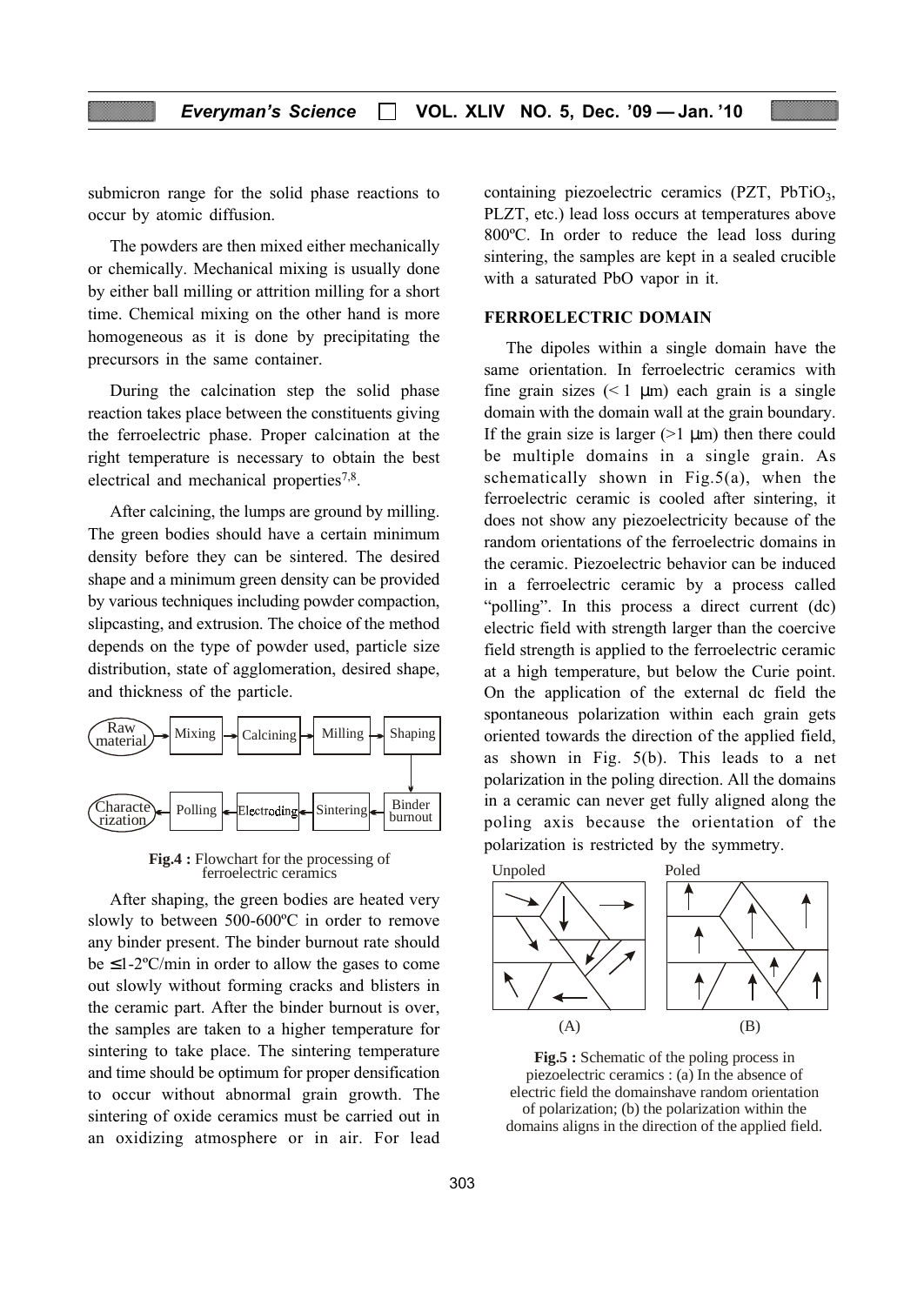#### APPLICATIONS

Ferroelectric materials have been applied to a large field of applications because of their excellent dielectric, piezoelectric and ferroelectric properties. Some of the important applications are :

- 1. Multi layer ceramics capacitors.
- 2. Engine electronic control
- 3. Anti lock brake system.
- 4. Ferroelectric memories : As DRAM, SRAM, EEROM, FERAM, in the microwave domain.
- 5. Electro-Optic application : Ferroelectric thin film wave guides, ferroelectric thin film optical memory display.

Applications of Piezoelectric ceramics :

- 1. Medical ultra sound application.
- 2. Sensors and Actuators
- 3. Gas Ignitors.
- 4. Displacement transducers.
- 5. Accelerometers : Accelerometers is a device which gives an electrical output proportional to the acceleration.

6. Piezoelectric transformer : Low voltage to high voltage transformer can be done by using a piezoelectric plate.

#### **REFERENCES**

- 1. J.E.Nye, Physical Properties of Crystals, Clarendon Press, Oxford, 1990.
- 2. R.E.Newnham, Structure-Property Relations, Springer Verlag, New York, 1975.
- 3. S.B.Lang, Sourcebook of Pyroelectricity, Gordon and Breach, New York, 1974.
- 4. B.T. Batthais, and A.von Hippel, Phys. Rev., 73, 1378., 1948.
- 5. A von. Hippel, Rev. Modern Phys., 22, 221, 1950.
- 6. B. Jaffe, Jr. W.R. Cook, and H. Jaffe, Piezoelectric Ceramics, Academic Press, London, 1971.
- 7. Y. Matsuo, and H. Sasaki, J. Am. Ceram. Soc., 48, 289, 1965.
- 8. D.A. Buckner and P.D. Wilcox, Am. Ceram. Soc. Bull. **51**, 218, 1972.



Q 7. Crocodiles have enormously powerful jaws that can be forced on a prey with tremendous force yet one can easily keep the jaws closed by clasping with bare hands, how ?

Q 8. The four corners of pyramids face in which direction ?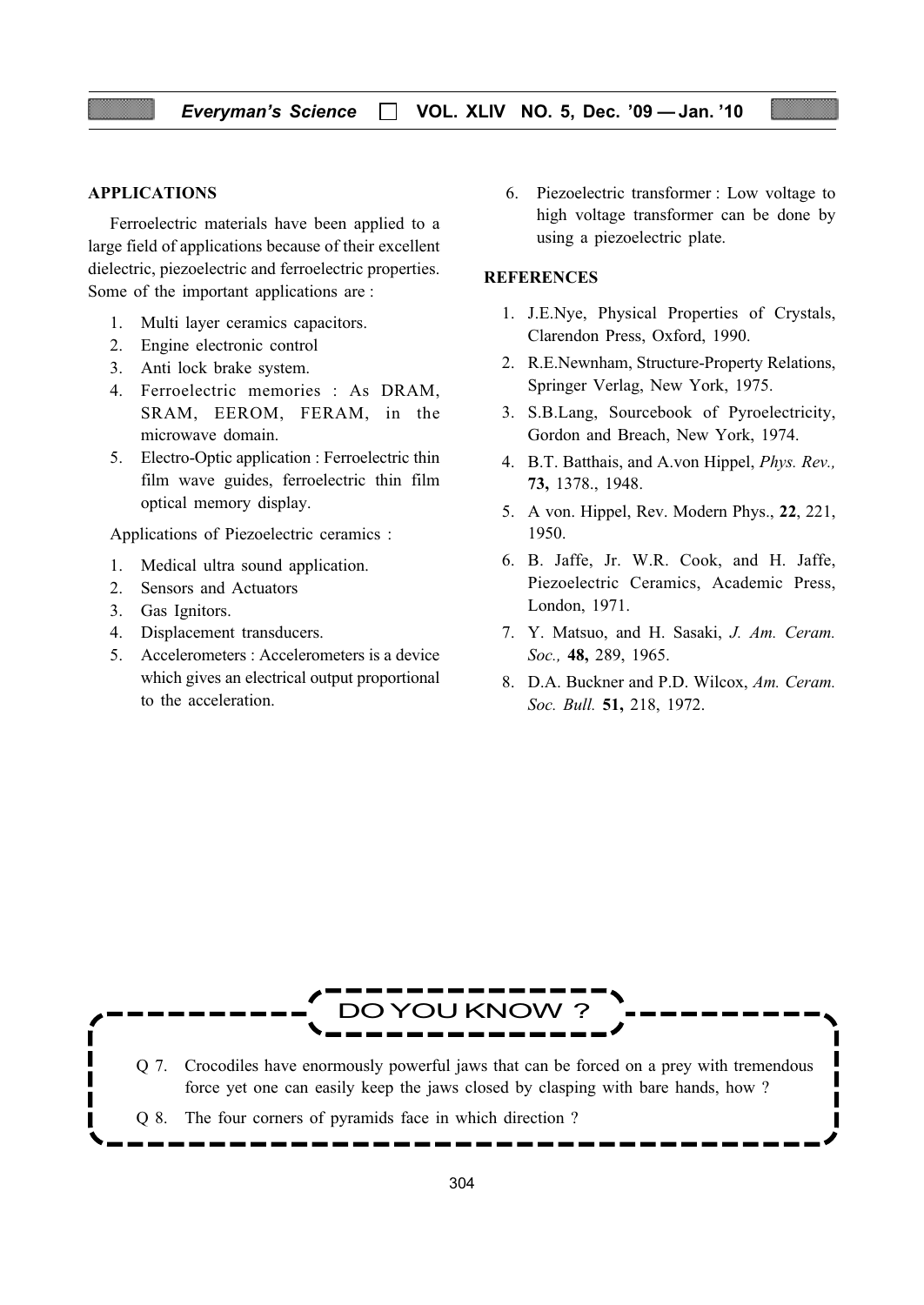## AQUAPORINS AT A GLANCE

Swapnil J. Paralikar

Aquaporins are proteins embedded in the cell membrane that facilitate and regulate the movement of water across cell membranes. They are found in various cells of the body, including the kidney. They mediate water reabsorption in the proximal tubule, and are necessary for ADH regulated water reabsorption in the collecting duct of the kidney. Diabetes insipidus, a disease characterized by polyuria is associated with defects in AQP-2 expression.

#### INTRODUCTION

number of proteins are found in the cell membrane of every cell of the body.They facilitate the movement of ions and solutes both downhill (along concentration gradient) and uphill (against concentration gradient). Aquaporins are such protein channels embedded in the cell membrane, that facilitate and regulate the movement of water. They are "the plumbing systems of the cells<sup>"</sup>

#### DISCOVERY OF THE FIRST AQUAPORIN

Like a number of other great discoveries in science, aquaporins were discovered by a convoluted route in Dr. Peter Agre's laboratory at John Hopkins University, Baltimore, USA around 1989-1991. The lab had received a NIH grant to study the Rh blood group antigen. They isolated the Rh antigen, but another protein kept appearing. It was a 28 kDa protein abundant in red blood cells and kidney tubules, and also in plant tissues. Dr.

Agre consulted his hematology teacher at North Carolina University, John Parker, who suggested it may be the long sought after water channel.

Agre then conducted a decisive and elegant experiment. He introduced the newly discovered protein (now called CHIP 28 –channel like integral protein with 28kDa molecular weight), into frog oocytes and kept these oocytes in water. These cells were swollen up, while the other oocytes (with no CHIP 28) were hardly so (Fig.2). Thus, it became established that this protein was both necessary and sufficient to explain the movement of water across the red cell membrane. Agre christened it Aquaporin-1 (water pore). Subsequently, the human genome nomenclature committee has accepted the nomenclature for all similar proteins.

The pioneering discovery and research by Agre and colleagues culminated in the 2003 Nobel Prize in Chemistry being awarded to Dr. Peter Agre. In 1999, together with other research teams, Agre

Deptt. of Physiology. Medical College, Baroda, Gujarat India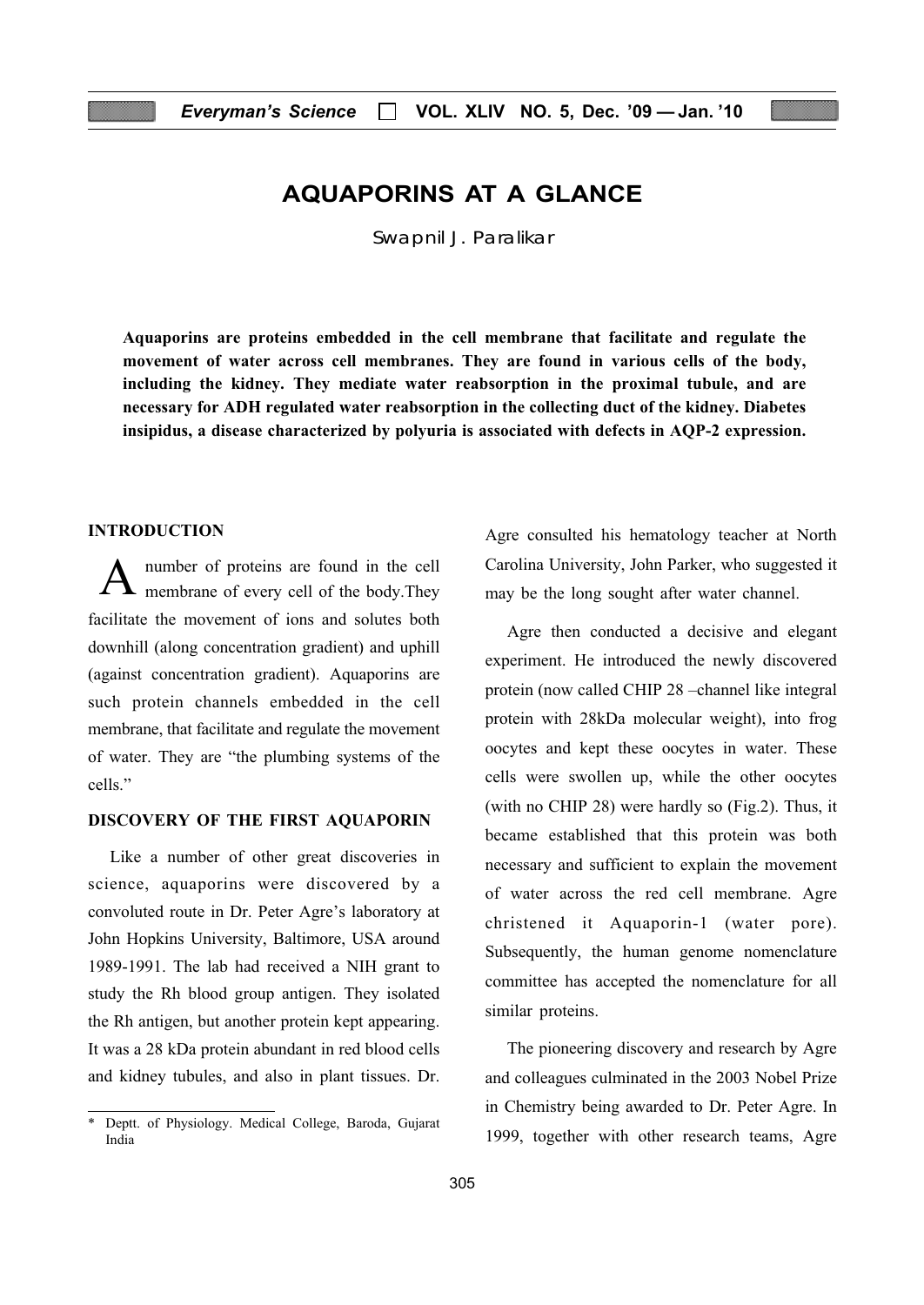reported the first three dimensional structure of aquaporins viz. aquaporin-1.



**Fig.1 :** Dr. Peter Agre (From www.nobelprize.org)



**Fig.2 :** Frog oocytes that contained the protein (CHIP 28, later christened AQP-1) are swollen up (From www.nobelprize.org)

#### STRUCTURE OF AQUAPORINS

Aquaporins have six membrane spanning regions, both intracellular amino and carboxy terminals, and internal tandem repeats, that are due to an ancient gene duplication.

Of the five loops in AQP-1 (Fig.3), loops B and E dip into the lipid bilayer, and it has been proposed that they form 'hemichannels' that connect the leaflets to form a single aqueous pathway within a symmetrical structure that resembles an 'hourglass'.

Aquaporins form tetramers in the cell membrane, with each monomer acting as a water channel. The different aquaporins contain differences in their peptide sequence, which allows the size of the pore to differ. The resultant size of the pore directly affects what molecules pass through, with small pore sizes allowing only small molecules like water to pass through.



Fig.3 : Structure of AQP-1 (www.wikipedia.org)

#### TYPES AND DISTRIBUTION OF AQUAPORINS :

The aquaporin family is divided into two groups on the basis on their permeability characteristics :

- 1. The 'orthodox set' or AQUAPORINS permeable to water (include AQP-1, AQP-2, AQP-4, AQP-5, AQP-6, AQP-8)
- 2. The 'cocktail set' or AQUAGLY-CEROPORINS—permeable to water and small solutes, especially urea and glycerol (include AQP-3, AQP-5, AQP-7, AQP-9, AQP-10).
- AQP-1 is expressed in various cells of the body including red blood cells and kidney tubules. The permeability of the red cell membrane to water is explained by the presence of AQP-1.
- AQP-2 is regulated by Anti-Diuretic Hormone (ADH), and is present in the distal nephron; it is also expressed in the testis.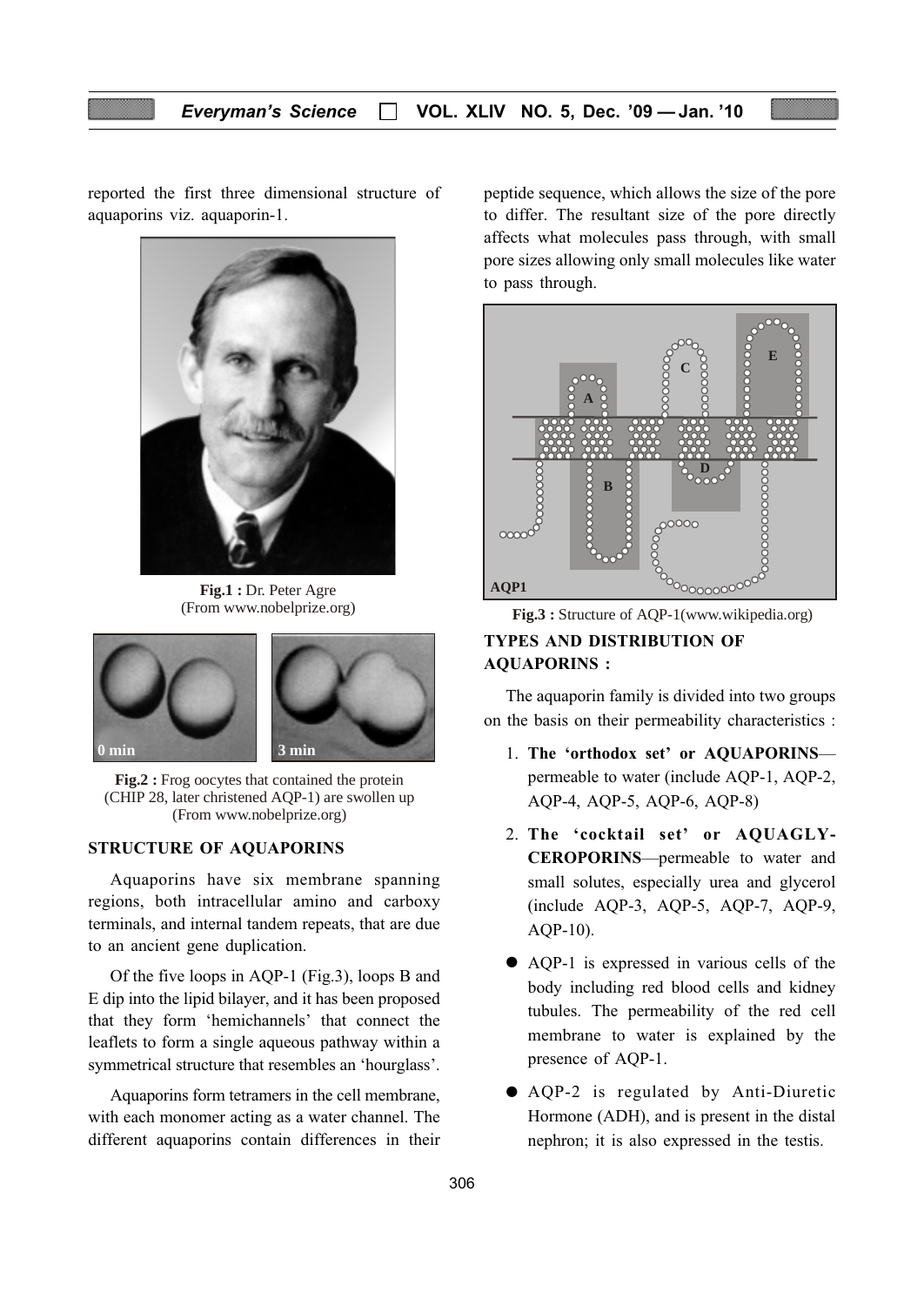- AQP-3 and 4 are present constitutively on the basolateral membrane in the late distal tubule and cortical collecting duct of the kidney. In addition, AQP-4 is present in the brain and other organs.
- AQP-6 is present in intracellular vesicles in the intercalated cell (acid secreting cell in the late distal tubule and cortical collecting duct).
- AQP-7 & 8 are expressed in the kidney and in various tissues like testis, adipocyte, placenta, heart, etc.
- AQP-5 & 9 are external aquaporins, expressed in various tissues of the body, but not in the kidney.

#### ROLE OF AQUAPORINS IN THE KIDNEY:

Aquaporins expressed in the kidney are AQP-1, AQP-2, AQP-3, AQP-4, AQP-6, AQP-7 & AQP-8 (Fig. 4). An overview of their role in the kidney is discussed below :

#### 1. AQP-1

AQP-1 is expressed in the proximal convoluted tubule and descending thin limb of the nephron. At both these sites, it is present both on the apical membrane (the side facing towards the lumen) and basolateral membrane (the side facing towards the interstitium).

| <b>AQUAPORIN</b>                       | <b>Localization in Kidney</b>                                               | <b>Subcellular Distribution</b>              | <b>Extrarenal Distribution</b>                                   |
|----------------------------------------|-----------------------------------------------------------------------------|----------------------------------------------|------------------------------------------------------------------|
| <b>RENAL</b><br><b>AQUAPORINS</b>      |                                                                             |                                              |                                                                  |
| Aquaporin - 1                          | Proximal convoluted tubule,<br>descending thin limb                         | Apical membrane, Baso-<br>ateral membrane    | Multiple organs                                                  |
| Aquaporin - 2                          | Principal cell in late distal<br>tubule and cortical collecting<br>duct     | Apical membrane, Intra-<br>cellular vesicles | <b>Testis</b>                                                    |
| Aquaporin - 3                          | Principal cell in the late distal<br>tubule and cortical collecting<br>duct | <b>Basolateral Membrane</b>                  | Multiple organs                                                  |
| Aquaporin - 4                          | Principal cell in the late distal<br>tubule and cortical collecting<br>duct | <b>Basolateral Membrane</b>                  | Brain and multiple organs                                        |
| Aquaporin - 6                          | Intercalated cell                                                           | Intracellular vesicles                       | $\gamma$                                                         |
| Aquaporin - 7                          | Proximal tubule                                                             | Apical membrane                              | Testis, adipocyte                                                |
| Aquaporin - 8                          | Cortex, medulla                                                             | Intracellular vesicles                       | Testis, epididymis, pancreas,<br>liver, colon, heart, placenta   |
| <b>EXTRARENAL</b><br><b>AQUAPORINS</b> |                                                                             |                                              |                                                                  |
| Aquaporin - 5                          |                                                                             | Apical membrane,<br>Intracellular vesicles   | Salivary glands Lungs, eye                                       |
| Aquaporin - 9                          |                                                                             | Apical membrane                              | Liver, leucocytes, brain,<br>spleen, lung, epididymis,<br>testis |

Table 1. DISTRIBUTION OF AQUAPORINS IN THE BODY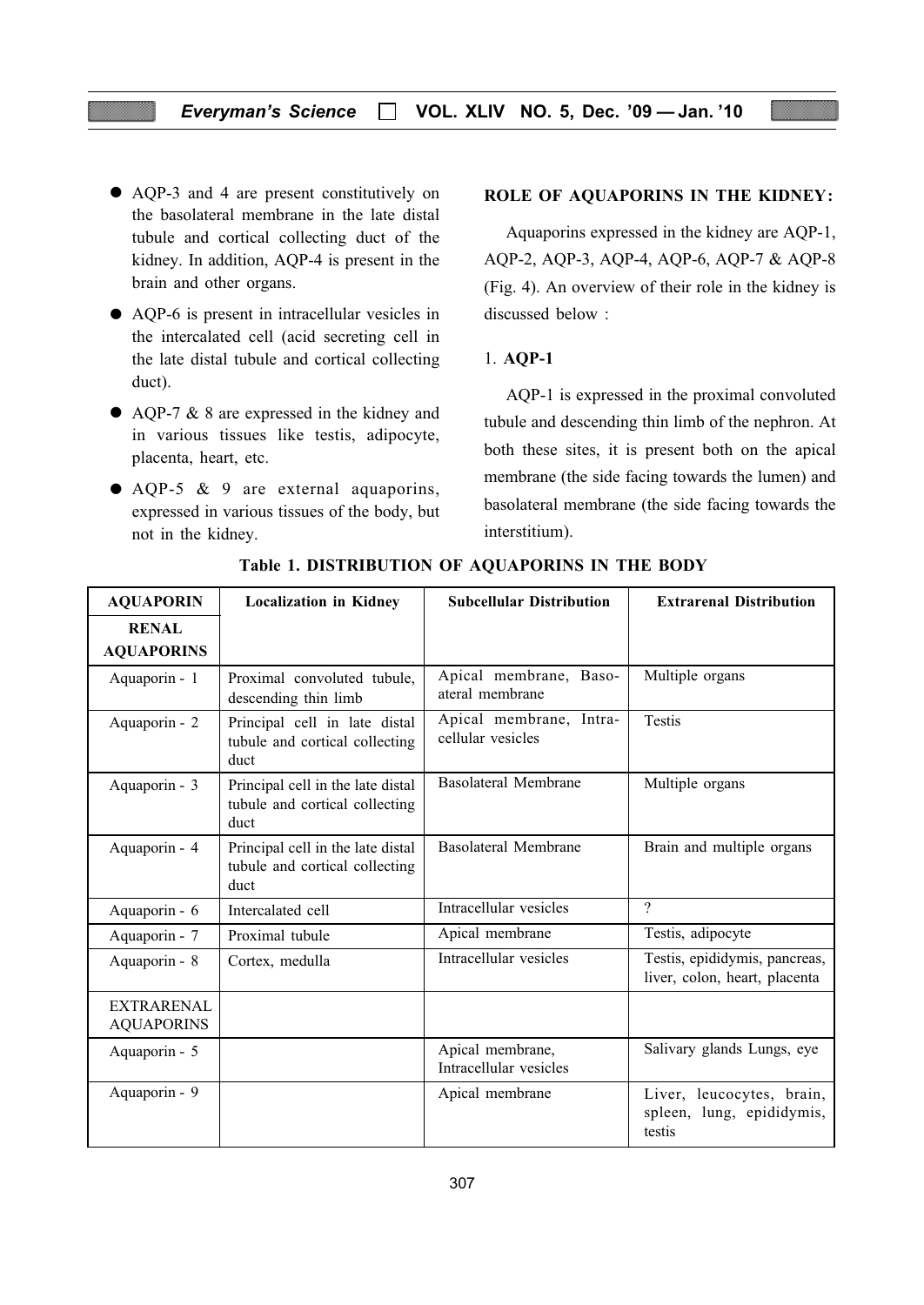#### Everyman's Science  $\Box$  VOL. XLIV NO. 5, Dec. '09 - Jan. '10

- In the proximal tubule, AQP-1 mediates transcellular reabsorption of water. About 67% of the filtered water is reabsorbed in the proximal tubule ; this is accomplished due to the presence of AQP-1.
- The descending thin limb is freely permeable to water just like a sieve. It participates in the process of forming a concentrated urine through the operation of the countercurrent multiplier system. This function is facilitated by the presence of AQP-1.

#### 2. AQP-2,  $3 \& 4$  and the role of ADH:

AQP-2 is expressed on the apical membrane of the principal cell in the late distal tubule and cortical collecting duct, on stimulation by Anti-Diuretic Hormone (ADH). An increase in extracellular fluid osmorality (solute concentration) stimulates the release of ADH from the posterior pituitary. ADH acts on the V2 receptor (vasopressin receptor, type 2) ; the resultant activation of the adenyl-cyclase-cAMP system results in the insertion of AQP-2 water channels on the apical membrane of the principal cell. AQP-3  $& 4$  are always present on the basolateral membrane. Thus a pathway is created for the passage of water-water entering the cell through the apical AQP-2 leaves the cell through the basolateral AQP-3  $\&$  4. This reabsorption of water resets the extracellular fluid osmolarity.

#### 3. AQP-6 :

AQP-6 is present in the intercalated cell in the cortical and medullary collecting duct. It is almost exlusively present in intracellular vesicles, with no expression in the plasma membrane. It is thus, an internal ion channel.

#### 4. AQP-7, 8 :

● AQP-7 is present abundantly in spermatocytes. In the kidney, it is present in the brush border (apical side) of the proximal tubule.

● Although the exact function of AQP-8 is not known, it is present in intracellular domains in the proximal tubule and the collecting duct. It is also abundant in many other tissues.



Fig. 4. Aquaporins in the kidney

#### AQUAPORINS AND DISEASE :

#### DIABETES INSIPIDUS

There are two significant forms of diabetes insipidus : central and nephrogenic.

- Central (neurogenic) DI is characterized by a defect in vasopressin production or release. This form of DI is rarely hereditary; it occurs as a consequence of head trauma or disease in the hypothalamus or pituitary. In experimental animals (rats) with central DI, decreased AQP-2 expression in the apical membrane has been demonstrated.
- Nephrogrenic DI is characterized by an inability of the kidneys to respond to vasopressin stimulation. The most common hereditary form occurs due to a mutation in the V2 receptor. It is an autosomal recessive condition, localized on the X chromosome. AQP-2 trafficking to the apical plasma membrane is impaired as a result of this mutation.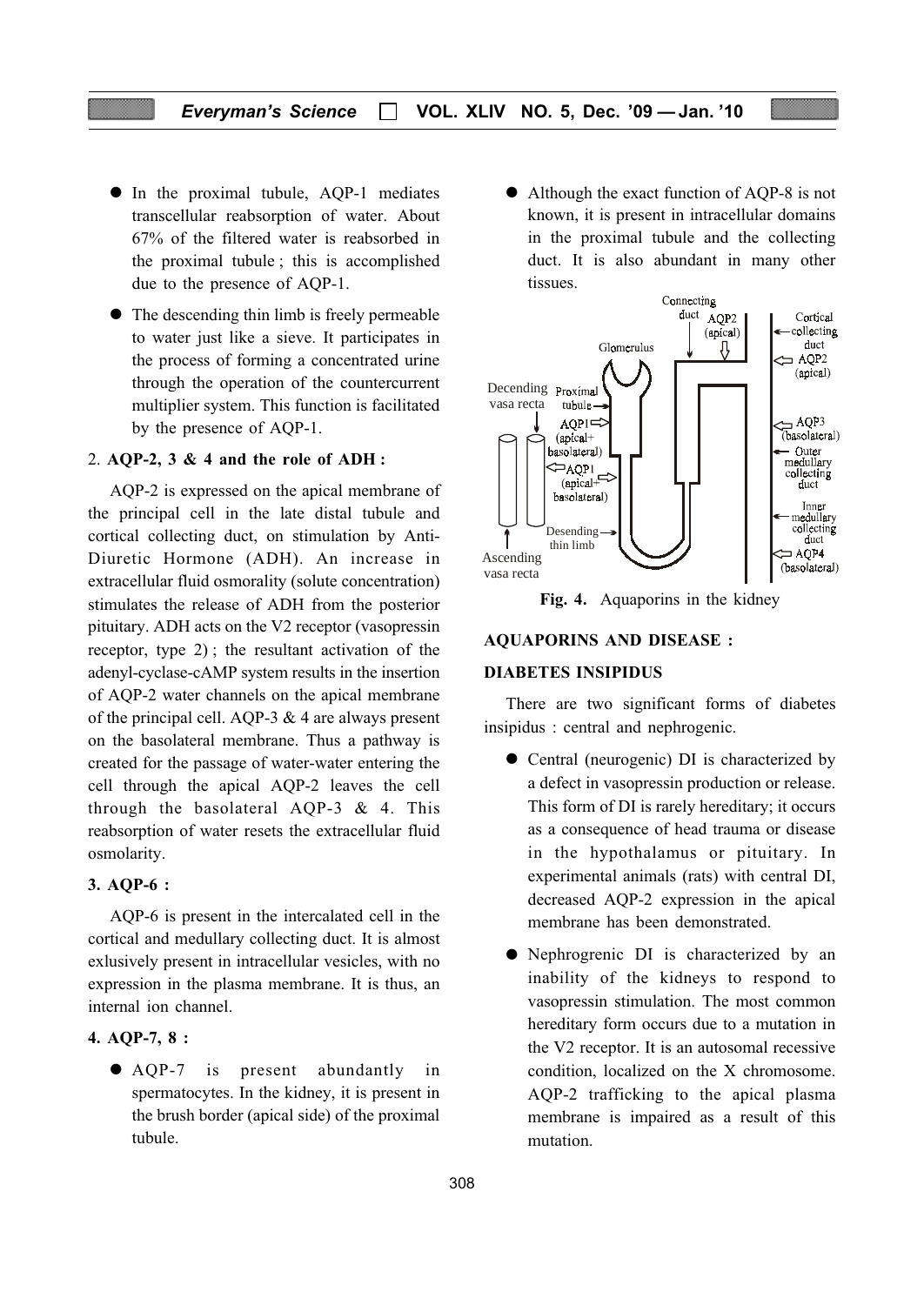● Acquired nephrogenic DI occurs commonly after lithium therapy. Lithium is administered for the treatment of bipolar mood disorder (manic depressive psychosis). Lithium induced nephrogenic DI is characterized by decreased expression of AQP-2 in the apical plasma membrane.

#### CHRONIC HEART FAILURE

Severe chronic heart failure is characterized by defects in renal handling of water and sodium resulting in extracellular fluid expansion and hyponatremia. In experimental rats with congestive heart failure (CHF), an increase in the abundance of AQP-2 water channels in the collecting duct principal cells and increased expression of AQP-2 in the apical plasma membrane of these cells has been demonstrated.

#### **CONCLUSION**

The discovery of aquaporins by Agre and colleagues has allowed enormous progress into the understanding of how water is transported across the biological membranes and epithelial cells at the molecular level. It has also offered tremendous insight into how renal water handling occurs at the physiological level and in various disease states associated with severe derangement of body water balance.

Future research will focus on understanding the molecular mechanisms of aquiaporin action, identifying novel aquaporins and defining the role of each aquaporin in physiological and pathological states.

#### BIBLIOGRAPHY

- 1. Agre P, Biol Cell 89 : 257-259, 1997.
- 2. Agre P, Bonhivers M, and Borgina MJ. J Biol Chem 273 : 14659-14662, 1998.
- 3. Agre P, Lee MD, Devidas S, and Guggino WB, Science 275 : 1490, 1997.
- 4. Agre P, Preston GM, Smith BL, Jung JS, Raina S, Moon C, Guggino WB, and Nielsen S. Am J Physiol Renal Fluid Electrolyte Physiol 265 : F 463-F476, 1993.
- 5. Agre P, Saboori AM, Asimos A, and Smith BL. J Biol Chem 262 : 17497-17503, 1987.
- 6. Agre P, Sasaki S, and Chrispeels MJ. Am J Physiol Renal Fluid Electrolyte Physiol 265 : F461-F462, 1993.
- 7. Borgnia M, Nielsen S, Engel A, and Agre P. Annu Rev Biochem 68 : 425-458.
- 8. Cheng A, Van HA, Yeager M, Verkman AS, and Mitra AK : Nature 387 : 627-630, 1997.
- 9. Christensen S, Kusano E, Yusufi AN, Murayama N, and Dousa TP. J Clin Invest 75 : 1869-1879, 1985.
- 10. Deen PM, and Knoers NV. Am J Med Sci 316 :300-309, 1998.
- 11. Deen PM, Verdijk MA, Knoers NV, Wieringa B, Monnens LA, van Os CH, and van Oost BA. Science 264 : 92-95, 1994.
- 12. Denker BM, Smith BL, Kuhajda FP, and Agre P. J Biol Chem 263 : 15634-15642, 1998.
- 13. Ecelbarger CA, Terris J, Frindt G, Echevarria M, Marples D, Nielsen S, and Knepper MA. Am J Physiol Renal Fluid Electrolyte Physiol 269 : F 663-F672, 1995.
- 14. Fu D, Libson A, Miercke LJW, Weitzman C, Nollert P, Krucinski J, Stroud RM. Science 290 : 481-486.
- 15. Jung JS, Preston GM, Smith BL, Guggino WB, and Agre P, *J Biol Chem* 269: 14648-14654, 1994.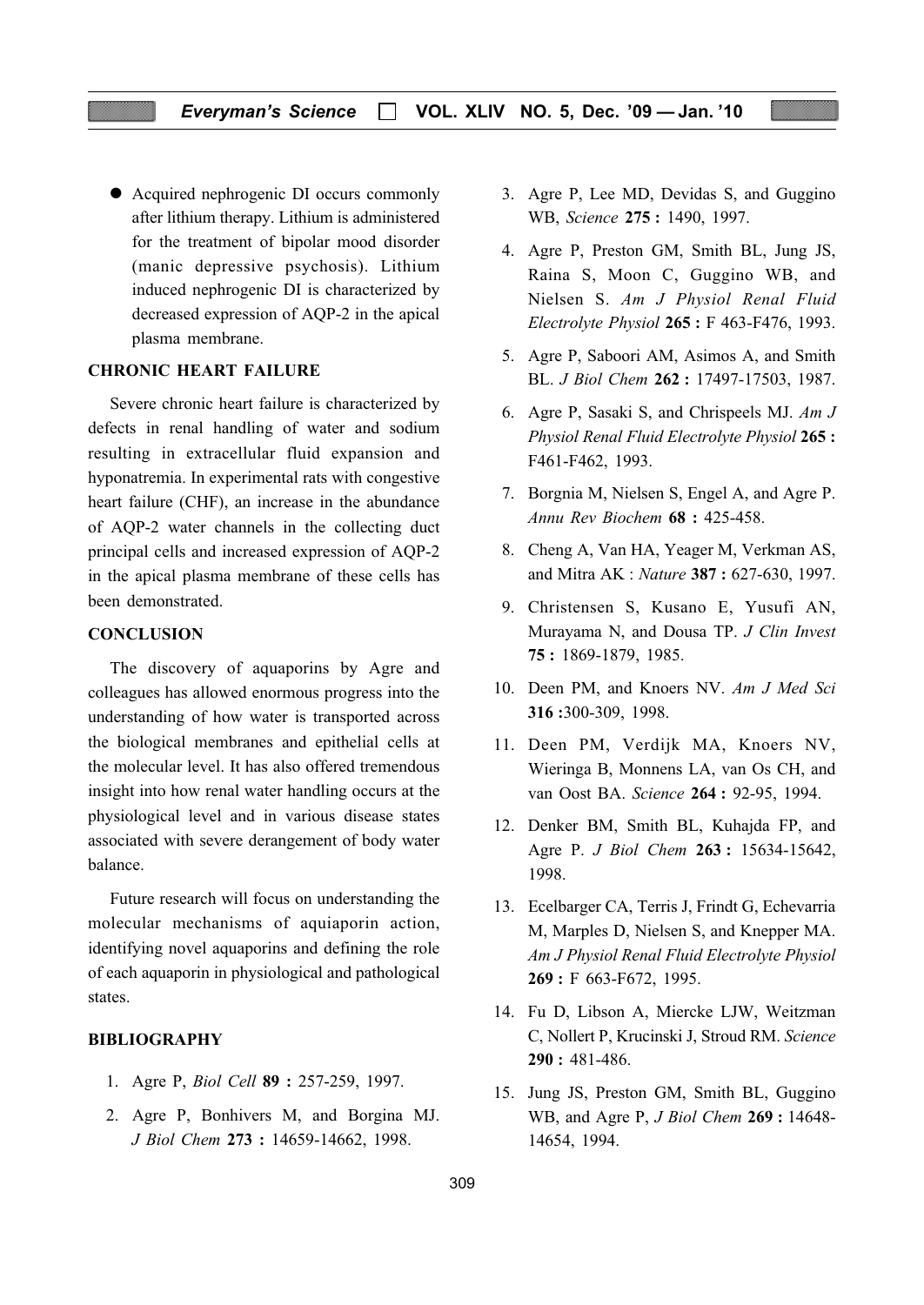#### Everyman's Science  $\Box$  VOL. XLIV NO. 5, Dec. '09 - Jan. '10

- 16. King LS, Choi M, Fernandez PC, Carton J-P, and Agre P. N Engl J Med 345 : 175-179, 2001.
- 17. Knepper MA. Am J Physiol Renal Physiol 272 : F3-F-12, 1997.
- 18. Knepper MA, Nielsen S, Chou CL, and DiGiovanni SR. Semin Nephrol 14 : 302- 391, 1994.
- 19. Maunsbach AB, Marples D, Chin E, et al, J Am soc Nephrol 8 :1-14, 1997.
- 20. Nielsen S, Kwon TH, Christensen BM, Promeneur D, Frokiaer J, and Marples D. J Am Soc Nephrol 10 : 647-663, 1997.
- 21. Nielsen S, Frokiaer J, Marples D, Kwon TH, Agre P, Knepper MA. Physiol Rev. 82 : 205-244, 2002.
- 22. Nielsen S, Terris J, Andersen D, et al. Proc Natl Acad Sci USA 94 : 5450-5455, 1997.
- 23. Sabolic I, Katsura T, Verbavatz JM, and Brown D. J Membr Biol 143 : 165-175, 1995.
- 24. Walz T, Hirai T, Agre P, et al. Nature 387 : 624-627, 1997.
- 25. Yasui M, Kwon TH, Knepper MA, Nielsen S, and Agre P. Proc Natl Acad Sci USA 96 : 5808-5813.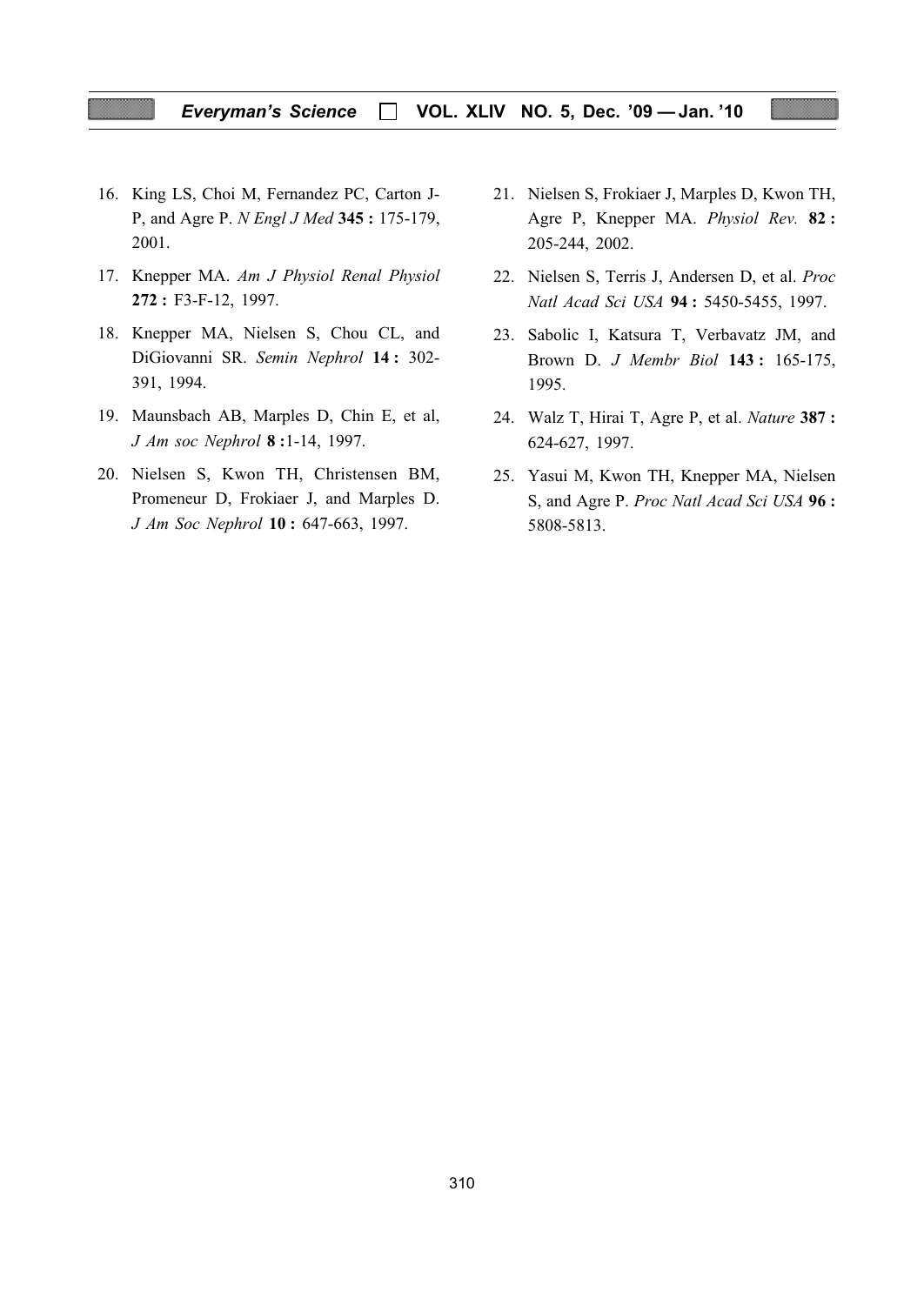## CERVICAL CANCER PREVENTION STRATEGIES FOR DEVELOPING COUNTRIES – AN INDIAN PERSPECTIVE

P. Cheena Chawla\*

Large scale screening efforts for detecting cervical cancer in sexually active women coupled with HPV vaccination for adolescent girls are poised to improve the reproductive health of women in developing countries

#### INTRODUCTION

E very year scores of women in India face the traumatic death sentence spelled out as 'cancer of the cervix'—a silent killer that targets women mostly living in low socio-economic conditions. It is unfortunate that India bears a substantial burden of cervical cancer in terms of incidence, mortality and morbidity, despite the fact that infection of cervix is fully treatable in the early stages. Out of the five lakh new cases of this disease detected every year worldwide, 1.2 lakh cases occur in India alone, which is only the tip of the iceberg as these women represent the reported hospital cases with mostly fatal form of cervical lesions. The hard truth is that a majority of Indian women have never had a preventive pap smear test done due to socio-economic and cultural inhibitions. This hints towards the fact that due to low resource settings and healthcare inequity in the country, thousands of women in India with treatable precancer lesions in the cervix remain undetected till the disease becomes fatal. Unfortunately, out of about 2.5 lakh deaths occuring worldwide due to

Scientist, National Institute of Science Communication & Information Resources (CSIR) Address for Communication : C-255, Sector-51, Kendriya Vihar, Noida-201307; E-mail cervical cancer each year, 0.8 lakh women are from India. In this light, formulation of firm government policies to promote cervical cancer screening as well as the introduction of the HPV vaccine in the Indian healthcare system assumes great significance.

The need of the hour is to control and prevent cervical cancer in India through a comprehensive advocacy program, presuading women to accept screening while mobilizing the government machinery for facilitating the introduction of the HPV vaccine in India through the country's routine public health services. This health education drive needs to be focused at information dissemination on both cervical cancer screening and precancer treatment in the early stages and promotion of HPV vaccination for adolescent girls.

#### CERVICAL CANCER SCREENING

Cervical cancer is a disease that can be prevented through both primary prevention and early detection using screening techniques. However, any large scale cervical cancer screening approach is confronted with a broad array of clinical, social, and cultural issues as the causative agent of this cancer is a sexually transmitted viral infection. Research worldwide has clearly shown that cervical cancer is invariably caused by human papilloma virus (HPV) infection of cervix. Although HPV

<sup>:</sup> cheenachawla94@yahoo.co.in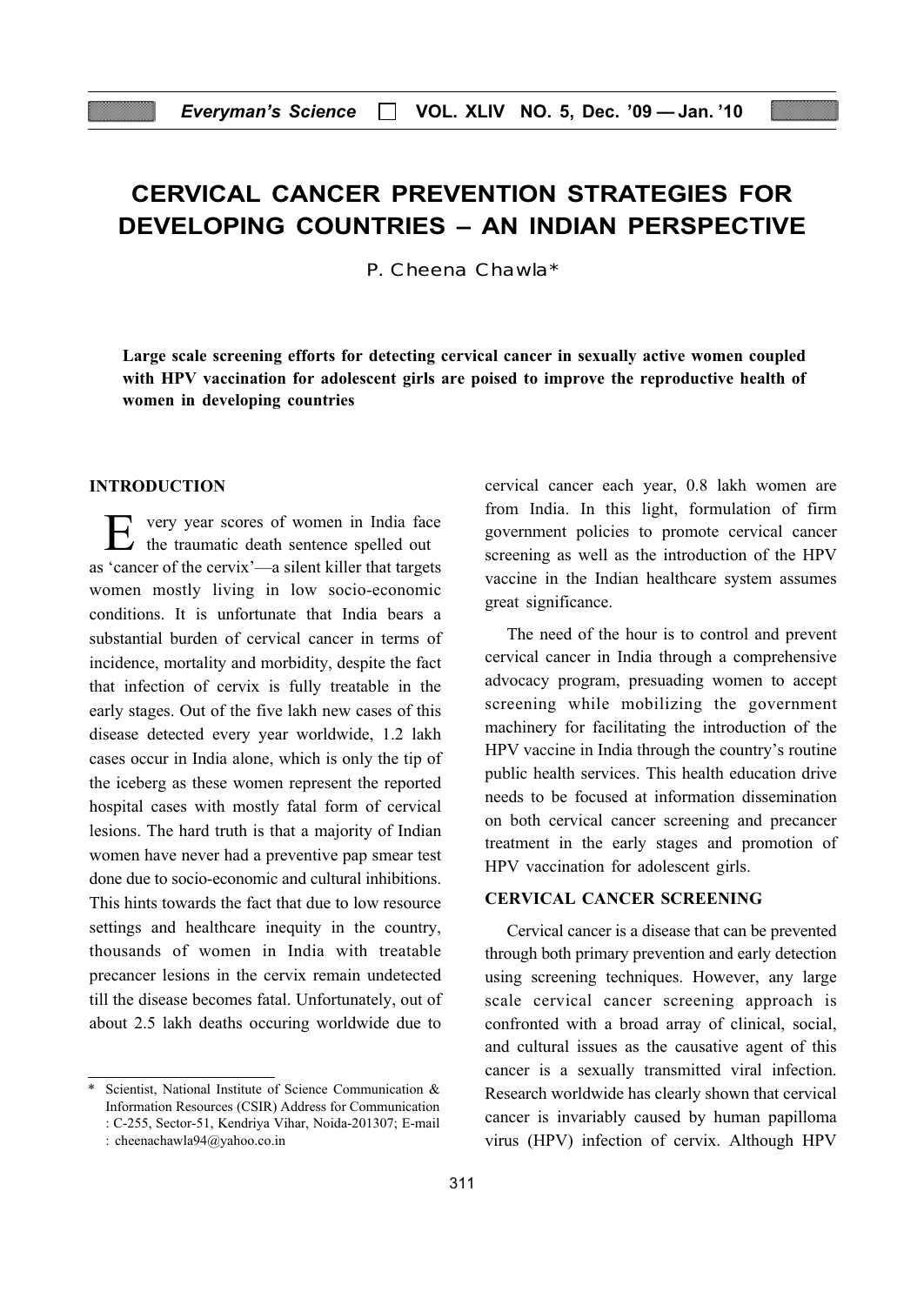infection becomes undetectable quickly in most women, a constant exposure to certain carcinogenic types of HPV surely increases the risk of progression of cellular changes to the precancer stage followed by untreatable cervical cancer. Besides poor genital hygiene, women with compromised immune system are more likely to have persistent HPV that makes them more susceptible to developing cervical lesions.

The other challenges that impede the successful implementation of any cervical cancer screening program in a developing country are logistics and infrastructure inadequacies, cost concerns, poor follow-up, and socio-cultural constraints. Besides, there is an issue of addressing concerns of women who are tested positive, as they often want to know how they got the infection, how it can be treated, and how to prevent transmission of the infection to their partner.

Broadly, any strategy for cervical cancer screening needs to address certain key issues that include the age of the target population to be screened; screening coverage and frequency; the use of a single or combination-screening methodology; besides considering treatment options for women diagnosed with different stages of cervical lesions.

A host of screening techniques are now available for early detection of cervical cancer that have varying test characteristics and economic considerations. Cervical cancer prevention programs in both developed and developing nations generally have relied on conventional cytological testing using the Papanicolaou (Pap) smear test. For a Pap smear, a trained nurse/doctor obtains a sample of cells from the uterine cervix and this is examined for cellular changes (dysplasia) known to precede the development of cervical cancer. Such screening programs can be expensive, prone to error, and logistically difficult to implement—particularly in developing countries with poor resouce settings. Besides, cultural barriers and personal inhibitions

pose hindrance to participation of otherwise healthy women in such cytology-based screening programs.

#### MODERN TECHNIQUES FOR DETECTING **HPV**

New diagnostic methods for cervical cancer screening are based on molecular technologies that detect HPV DNA in cervical/vaginal samples. As there are specific types of HPV that are causative agents of cervical cancer, namely HPV-16 and HPV-18, the strength of a diagnostic test lies in not only detecting the HPV-DNA in a cervical swab sample but also in specifically pinpointing the HPV types(s) present in each specimen.

#### HYBRID CAPTURE TECHNOLOGY

Developed by the Digene Corporation (now Qiagen), this technology detects specific HPV-DNA sequences, using signal amplification. The first-generation Hybrid Capture Tube (HCT) test was granted US FDA approval in May 1995, followed by the more advanced Hybrid Capture II (HCII) assay that was US FDA approved in March 1999. Both assays detect 'high-risk' HPV types. Once samples are taken, they can be stored at room temperature for two weeks, at 4ºC for one additional week, and at  $-20^{\circ}$ C for up to three months.

#### FAST/CARE HPV

The care HPV test, specially designed for lowresource settings, is based on the technology of Hybrid Capture II developed by Qiagen in partnership with Program for Appropriate Technology in Health (PATH). Seattle. The cervical swab samples can be self-collected. The test results are available in 2 to 3 hours. The test requires no running water and instrumentation can be powered by a rechargeable battery. Up to 90 samples can be processed together.

In 2007, the clinical accuracy of care HPV test was assessed on cervical samples obtained from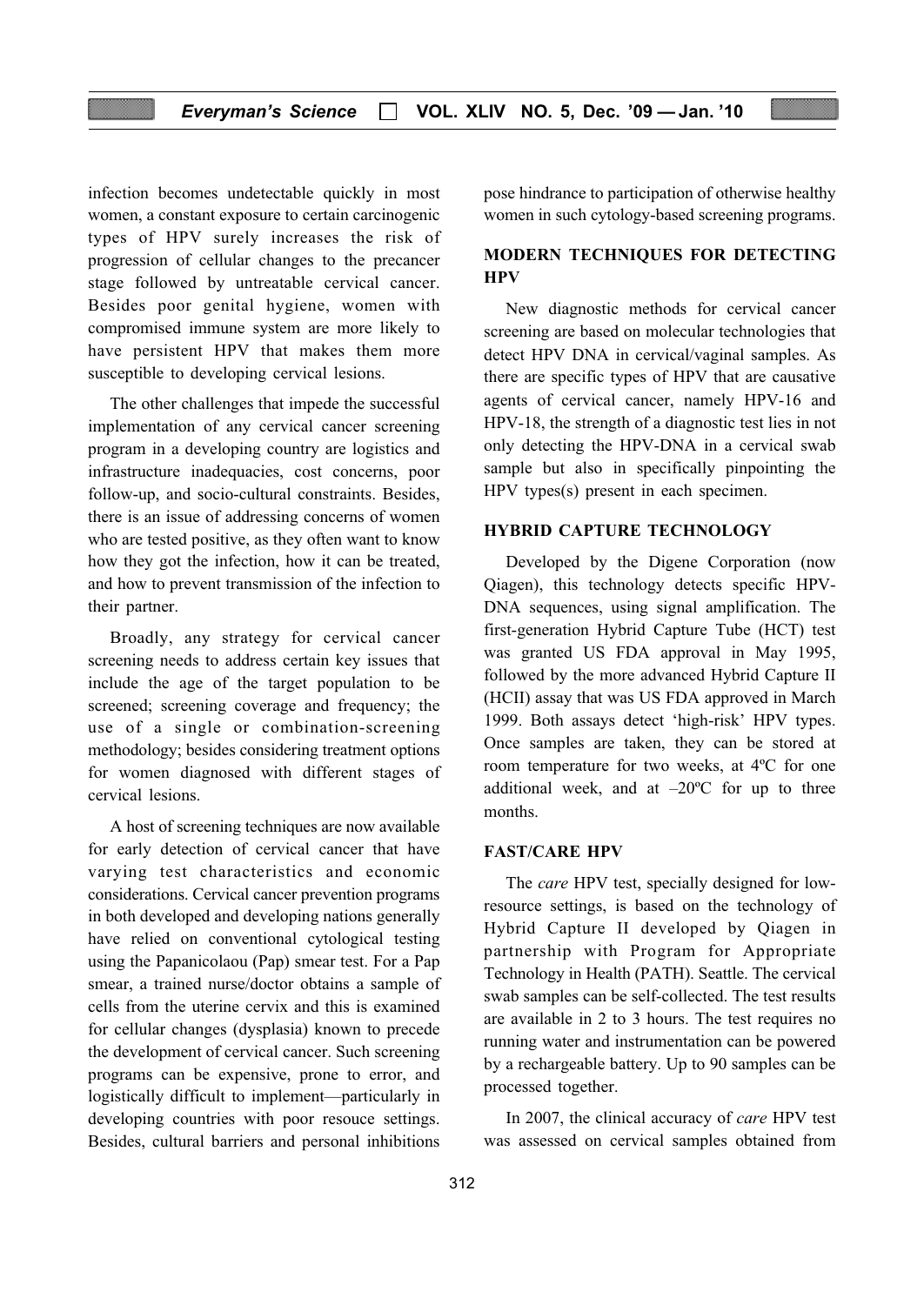2530 women aged 30 to 54 years in two hospitals in Shanxi, China. This test has been shown to produce rapid, and accurate results, besides it is also simple to run, requires minimal infrastructure and is affordable for public-health programmes in low resource countries. Similar programmes to demonstrate the utility of care HPV are already underway in various settings in India, Uganda, and Nicaragua.

#### CBG (CATCH BY GENE) TECHNOLOGY

Developed by a team of Korean scientists, this is a colorimetry assay based on DNA hybridization that uses a mixture of probes for specific detection of 15 high-risk types of HPV in cervical swab samples. Since the samples can be kept for two weeks at room temperature, it is suitable for large scale screening as samples can be collected in bulk and tested later. The samples can be even stored for an additional week at 2-8ºC. Besides, this test is cost effective as compared to Hybrid Capture II.

#### BIOMARKER STRIP TEST

In yet another development in molecular diagnosis of cervical cancer is the designing of a strip test for an oncoprotein named E6, which is a specific protein expressed by cells of the cervix that are infected with a high-risk HPV type. PATH partnered with Arbor Vita Corp. (Sunnyvale, U.S.A.) to develop this AVantage HPV E6 test for detecting elevated levels of the E6 oncoprotein. In 2005, this test was ready for clinical testing and was found suitable for large scale screening in developing countries. The test results are obtained within 30 minutes.

These new biochemical screening tools for detecting cervical cancer are being increasingly recognized as potent technologies for improving the reproductive health of women in many countries. In United Kingdom, for example, the National Health Services' Screening Committee has recommended that patients with borderline smear results called ASCUS (a typical squamous cells of undetermined significance) must undergo an HPV test to help determine the appropriate clinical management strategy. Even in the United States, HPV testing is being increasingly integrated into cervical cancer screening protocols.

#### SAMPLE COLLECTION

A critically viewed issue in HPV testing in developing countries is the method of obtaining specimens. HPV diagnostics have used various methods for specimen collection, including selfcollected samples (using urine, vulvar swabs and vaginal swabs) and samples collected by a doctor/ trained nurse (vaginal/cervical swab and cervical brush specimens). In fact, several studies have evaluated the efficacy of different specimen collection techniques. For example, in a Canadian study HPV screening with self-collected vaginal, vulvar, and urine samples was compared with physician-collected cervical samples, and then all the women were examined with colposcopy. The sensitivity of physician-collected samples for detecting cervical lesions was 98.3 percent, while the sensitivity of self-collected samples was 86.2 percent for vaginal swabs, 62.1 percent for vulvar swabs, and 44.8 percent for urine specimens. Selfsampling methods were found to be acceptable to women, with urine being the most preferred specimen.

In a similar study conducted in South Africa, self-collected vaginal swabs for use with the Hybrid Capture II test were 66 percent sensitive in detection of cervical cancer. Similar results have been obtained in studies employing self-collection methods conducted in rural Uganda. However, an integral part of all these investigations was that self-collection of cervical/vaginal specimens seriously required proper educating of women on the mode of sample collection. The most common approach requires a woman to insert a swab into the vagina, rotate it several times, and then place it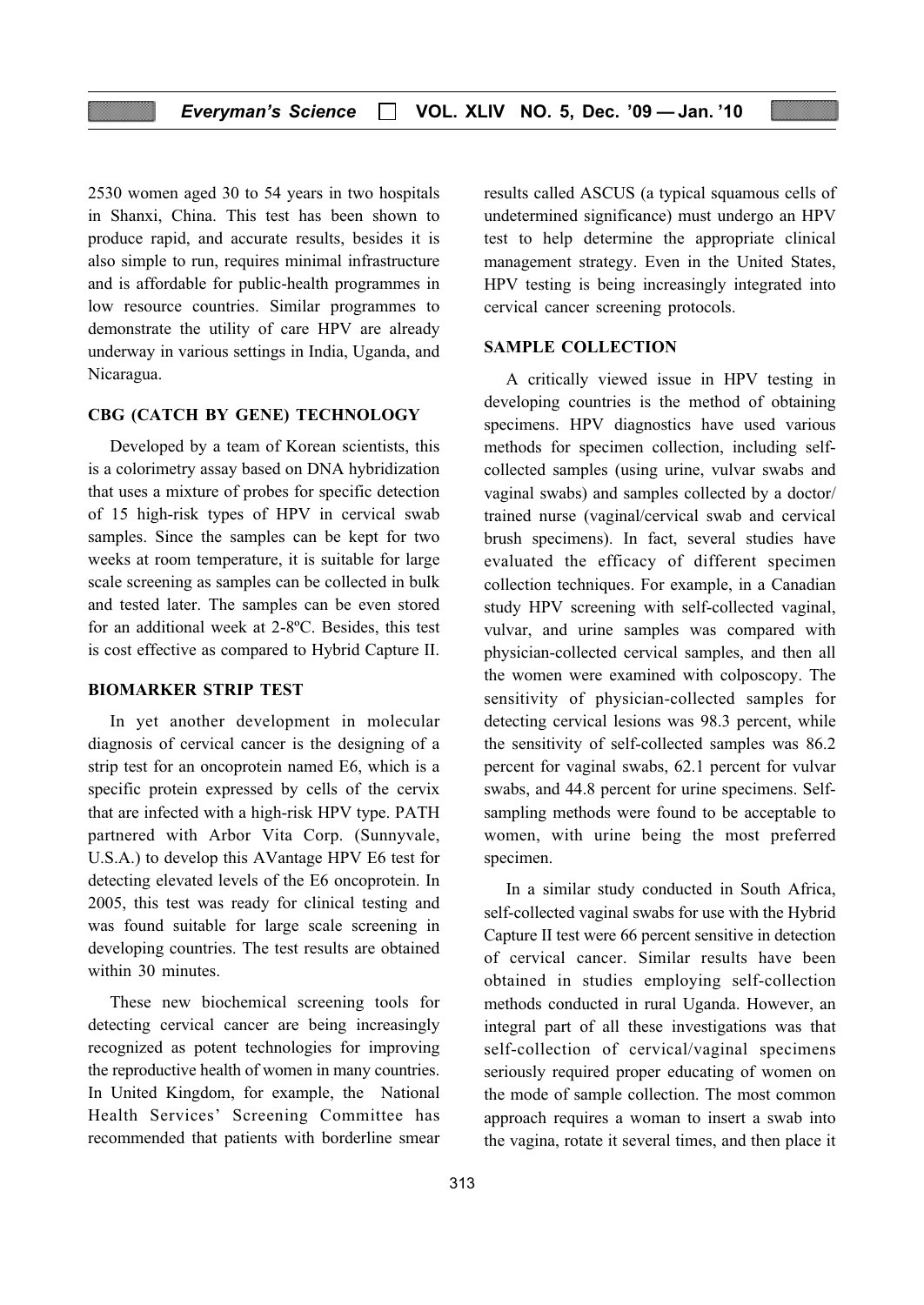into a transport tube. Surely, self-collection of samples, would greatly benefit large community based screening programs in low-resource settings, as women would be at ease to provide the sample without requiring a gynecological examination.

Is it indeed notable that the cervical cancer screening efforts, using different approaches, directly translate into reduction in mortality from cancer of cervix. Nordic counties have conducted organized cytology screening programs, which have reported rapid reduction in incidence of cervical cancer in Iceland. In five countries (viz., Denmark, Finland, Iceland, Norway, Sweden and British Columbia), studies have demonstrated the efficiency of cytology screening programs. According to World Health Organization recommendations (1992), every woman should be screened once in her lifetime, preferably at age 40 and above.

Resource constraint has been a major hurdle in organizing screening programs. It has been estimated that in India, even with a major effort to expand cytology services, it will not be possible to screen even one-fourth of the population once in a life time in the near future. Moreover, deficiencies in record keeping in cytology laboratories and cancer registries make the administrative monitoring and evaluation activities exceedingly difficult. To counter these limitations, select screening options may be tried like camp approach, hospital-based screening and high-risk screening.

In the camp approach, one can sensitize a small group of women who come for screening but it cannot make much impact on the incidence or mortality as it is a limited activity. Several hospitalbased screening programs have been conducted in India, especially where a cytopathology department is well equipped to conduct the test. High-risk screening involves screening high-risk individuals who have had some signs of cervical infection, abnormal bleeding etc., detected in the gynecology outpatient departments. Due to limited funds and lack of resources, these screening efforts in India

have not been absorbed in the country's healthcare system as a continuous activity.

#### LOW COST SCREENING

Many aspects of visual inspection of cervix with acetic acid (VIA) make it an attractive approach for use in low-resource settings. It is a simple approach with minimum reliance upon infrastructure. Results of the procedure are available immediately for initiating treatment in the same visit. However, the prerequisite for VIA is the availability of doctors and trained nurses who can carefully examine the cervix for any abnormal lesions. The same is true for visual inspection with magnification (VIAM), using a lightweight monocular telescope called gynoscope and a magnivisualizer. Another method of visual inspection after application of Lugol's iodine (VILI) over the cervix and vagina, results in staining the normal squamous epithelium (that contains glycogen) dark brown/yellow, while cancer cells do not stain.

In a cluster-randomized trial in Tamil Nadu, India, conducted by the Screening Group, International Agency for Research on Cancer (IARC), France, it was evident that VIA screening, in the presence of good training and sustained quality assurance, was an effective method to prevent cervical cancer in developing countries.

It is amply clear that all visual methods of detecting changes in cervix are simple, inexpensive and require minimal infrastructure, although health professionals require some training for conducting the test. Another major logistic advantage of the visual tests is the immediate availability of results to start treatment. No doubt, before the more advanced HPV-DNA detection methods come in vogue, VIA-/VILI-based screening programs could be integrated into the primary care health services in developing countries, making screening and treatment accessible to as many women as possible.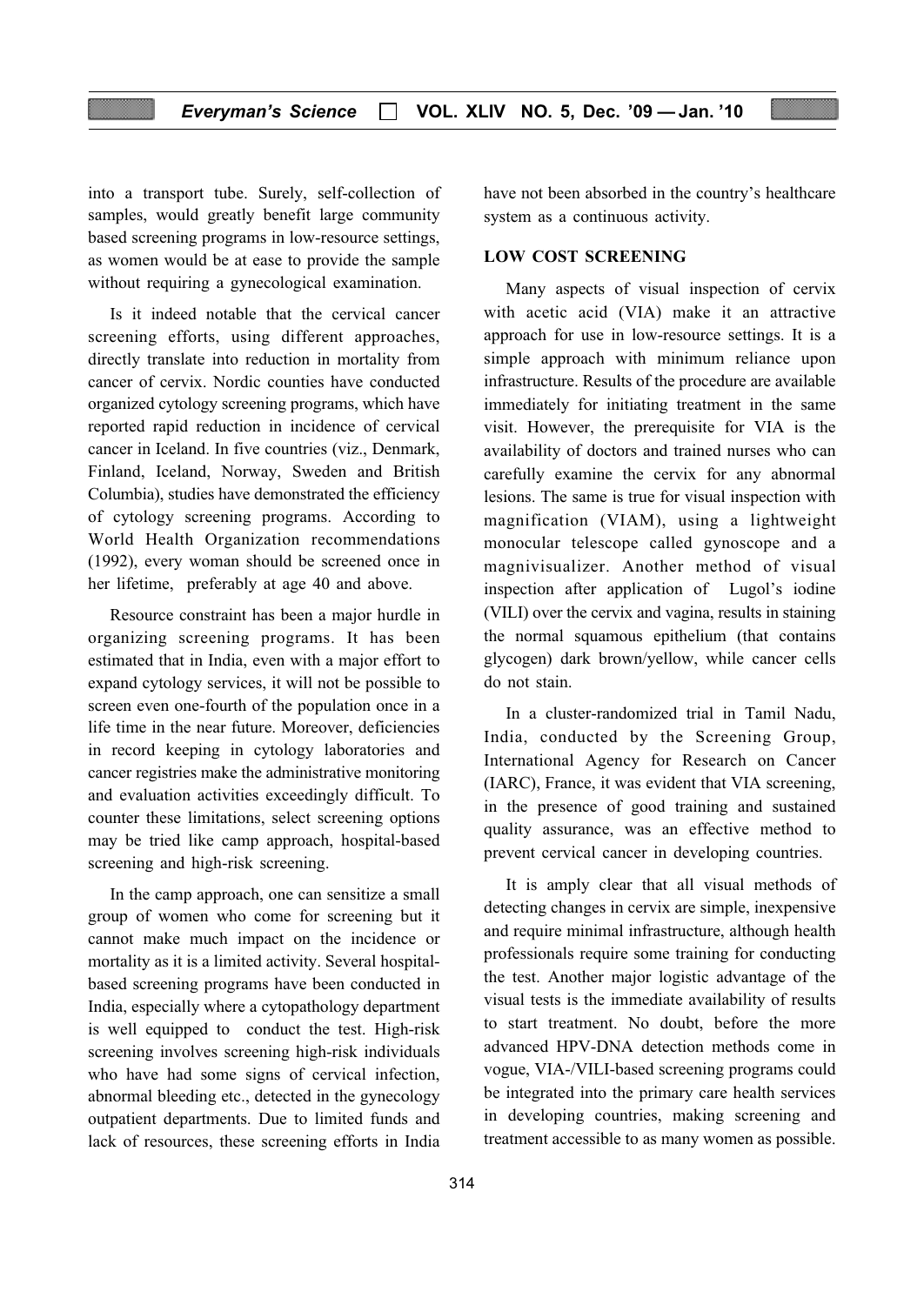In 1999, Jhpiego worked in Thailand and Ghana to pioneer the single visit approach (SVA) for lowresource settings, which basically involved the detection of precancerous cervical lesions using the VIA method and then providing cryotherapy treatment to women found positive.

Interestingly, Groesbeck Parham, Lusaka, Zambia has recently introduced a low-cost mobile technology combined with VIA, called digital cervicography, which facilitates both patient and provider education and rapid distance consultation. While examining the cervix with naked eye, the nurse takes a digital photograph of the cervix using a hand-held, battery-operated digital camera. The digital images can be displayed and enlarged on a bedside monitor for detailed examination of surface morphology of cervical abnormalities. Besides, the results of the examination can be discussed with patients for purposes of educating them and taking their informed consent if treatment is required. These images could be even electronically transmitted to off-site experts for rapid distance consultation, if required. A similar approach could be employed in screening campaigns using VIA/ VILI method in India.

One of the largest randomized controlled trial of the three screening methods for cervical cancer in a low-resource setting was carried out in rural India by a team comprising Dr. Rengaswamy Sankaranarayanan, Head of the Screening Group at IARC, France, Dr. Bhagwan Nene and colleagues from the Nargis Dutt Memorial Cancer Hospital (NDMCH), Barshi, India and Dr. Surendra Shastri and colleagues from the Tata Memorial Centre (TMC). Mumbai, India. In this effort, a large randomized controlled trial in the remote district of Osmanabad in Maharashtra State, India was undertaken, involving 131,806 healthy women aged 30-59. About 32,000-34,000 women were randomly alloted to receive either a single round of screening by HPV testing or VIA or Pap smear. Women found positive on any of the screening tests were investigated with colposcopy and biopsies and those with cervical pre-cancer and cancer received appropriate treatment. The results showed no significant reduction in advanced cancers or cervical cancer deaths following VIA or cytology screening, while a significant reduction in advanced cervical cancers and deaths followed a single round of HPV testing in this low-resource setting.

#### MAKING HPV VACCINATION A REALITY

In parallel with the focus on cervical cancer screening, it is imperative to assess the Indian health system for working out the feasibility of introducing the HPV vaccine through the country's routine health service mechanism. The idea is to design a successful strategy for HPV vaccine delivery, in scores of public health centres, through the National Immunization Programme of the Govt. of India.

For making HPV vaccination a reality in India, it is important to gather information on the current routine vaccine delivery systems preferred by various communities, besides mapping the vaccine infrastructure that encompasses collection of data on vaccine supply, storage, distribution and outreach systems for making the vaccine accessible to the Indian populations. Moreover, the various resources namely, manpower, equipment, education material etc., required at national, district and village levels for delivering the HPV vaccine need to be assessed.

The existing institutional strucutres like public health centres and local school premises in a given area could be identified to assess their suitability as centres for delivering the HPV vaccine. Merck & Co. in collaboration with the Indian Council of Medical Research (ICMR) has started clinical studies on Gardasil in 2007, targeting about 40,000 Indian women in two phases. These multi-centric Indian trials are focused at assessing whether the Gardasil vaccine is safe and equally efficacious for women in a tropical country.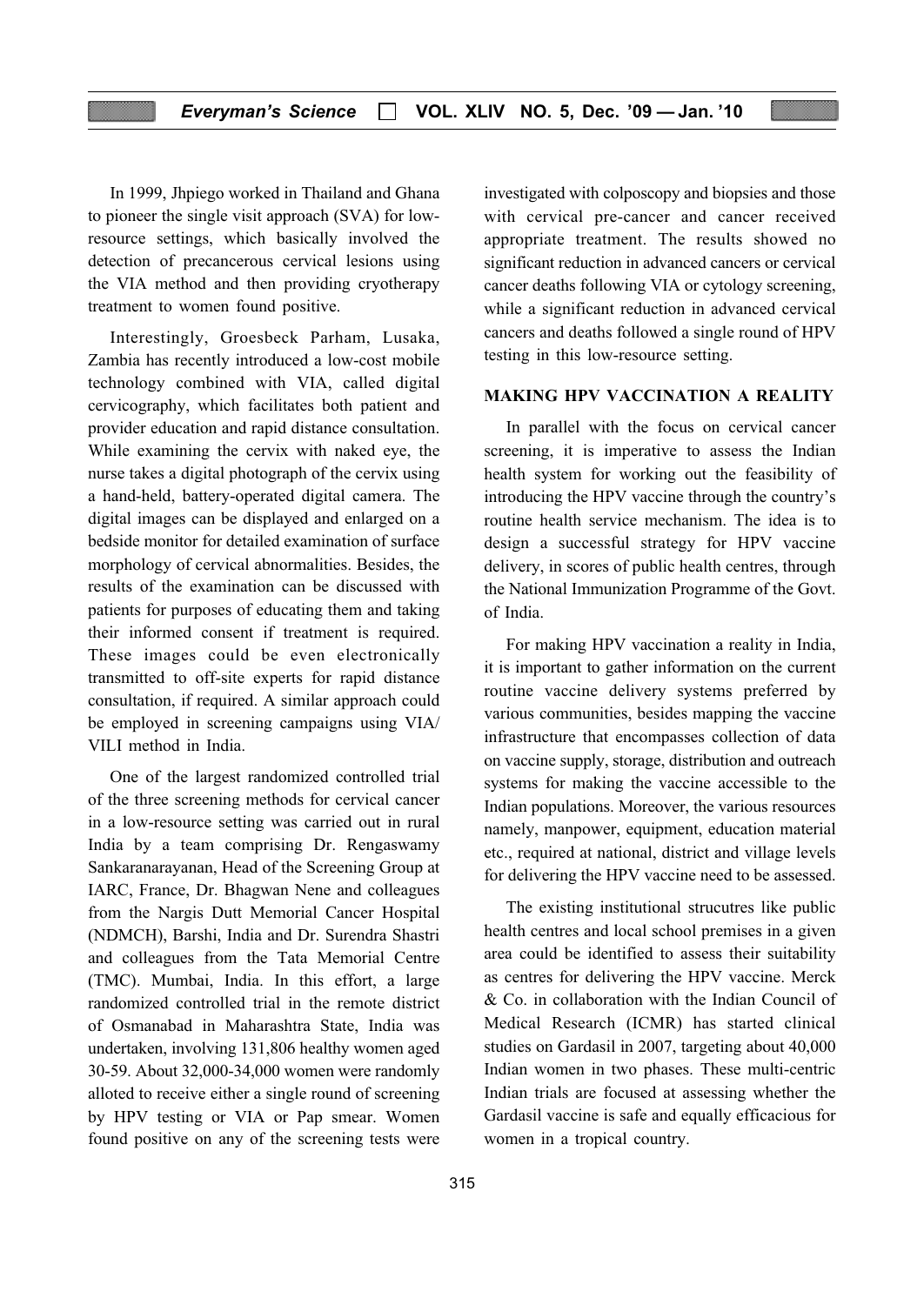With the recommendation of the Advisory Committee on Immunization Practices (AICP) of the US Centers for Disease Control and Prevention supporting universal administration of three doses of Gardasil vaccine in girls 11 or 12 year of age, concerted efforts need to be made for immunizing adolescent girls in India where cervical cancer tops the list of cancers that affect women. However, unless the HPV vaccines are subsidized, they cannot reach the Indian populace, for their cost is between \$400 and \$500 for the three doses. Another possibility is vaccination of much younger age group (< 9 year) as it can be then easily incorporated into the existing national immunization programmes. Interestingly, cilinical trials to study the safety and efficacy of giving younger girls two doses of gardasil instead of the current 3-dose regimen are already on in British Columbia, Quebec and Nova Scotia.

Understandably, to reduce the current high burden of cervical cancer in low-resources settings of India, organized screening strategies need to be designed keeping in view the feasibility and cost effectiveness of the techniques employed for their implementation on a large, community scale. In parallel with the screening efforts, it is imperative at this moment to address the issue of the affordability of HPV vaccines.

For achieving these targets, concerted advocacy efforts would play an integral role to sensitize not only the general public, but also the health professionals and the policy makers. After all, huge funds are already being spent to treat advanced

cases of cervical cancer in India, in addition to the hardships of families when the mother dies against the cost of screening and pre-cancer treatment. It is only when the twin strategies of effective cervical cancer screening for sexually active/older women and HPV vaccination for adolescent girls are implemented countrywide that the ultimate dream of protecting Indian women from the onslaught of cervical cancer could be realized.

#### BIBLIOGRAPHY

- 1. R. Sankarnarayanan, R. Chatterji, S.S. Shastri, R.S.Wesley, P.Basu, C.Mahe et all, Int J. Cancer : 112-341-7, 2004.
- 2. S.J.Goldie, L. Gaffikin J.D.Goldhaber-Fiebert, Gordillo-Tobar, C. Levin, C. Mahe et al, Engl. J Med, 353 : 2158-68, 2005.
- 3. R.Sankaranarayanan, O.Pulikkottil, R. Esmy, Rajkumar, Richard Muwonge, R. Swaminathan et al, The Lancet 370: 398-406, 2007.
- 4. Royal Thai College of Obstetricians and Gynecologists (RTCOG) and JHPIEGO Corporation Cervical Cancer Prevention The Lancet 361:814-819, 2003.
- 5. Malloy Curt, Jacqueline Sherris and Christina Herdman, HPV DNA testing : Technical & Programmatic issues for Cervical Cancer Prevention in Low Resource Settings, ACCP, 2000.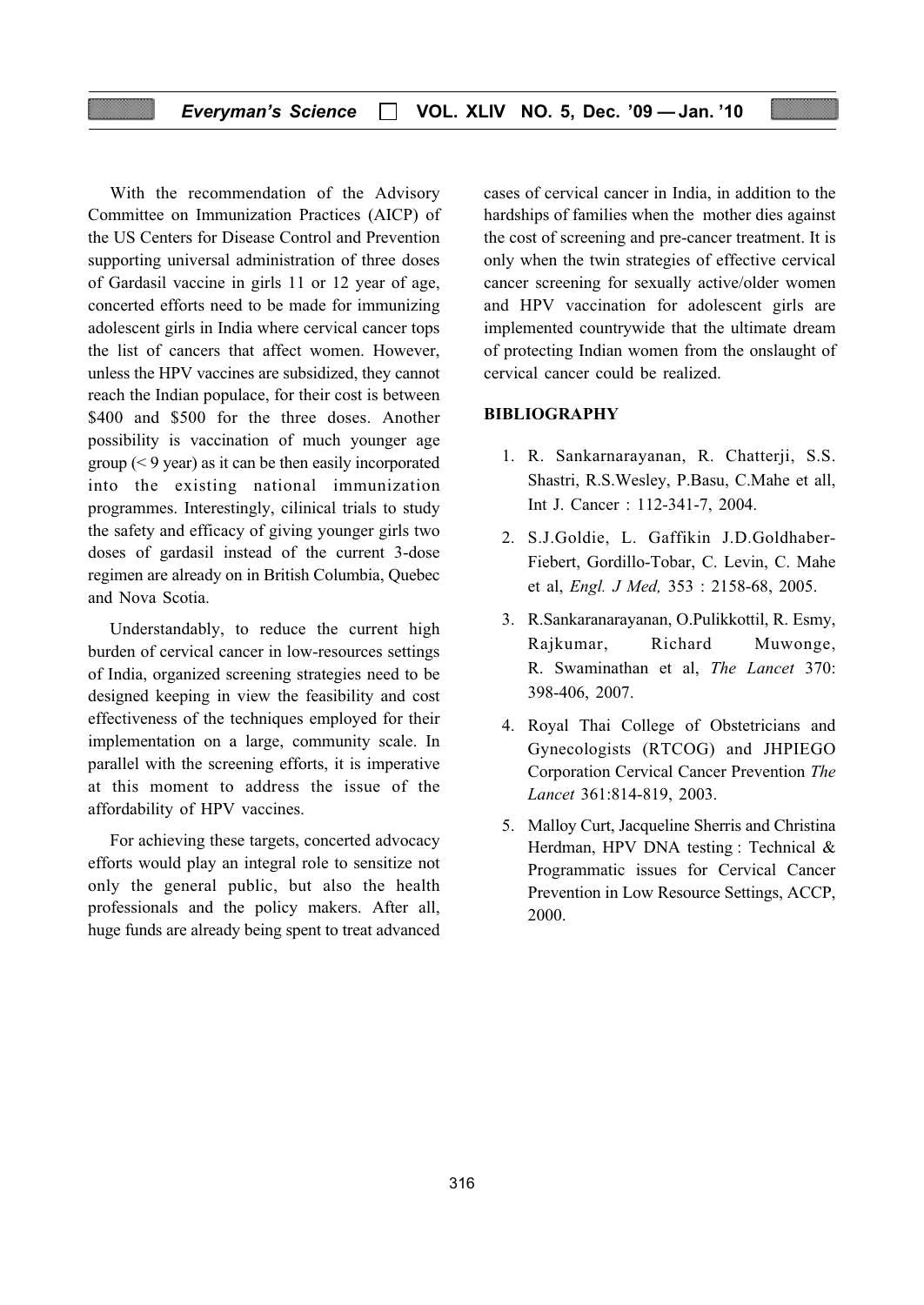## SOMETHING TO THINK ABOUT

## WHY AND HOW SOME PEOPLE BECOME SUPEROLDS ?

Hem Shanker Ray

n India it is common for elders to bless youngesters by saying 'chiranjivi bhava', i.e. I in India it is common for elders to bless<br>
youngesters by saying 'chiranjivi bhava', i.e.<br>
'live forever'. This, of course, is only a wishful thinking, because our scriptures mention only about half a dozen immortals and that list is final. In that list are some who were blessed to live forever in glory e.g. Hanumaan and Bibhishana (not in so much glory !) and some like Aswathama and Kripa were cursed to live on and on in shame. Mythologies of many cultures mention people who enjoyed great life spans. Very specific is the Genesis chapter of the Holy Bible where life spans are recorder for Adam and his descendents down to Noah. In years the figures given are : Adam–930, Seth–917, Enoch–905, Kenan–910, Mahalel–895, Jared–962, Methuselah (the champion)–969, Lanch–777 and then Noah who became father of three sons at the age of 500 and was 600 when the Flood came on earth. In the Indian mythology also many sages were said to have enjoyed long longevity.

All through history man has searched for immortality and even fountains that bestowed perpetual youth. When the mighty Gengis Khan grew old, he summoned numerous famous physicians and ordered them to restore his youth and vigour and also ensure immortality. The doctors tried out many potions but each was put to death when the expected results were not there. Eventually an old, renowed medicine man was brought from a remote region of China. He bowed to the great Khan and said humbly but frankly, 'Lord, I can at best try to make you feel better. I can never make you young and immortal. I believe nobody can, or else, he would have tried the potion on himself first.

That statement did not make the Lord joyful but the man was set free. In recent times Swami Yogananda, in his celebrated book The Autobiography of a Yogi, wrote about one Babaji who is more than 400 years old and apparently deathless. There is a sketch of his likeness too in the book.

There is a general agreement that under ideal conditions, the maximum possible life span of man is about 120 years, something Mahatma Gandhi had desired for himself. There is the will documented case of one Jeanse Louis Calment of France who died in 1997 at the age of 122. She is the record holder.

Many of us have seen people who are in their nineties and many politicians and celebrated authors have reached the century mark. During the acceptance speech of the Democratic party's nomination for the U.S. President, Barak Obama talked about one 106 year old supporter, a lady who was shown on the television talking very coherently. One of the tallest Indian writers in English, a very short and frail man, Nirad C. Choudhury started the second volume of his autobiography when he was 97 declaring that it was about time because he might not cross 100. He finished his book on time.

<sup>\*</sup> Emeritus Fellow (AICTE), Central Glass and Ceramic Research Institute, Jadavpur, Kolkata–700032. Email : hs ray@yahoo.com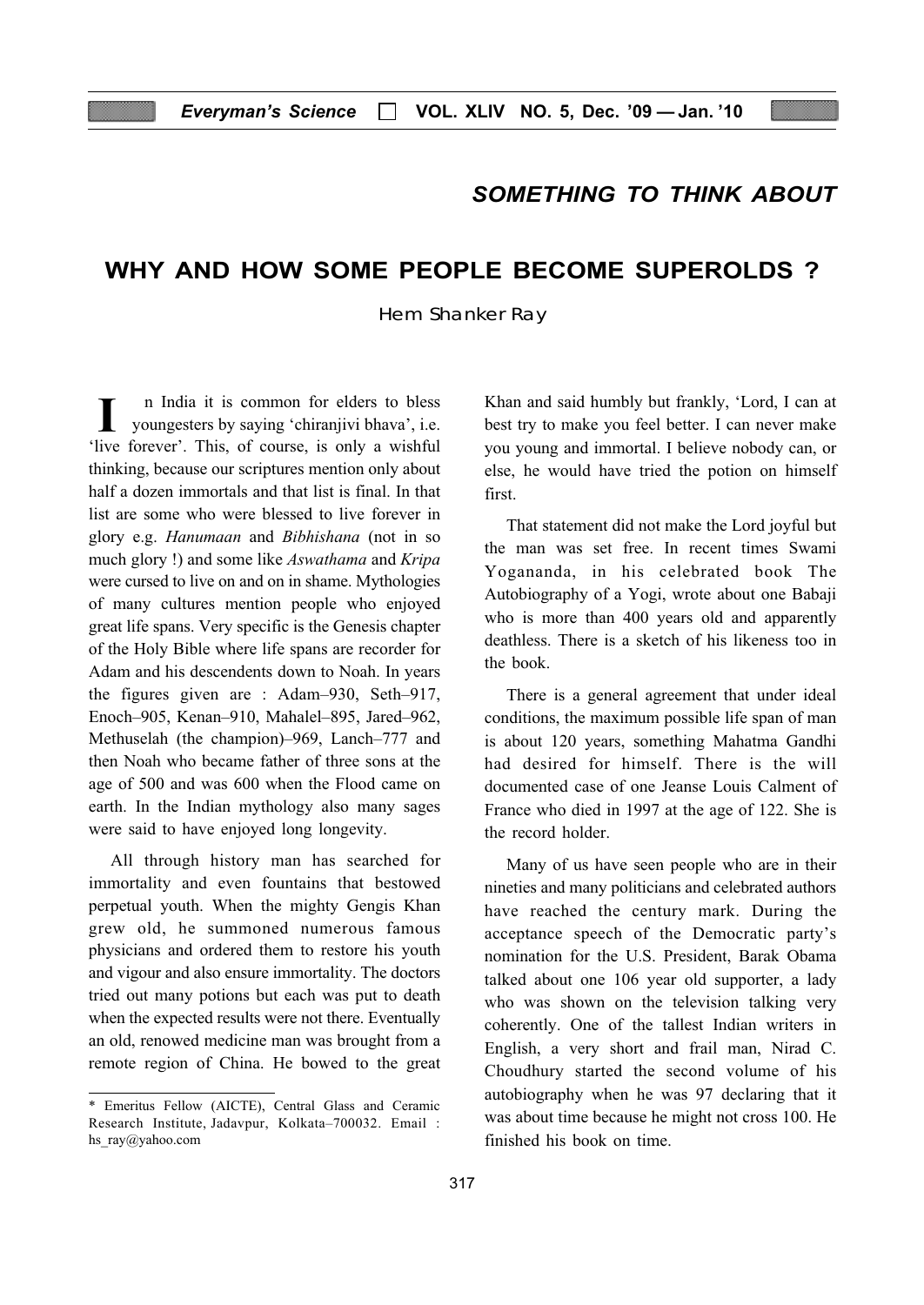The subject of superolds has been discussed in a recent issue of Science (www.Science mag. org) by Mitch Leslie (Searching for the secrets of the superold. Science vol. 321, Sept. 26(2008), pp. 1764-65). We consider some facts and issues discussed in that article.

Even though there are always a good number of persons who unfortunately take their own lives, the vast majority would rather continue to live as long as possible and there are in every society some who manage to remain healthy and grown older compared to others. Superolds are those who cross the century mark. It has often been a problem to firmly establish the actual age because, for older people there is no reliable scientific method for this. Elderly persons and their children often add a few extra years to draw more attention just as very tall or short dwarfs add or substract a few inches in their claims. The Guiness Book people, who are forever searching for oddities and records, have a standard procedure for authenticating age claims.To weed out pretenders they go for three types of verification : proof for date of birth and, if a person is no more, proof for date of death ; continuity documention i.e. identify cards of organizations when employed, driving license, marriage certificate, etc. which mention date of birth and other corroborative evidences. In the case of some trees, the age can be found by counting the rings in the trunk but we are not trees !

There is no doubt that better nutrition, comfortable life style and improved medicare are helping to enhance the overage life span. In fact, even wild animals in captivity live much longer than in the wild. Surgical procedures being developed for replacing damaged vital organs will play an important role in the near future through cloning of organs using results of stem cell research. Cloning of the entire human body, dreamt of by the rich and famous, however, will be, even if successful, a futile attmept for immortality because

the new body will have a new brain with its own experiences and awareness. Moreover, the soul will be different too.

Factors that surely cut down life spans would include the following : unnatural deaths due to natural calamities, fatal accidents, murder, etc., infectious diseases, a reckless life style with excesses of food, alchohol, sex and drugs, lack of proper medicare, lack of exercise, unhappy family life, negative outlook in life and, of course, a family history of short life spans. There is the well known story of a Maharaja, known for his fabulous wealth, tall physique and handsome looks, who died rather young in the middle of the last century. His doctors could not diagnose the disease as he lay dying until an old Vaid pronounced correctly, His Highness is dying of boredom, there is nothing new he can think, of doing with his wealth, women and wine.

The factors that would prolong life should be obvious—a life of discipline, moderation in diet and drinks, regular exercise, clean air and water from a scenic environment, cheerful lifestyle with family and friends, a rewarding occupation and proper medicare. Again it helps to have ancestors who lived long lives.

There are many people today who were born in the 19th century, some living in anonymity in remotest corners of earth. They have somehow survived famines, natural disasters, epidemics, depressions, wars, Alzheimer disease and heart and lung problems. Some experts believe that these people just 'happen to be superolds'—a necessary tail in statistical distribution of age according to the Gaussion distribution. However, no one can deny that super-age cannot be simply accidental and, thus, scientists are searching for the secrets that, 'if revealed, may help others live longer.

It is estimated that, in the advanced countries, about 7 in 1000 people reach the century mark. Every extra year thereafter becomes increasingly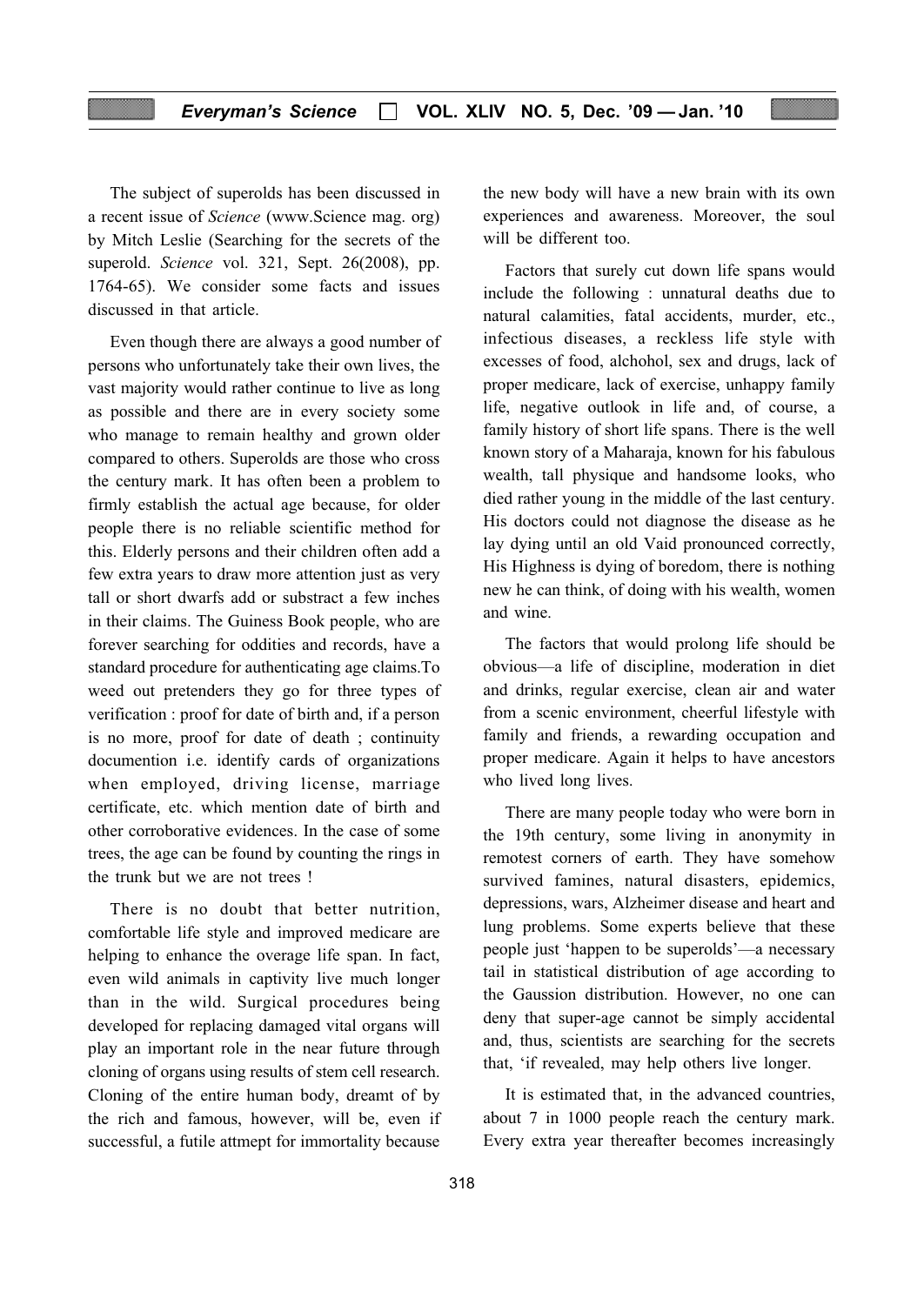#### Everyman's Science  $\Box$  VOL. XLIV NO. 5, Dec. '09 - Jan. '10

difficult to achieve as nearly fifty percent of the survivours drop off each year. Thus, eventually there will be less than one in a milion reaching 110. To understand the secrets of this longevity the oldest among the superolds need to be medically examined both before an after eventual death. The most important research will relate to survey of their genomes for longevity promting DNA sequences. As Watson and Crick said way back in 1953, 'There is no vital spirit, it is a molecule'.

There are many new research schools studying this subject on the basis of surveys. In the U. S., a country which keeps reliable records, some 139 persons were above 110 in 2002 and they were receiving social security payments. More details have been made available in the website www. grg.org by a Gerontology Research Group. The website mentions that in Sept. 2008 there were 10 men and 68 women in 12 countries who were between 110 and 115. As has always been well known women often outlive men. Frail widows of India, who hardly eat anything while they go about doing routine household chores, generally outlive other members of her generation.

That limited food intake prolongs life has been shown to be true even for rats. Thus, we can say that you can only eat so much, it is your choice to consume all that fast or go slow with daily rations and live longer. Fasting is undoubtedly good for health and longevity. Yet this alone is not sufficient.

It is believed that many superolds exist in remotest regions of China, Mongolia, Russia and the Alps, specially in the mountaneous areas that have pristine air and clear water. They enjoy regular exercise and stay fit too. Perhaps there are around 30 persons in the range 110–119.

Amongst the superolds, osteoporosis and cataracts will be common yet nearly half can live on their own. Cardiovascular diseases, diabetes and Parkinson's disease are uncommon. Somehow centurians delay the stage when they become disabled.

Superolds do not perish from typical scrouges of old age such as cancer, heart disease, stroke and Alzheimer's disease. Mostly they eventually die from a condition of protein amassing and clogging blood flow vessels, forcing the heart to work harder and eventually fail.

Extreme survival runs in some families, some 12-14 extra years for men and 8-10 for women as compared to the normal folk. This, surely, is not simply due to superior genes, because in many families there remain traditions of healthy diet and exercise habits which also contribute to life span. Those who are vegetarians often remain free of some ailments suffered by non-vegetarians. It is not possible to clearly distinguish between genetic and environmental factors. However, everybody should accept that 'discipline' in life is important. This implies self denial of some pleasures at least most of the time if not always. Luck generally favors not only those who are brave but also those who exercise control on their desires.

Living long, unfortunately, does not necessarily mean living healthy. Superolds, in particular, can become a liability and some amongst them perhaps look forward to dying peacefully during sleep.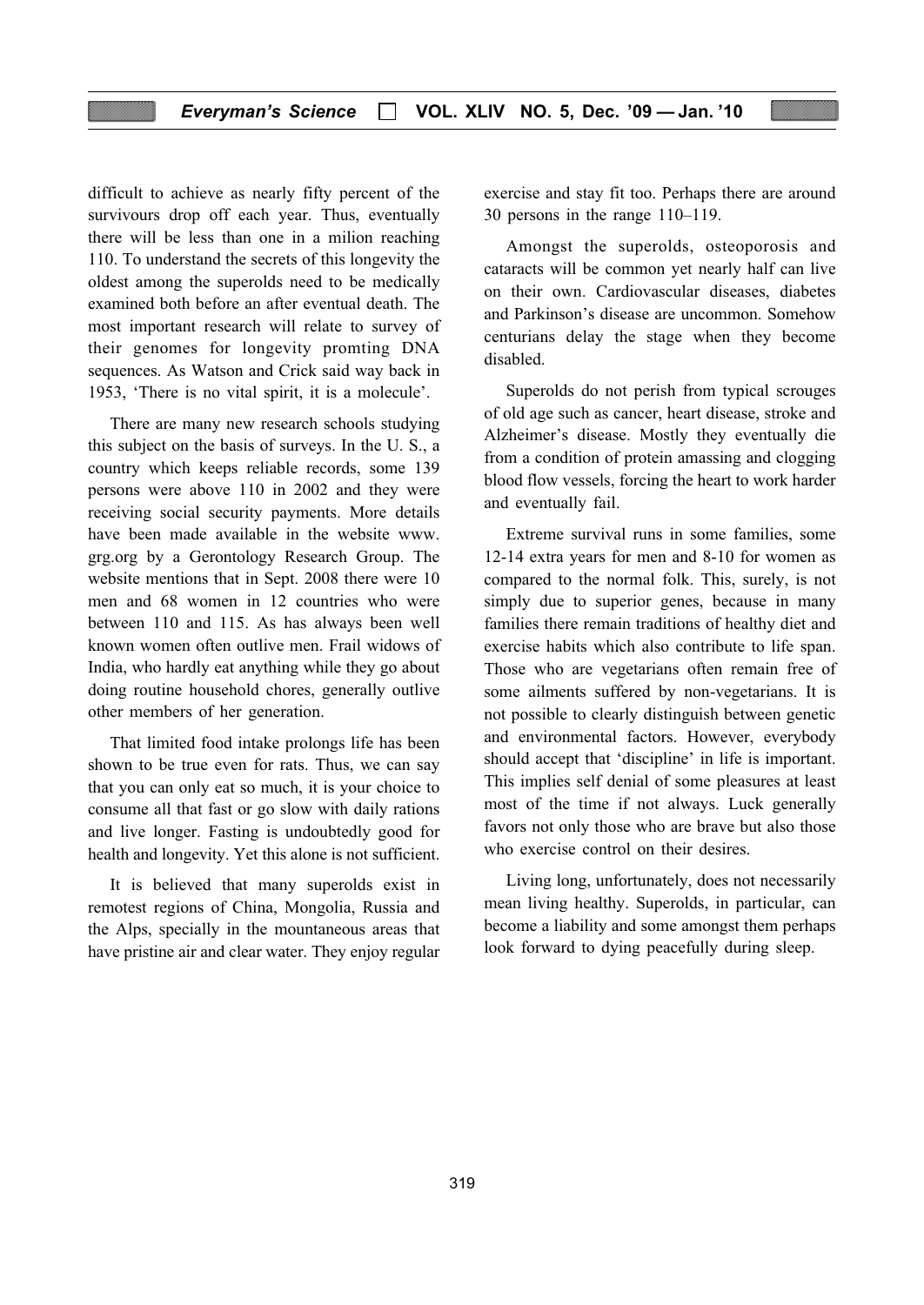| <b>KNOW THY INSTITUTIONS</b> |  |
|------------------------------|--|
|                              |  |

Everyman's Science  $\Box$  VOL. XLIV NO. 5, Dec. '09 - Jan. '10

#### ARYABHATTA RESEARCH INSTITUTE OF OBSERVATIONAL-SCIENCES, NAINITAL

Aryabhatta Research Institute of Observational Sciences (ARIES) is an autonomous institute devoted to research and development in Astronomy & Astrophysics and Atmospheric Sciences. The Institute is funded by the Department of Science and Technology (DST), Government of India.

#### RESEARCH OPPORTUNITIES AT ARIES

The 50-year old State Observatory at Nainital was reincarnated on 22nd March 2004 at ARIES. The Observatory came into existence at Varanasi on 20th April, 1954. The Observatory was later moved from the dust and haze of the plains to more transparent skies of Nainital in 1955, and to its present location in 1961 at an altitude of 1951m at Manora peak, a few km south of the Nainital town.

ARIES is situated at quiet and picturesque hills with interesting walks through its forest providing great views of Himalayas. The campus hosts rich variety of the Himalayan flora and fauna and occasional sightings of rare birds and wild life. The primary objective of ARIES is to provide national optical observing facilities to carry out research in the frontline areas of Astronomy and Astrophysics, and Atmospheric Sciences. The main research interests are in solar astronomy, stellar astronomy, star clusters, stellar variability and pulsation, photometric studies of nearby galaxies, Quasars, and transient events like supernovae and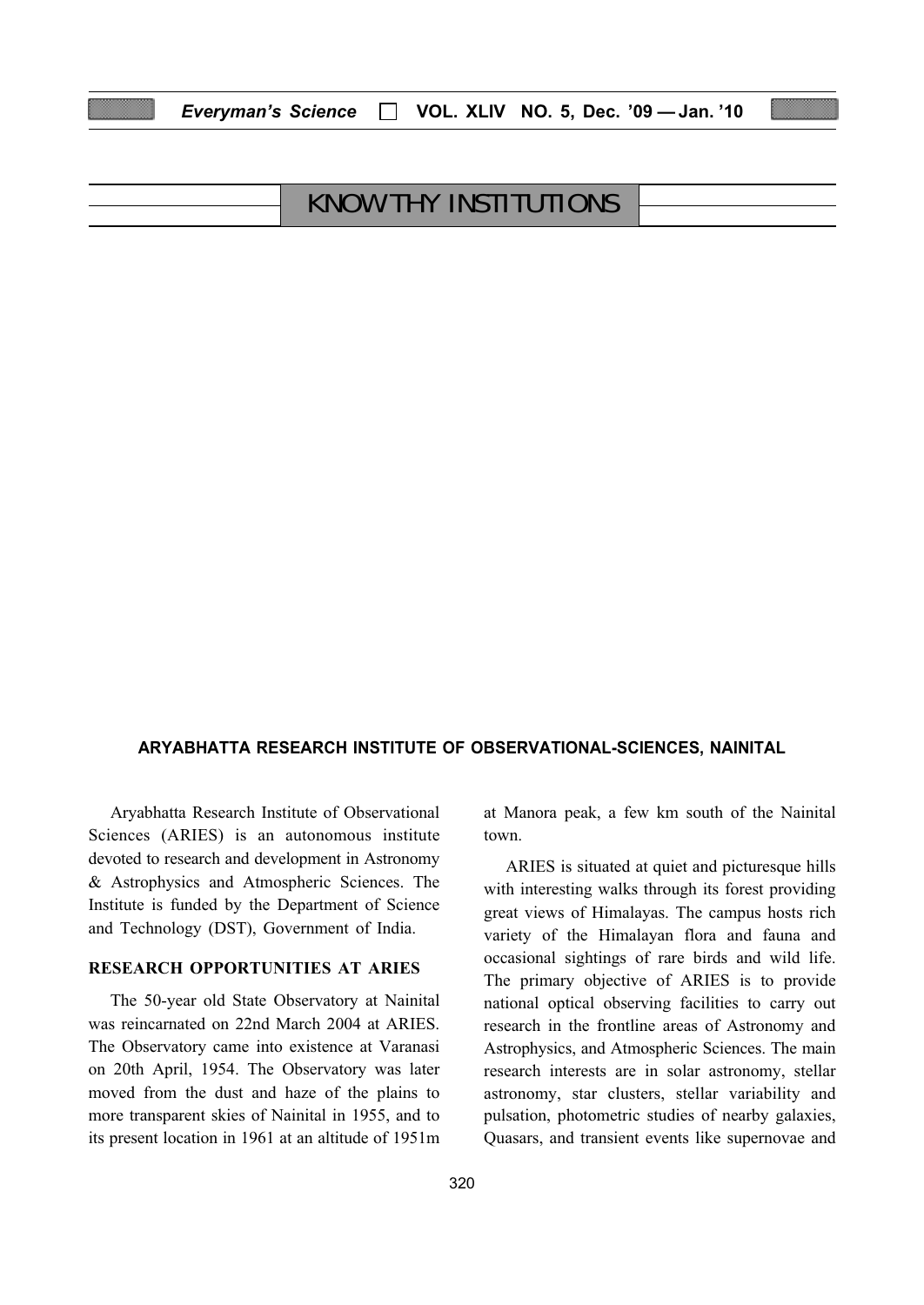highly energetic Gamma Ray Bursts. The optical observations carried out at ARIES are well recognised both nationally and internationally. The longitude of ARIES (79º East) locates it in the middle of about 180-degree wide longitude band having modern astronomical facilities between Canary Islands (20º West) and Eastern Australia (157º East). The observations, which are not possible in Canary Islands or Australia due to daylight, can be obtained by ARIES. Because of its geographical location and existence of good astronomical sites, ARIES has made unique contributions to many areas of astronomical research, particularly those involving time critical phenomena. For example, the first successful attempt in the country to observe optical afterglow of Gamma Ray Bursts was carried out from ARIES. A large number of eclipsing binaries, variable stars, star clusters, nearby galaxies, Gamma Ray Bursts, and supernova have been observed from ARIES. In past, new ring systems around Saturn, Uranus, and Neptune were discovered from the observatory. Recently, for the first time a direct correlation between the intranight optical variability and the degree of polarisation of the radio jets in Quasars was established based on the observations from ARIES. In coming years, the Institute plans to setup new observational facilities in the Himalayan region.

Facilities : ARIES presently hosts five optical telescopes of sizes 15 cm, 38 cm, 52 cm, 56 cm, and 104 cm. These telescopes are equipped with modern instruments like cooled CCD camera, spectrophotometer, and filters etc. The 104 cm telescope, known as the Sampurnanand telescope, has been the mainstay of the photometric, spectrophotometric and polarimetric observations. The instruments available are Cassegrain plate holder, Meinel Camera. Near infrared and photoelectric photometer, a spectrum scanner, and optical multichannel analyser.

The multiwavelength radiometer and GRIM spectrometer are routinely used to study aerosol characteristics and in turn the radiation budget of the atmosphere. The Institute has inhouse workshops to meet the requirements of electronic, mechanical, and optical maintenance of the instruments. ARIES has a modern computer, centre and a well maintained library with more than 10,000 volumes of research journals and an excellent collection of books on astronomy. The VSAT facility at the Institute links the observatory with rest of the world through Internet.

ARIES also promotes research using observations taken at other wavelengths like Xray, ultraviolet, and radio. It is proposed that ARIES will help in building up of a user community for the upcoming observing facilities like ASTROSAT, the first multiwavelength Indian astronomical Satellite to be launched in coming years, and the existing facilties such as Giant Meterwave Radio Telescope (GMRT) of the Tata Institute of Fundamental Research (TIFR) near Pune and the new 2 meter optical Himalayan Chandra Telescope (HCT) of the Indian Institute of Astrophysics (IIA) at Hanle in Leh.

Considering the aspirations of the Institute, ARIES will maintain and upgrade its existing facilities, and design and fabricate new equipments to carry out observations in the frontier areas of astronomy. For this purpose, the Institute plans to set up a 1 meter class and a 3 meter class optical telescope at Devesthal, which has advantage of having dark skies and excellent observing conditions. It is also planned to set up a 1m class micropulse LIDAR system to carry out research on the atmosphere of Earth. ARIES also participate in science popularization programs for students and common people.

Ph. D./PDF Programme : ARIES offers fellowships to pursue Ph. D. in Astronomy & Astrophysics and Atmospheric Sciences. ARIES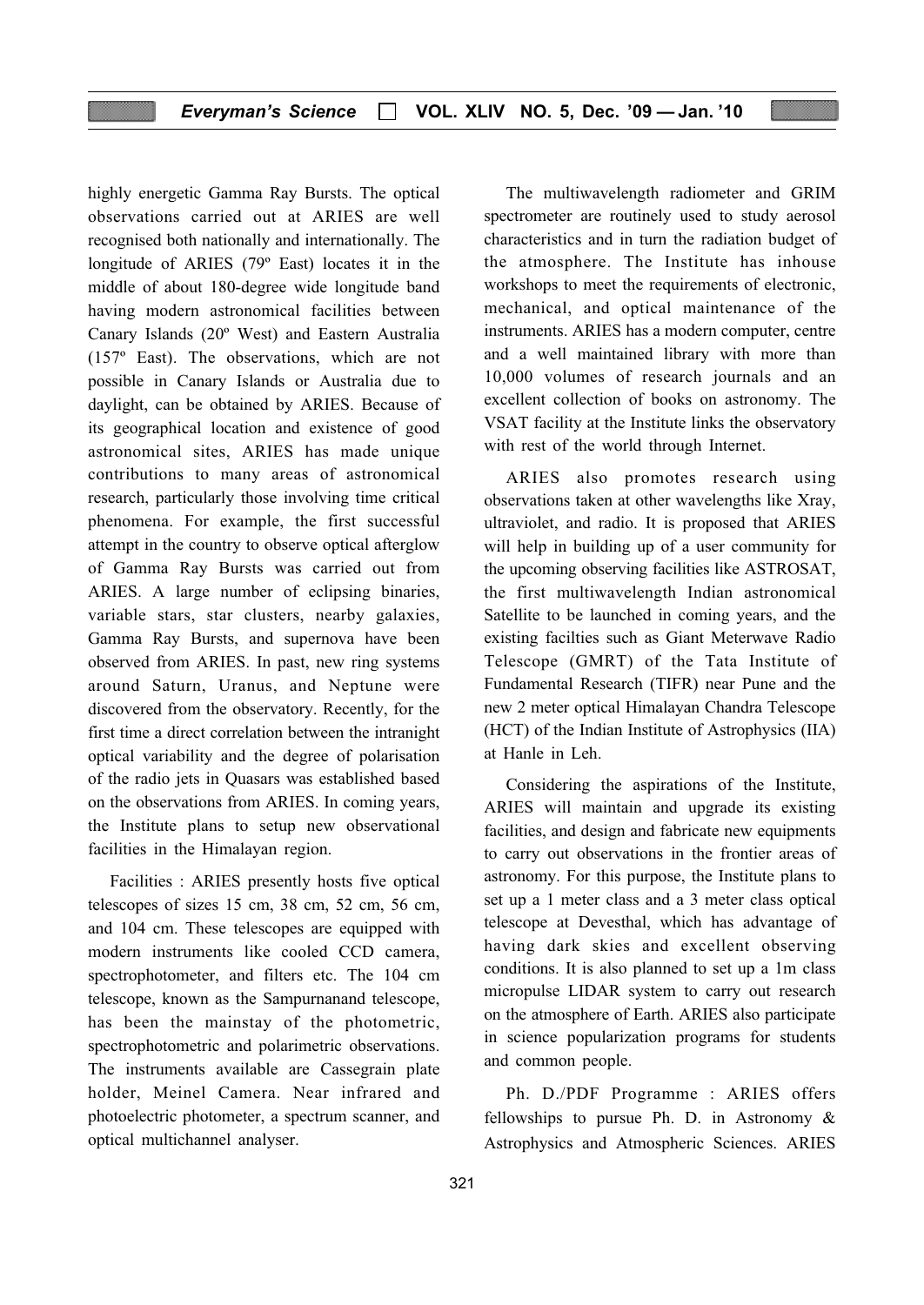selects students as research scholars via the JEST exam and also via the NET and GATE exams. The timings of these exams are usually announced via advertisements in newspapers and via posters at most major educational institutes in the country. The minimum qualification is an M. Sc. degree in Physics or a BE/BTech degree. The selection is based on the score in the written test (JEST, NET or GATE) and an interview, which is usually held in late June or early July. Research scholars are expected to submit their theses within five years of the start of their programme. Research scholars are paid Rs 8000/- p.m. for the first two years and Rs. 9000/- p.m. afterwards.

Research scholars are also eligible for a contingency grant on yearly basis, and accommodation in the campus and catering facilities at nominal cost. ARIES promotes research scholars to participate in national and international meetings and conferences.

ARIES offers postdoctoral fellowships and visiting positions to work in any branch of Astronomy & Astrophysics, Atmospheric Sciences, Engineering and Instrumentation, or Software development. Exceptionally bright and highly motivated candidates can be considered for regular staff positions.

Short term Visits : Students with an outstanding academic record and an aptitude for instrumentation or software development can spend a few months in ARIES any time of the year. Students will work under supervision of one of the staff members in the Institute. Exceptionally bright students with engineering background can be considered for regular postitions.

Student Training Programme : A few bright students in different semesters of the B. E./B.

Tech./M. Sc. courses can spend 23 months in ARIES to work with one of the scientists in the Institute on topics related to Astronomy & Astrophysics, Atmospheric Sciences or Instrumentation.

Summer School : ARIES organises summer school every year for 46 weeks. The school is aimed at providing introduction to Astrophysics and Atmospheric physics to young graduate students in their M. Sc/B.Tech programs. The school consists of lectures and a short term project The exact timings of these schools are announced via posters at major educational institutions in the country.

Evening Programs : The observatory is open to public in the evenings for night sky viewing using one of the telescopes at the Institute. Visitors can also attend the slideshows and view the picture gallery describing celestial bodies. The timings of the show may vary according to the season. The details of the show can be obtained on the Institute contact numbers.

#### Areas of Research :

- Solar Astronomy and Solar System : Sun, Solar activity, comets, asteroids, and planets.
- Stellar Astronomy : Stars, star clusters, stellar variability, pulsation, ages of the stars and their spectral properties.
- Interstellar Matter : Gas (atoms and molecules) and dust between the stars and in the interstellar clouds.
- X-ray Astronomy : X-ray emitting binary stars.
- Extragalactic Astronomy : Nearby galaxies, Optical follow up of Gamma Ray Bursts (GRB) and Supernova, Active galaxies, Quasar luminosity variability.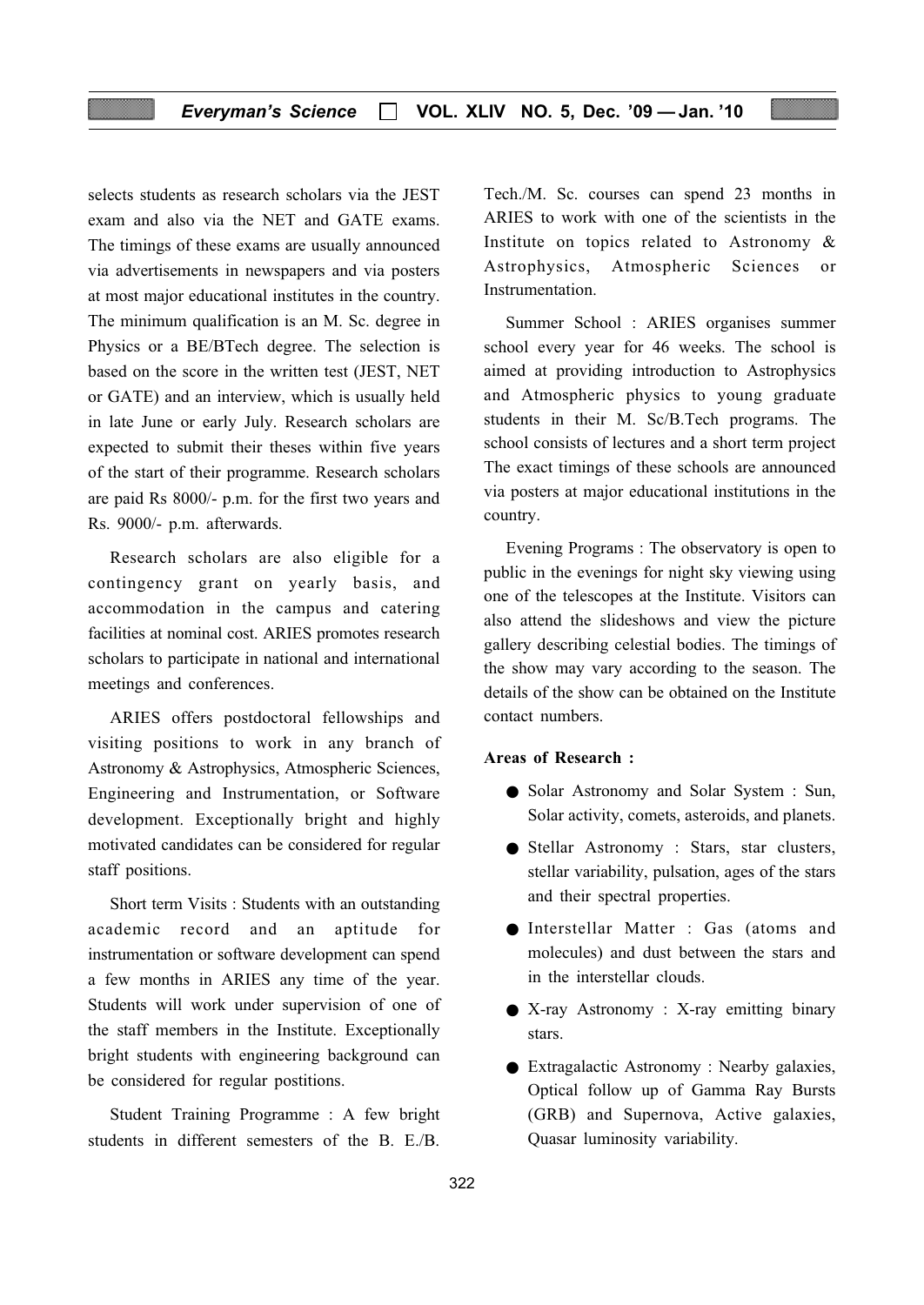● Atmospheric Sciences : Aerosols– characterization and thermal budget, Mesophase and thermosphere dynamics, Coupling processes between different atmospheric regions.

The event of a supernova explosion in the galaxy M74 was recorded on February 6th, 2002 at ARIES. The event was related to the death of a star.

Contact :

For more information please contact :

Aryabhatta Research Institute of Observational-Sciences (ARIES) Manora Peak, Nainital 263 129,

Tel : + 91 5942 235136/235583

Fax:  $+91$  5942 235136

Email : sagar at aries. ernet. in

## VERS TO "DO YOU KNOV

- 1. White marble is re-crystallisation of limestone  $(CaCO<sub>3</sub>)$ , onyx marbles are deposition of  $CaCO<sub>3</sub>$ , green marbles are not true marble being hydroxyl magnesium silicate called serpentine. The pink marble contain manganese oxide and the yellow marbel gets the colours from hydrous oxide of Iron. So colour comes from infiltration of impurities from surrounding soil.
- 2. In ten minutes a hurricane releases more energy than all World's nuclear energy combined.
- 3. Fear of ugliness.
- 4. Dead sea—one fourth mile below sea level–so saturated with salt that no living creature can survive and dense enough for people to float, like on mattress.
- 5. For the second rainbow, smaller number of rays are reflected twice inside a drop of water before they exit.
- 6. Doubtful. The flying birds bearded Vulture (Gypseus burbatus) and Alpine chough can go as high as 7.300m. and 8.200m respectively.
- 7. The muscles used in opening jaw are very weak as compared to that used in closing the jaws.
- 8. North South East, and West.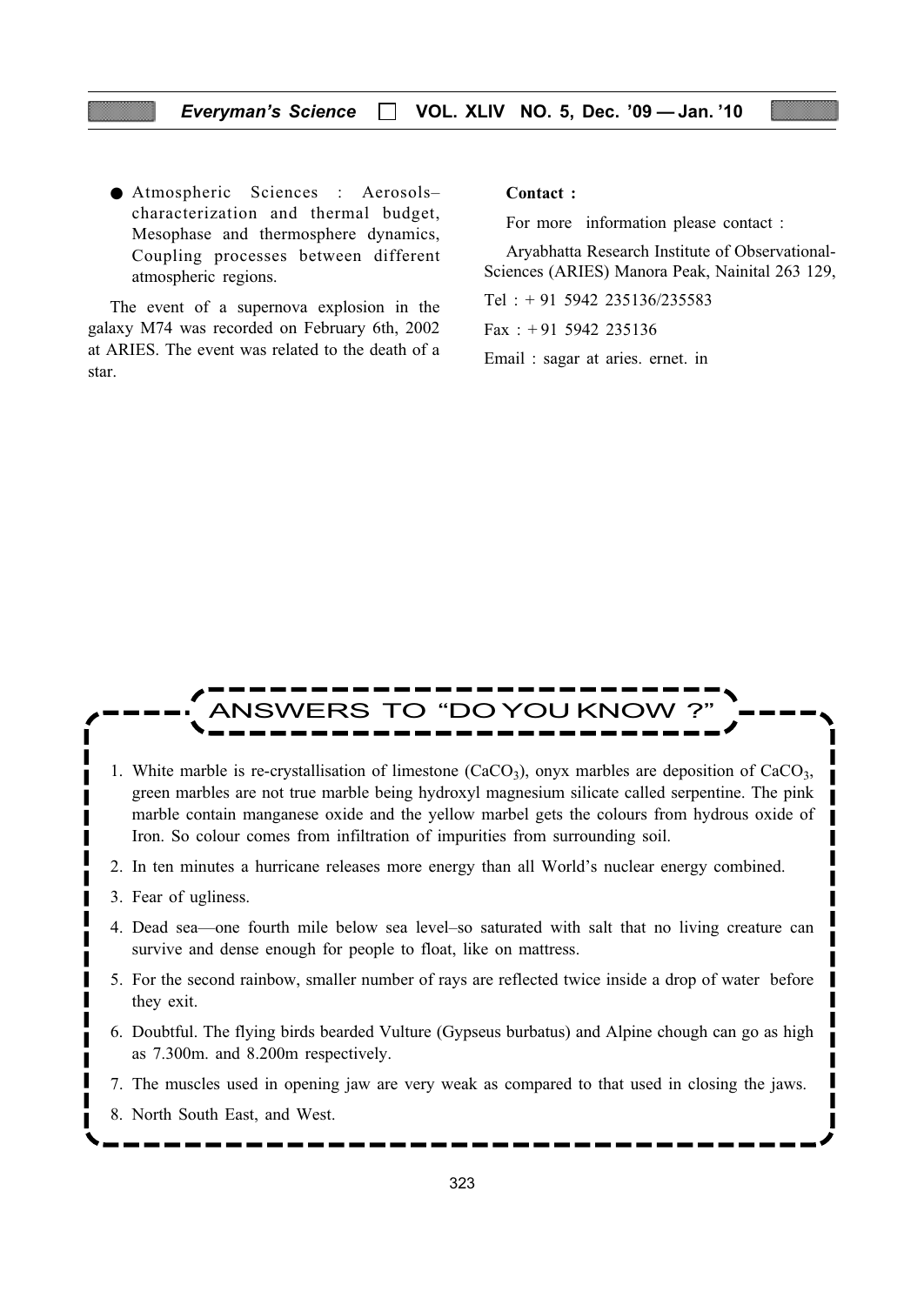# **97th Indian Science Congress**

## **ISCA AWARDEES : 2009-2010**

| ASUTOSH MOOKERJEE MEMORIAL                                                   |   |
|------------------------------------------------------------------------------|---|
| <b>AWARD</b>                                                                 |   |
| Dr. T. Ramasami, New Delhi*                                                  | J |
| C.V. RAMAN BIRTH CENTENARY AWARD                                             |   |
| No Award                                                                     |   |
| SRINIVASA RAMANUJAN BIRTH<br><b>CENTENARY AWARD</b>                          |   |
| Dr. Rajinder Jeet Hans-Gill, Chandigarh                                      | ŗ |
| <b>JAWAHARLAL</b><br><b>NEHRU</b><br><b>BIRTH</b><br><b>CENTENARY AWARDS</b> |   |
| Dr. Montek Singh Ahluwalia, New Delhi                                        |   |
| Dr. Sudha Nair, Chennai                                                      |   |
| M. N. SAHA BIRTH CENTENARY AWARD                                             |   |
| Prof. S. M. Chitre, Mumbai                                                   |   |
| P.C. MAHALANOBIS BIRTH CENTENARY<br><b>AWARD</b>                             |   |
| Prof. Manindra Agrawal, Kanpur                                               |   |
| P.C. RAY MEMORIAL AWARD                                                      |   |
| Dr. Ganesh Pandey, Pune                                                      |   |
| H. J. BHABHA MEMORIAL AWARD                                                  | ŗ |
| Dr. Anil Kumar, Pune,                                                        |   |
| J.C. BOSE MEMORIAL AWARD                                                     | J |
| Prof. N. K. Gupta, Delhi                                                     |   |
| VIKRAM SARABHAI MEMORIAL AWARD                                               |   |
| Dr. K. Radhakrishnan, Thiruvananthapuram                                     |   |
| <b>B.P. PAL MEMORIAL AWARD</b>                                               |   |
| Dr. Lalji Singh, Hyderabad                                                   |   |
|                                                                              |   |

| <b>JAWAHARLAL NEHRU PRIZE</b>      |
|------------------------------------|
| No Award                           |
| MILLENIUM PLAQUES OF HONOUR        |
| Dr. R. Gadagkar, Bangalore         |
| Dr. D. Datta, Mumbai               |
| <b>EXCELLENCE IN SCIENCE &amp;</b> |
| <b>TECHNOLOGY AWARD</b>            |
| Dr. Srikumar Banerjee, Mumbai      |
| <b>B C GUHA MEMORIAL LECTURE</b>   |
| Dr. Malavika Vinodhkumar, Chennai  |
| RAJ KRISTO DUTT MEMORIAL AWARD     |
| Dr. V. S. Chauhan, New Delhi       |
| PROF G.P. CHATTERJEE MEMORIAL      |
| <b>AWARD</b>                       |
| Dr. Siddhartha Ray, Kolkata        |
| PROF. R.C. MEHROTRA MEMORIAL LIFE  |
| TIME ACHIEVEMENT AWARD             |
| Prof. R. Ramamurthy, Tirupati      |
| M. K. SINGHAL MEMORIAL AWARD       |
| Prof. Satya Deo, Jabalpur          |
|                                    |

#### SECTIONAL AWARDS

PROF. HIRA LAL CHAKRAVARTY AWARD Dr. Gitanjali Yadav, New Delhi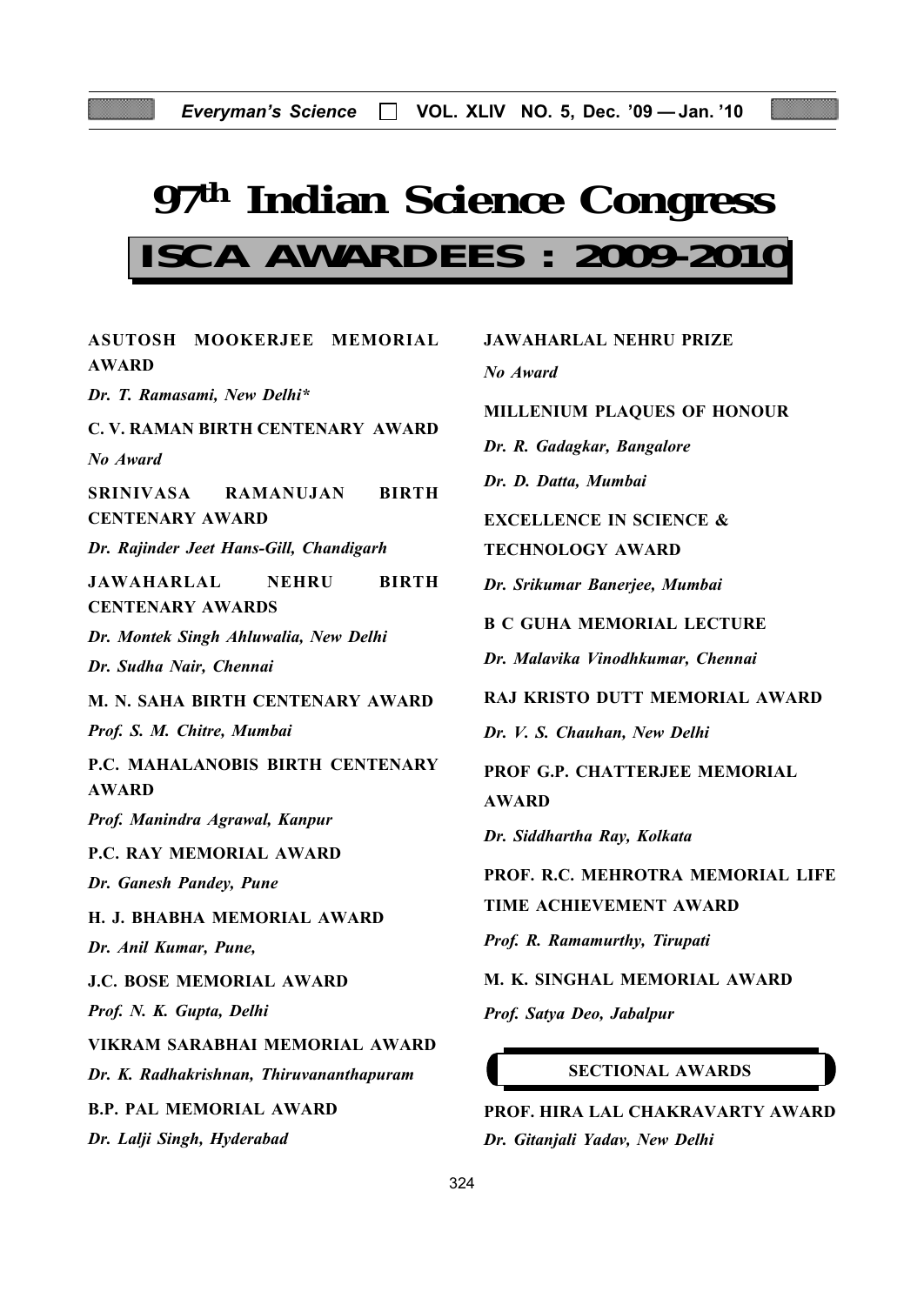#### PRAN VOHRA AWARD

Dr. Anirban Ray, Kolkata

PROF. UMAKANT SINHA MEMORIAL AWARD

No Award

PROF. K.P. RODE MEMORIAL LECTURE

Dr. Satyananda Acharya, Bhubaneswar

DR. B.C. DEB MEMORIAL AWARD FOR SOIL/PHYSICAL CHEMISTRY

No Award

DR. B.C. DEB MEMORIAL AWARD FOR POPULARISATION OF SCIENCE

No Award

DR. (MRS.) GOURI GANGULY MEMORIAL AWARD

No Award

PROF. SUSHIL KUMAR. MUKHERJEE COMMEMORATION LECTURE

Dr. A. K. Singh, New Delhi

PROF. S. S. KATIYAR ENDOWMENT **LECTURE** 

Dr. Sudhir Sopory, New Delhi.

PROF. R.C. SHAH MEMORIAL LECTURE No Award

#### YOUNG SCIENTIST AWARDS

M.P. Raghavendra, Mysore Mahua Gupta Choudhury, Shillong Priyanka Singh, Sagar I. Ravikumar, Kolkata Chandrani Singh, Hyderabad Subimal Ghosh, Mumbai Divya Bajpai, Jabalpur

Gaurav Gupta, New Delhi Kantesh Balani, Kanpur Arabin Kumar Dey, Kanpur Debasis Pore, Kolkata Suneel Kateriya, New Delhi Sunil Kumar Singh, Varanasi Siddharth Tiwari, Lucknow Sangram Keshari Lenka, New Delhi

#### BEST POSTER PRESENTATION AWARDS

#### AGRICULTURE AND FORESTRY SCIENCES

Kalpana P., Visakhapatnam Mini Abraham, Chalakudy

ANIMAL, VETERINARY AND FISHERY **SCIENCES** 

K. Ramachandran, Thiruvananthapuram P. S. Kudnar, Aurangabad

ANTHROPOLOGICAL AND BEHAVIOURAL SCIENCES

Roshna C. R., Kerala Abhiyan Viplan, Noida (U. P.)

CHEMICAL SCIENCES

Kalpana Chaturvedi, Agra Antosh Kumar Varma, Raipur

#### EARTH SYSTEM SCIENCES

Sinam Reena Chanu, Imphal

R. K. Ching Khel, Imphal

ENGINEERING SCIENCES

Ranjit G. Nair, Tezpur

V. K. Sharma, New Delhi

ENVIRONMENTAL SCIENCES

Ruchi Gupta, Delhi

S. H. Basavarajappa, Mysore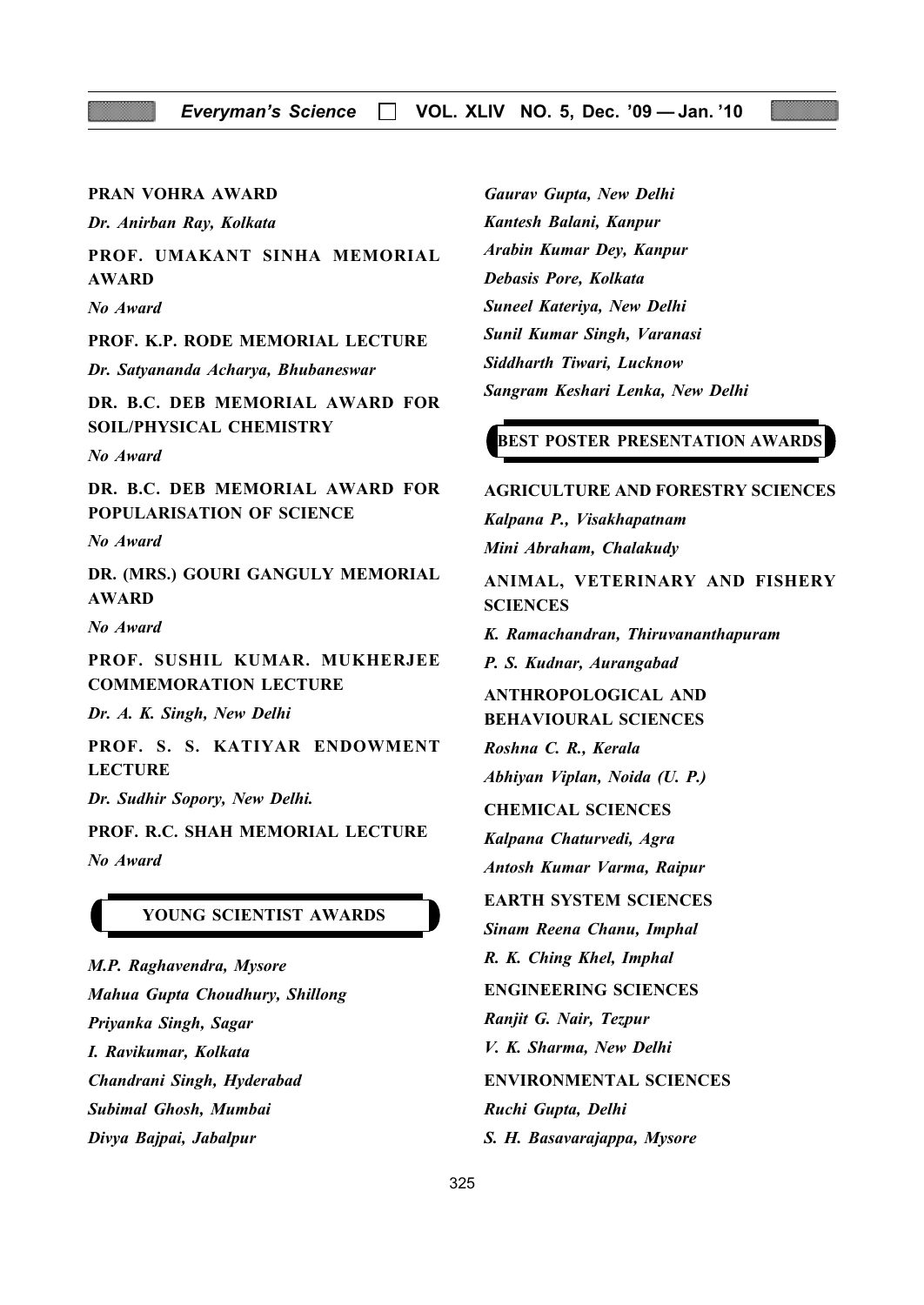#### Everyman's Science  $\Box$  VOL. XLIV NO. 5, Dec. '09 - Jan. '10

## INFORMATION AND COMMUNICATION

**SCIENCES** 

Arun Gangrade, Ahmednagar Ranjana Zinjore, Jalgaon

#### MATERIALS SCIENCE

Anna Dilfi K. F., Kochi S. K. Sinha, Kharagpur

#### MATHEMATICAL SCIENCES

A. K. Singh, Dhanbad H. S. Ramananda, Mangalagangotri

#### MEDICAL SCIENCES

Rejiya C. S., Thiruvananthapuram Rosy Mondal, Assam

#### NEW BIOLOGY

S. Arunima, Thiruvananthapuram S. Binu, Thiruvananthapuram Bhavna Dubey, Kolkata

#### PHYSICAL SCIENCES

Hubert Joe, Thiruvananthapuram T. V. Padmakumar, Thiruvananthapuram PLANT SCIENCES Jeremy Dkhar, Shillong Mariet Jose, Trivandrum

### INFOSYS TRAVEL AWARDS FOR SCHOOL STUDENTS FOR 2009-2010

- 1. Aditya Sinha, Rewari
- 2. Sachith Joseph Cheruvtur, Ernakulam
- 3. Yukti, Yamuna Nagar
- 4. Gaurav Chhabra, Yamuna Nagar

5. Sonia Kamboj, G. S. S. S. Alahar, Yamuna Nagar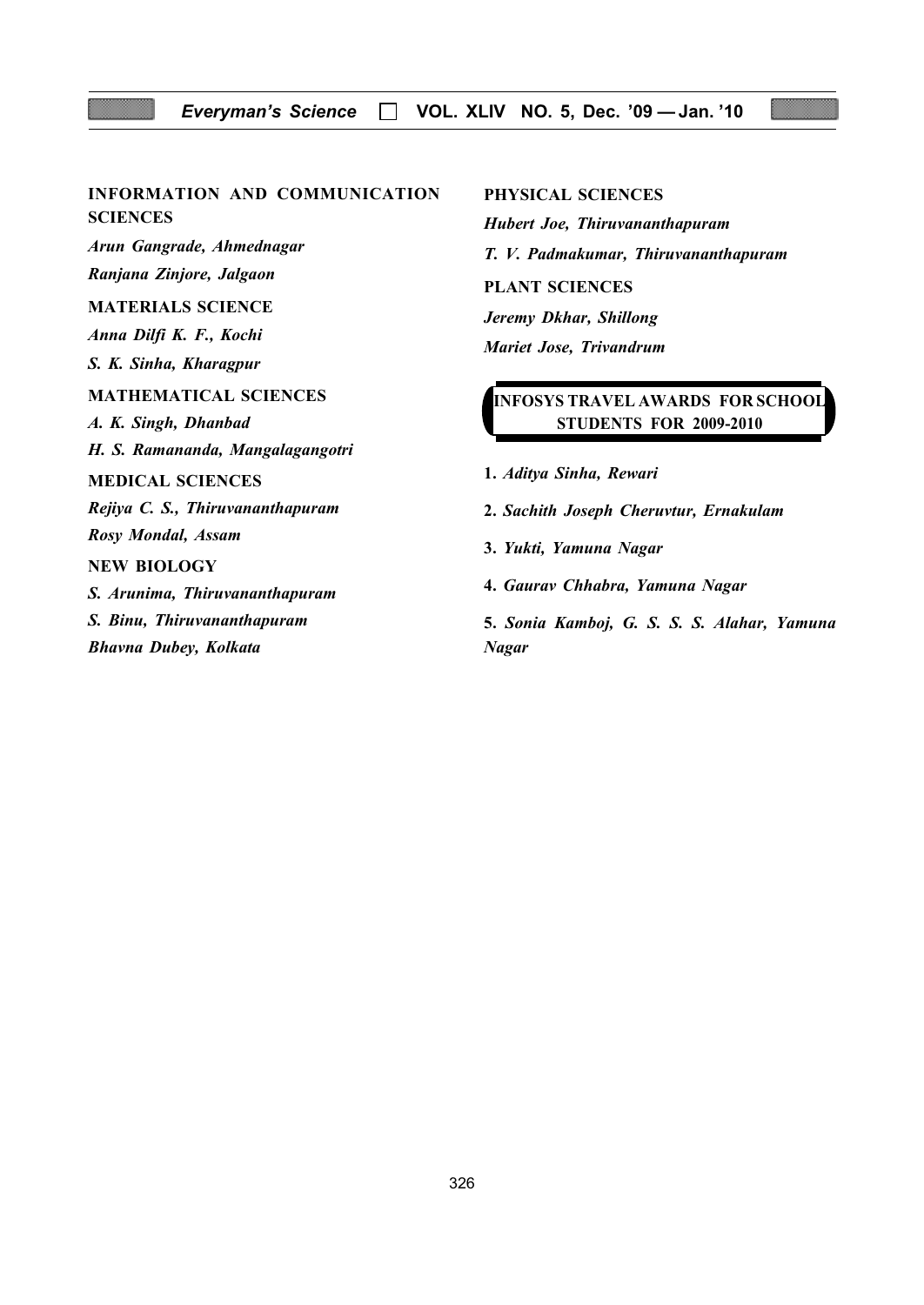## Conferences / Meetings / Symposia / Seminars

#### 3rd International Symposium on Applied Sciences in Biomedical and Communication Technologies (ISABEL 2010) November 07-10, 2010, Rome, Italy.

ISABEL 2010, Organised by The University of Rome 'Tor Vergata". The theme of the conference is Sustainable Communication and Biomedical Technologies.

Aim : The inter-disciplinary approach is becoming an increasing need in scientific and industrial communities. The most evident example of such a need is represented by the strong interconnection between biomedical and communication engineering. On the one hand, ICT can provide new tools for making health care system more efficient and responsive in order to supply in-the-home and mobile healthcare solutions. On the other hand, many of the most recent advances in communication technologies—from algorithms to the electronics and materials—are "bio-inspired". Moreover, it is increasing the awareness of the great potentials offered by the synergistic combination of many disciplines (e.g., mathematics and physics, biology and chemistry) in both biomedical and communication engineering. This conference aims at creating a stage where researchers, scientists and business people can discuss and share ideas at the frontiers of life sciences, pure sciences and engineering. The global interest towards a sustainable Planet is forcing the industrial and scientific worlds to seek for "sustainable" engineering solutions in order to preserve the natural environment and efficiently exploit the energy, which is a limited resource. Hence, from 2010 onward, ISABEL will also look upon the application of sciences in biomedical and communication engineering so as to develop novel technologies and solutions that can make our lives "greener".

Contact : Simone Frattasi, The University of Rome "Tor Vergata, Rome, Italy. Website : http:// www.isabel2010.it

### 3rd International Conference of Science & Technology : Applications in Industry and Education, December 16-17, 2010, Penang, Malaysia.

ICSTIE 2010 will be held in Penang, Malayasia, organized by the Department of Computer and Mathematical Sciences, UITM Penang. This is a forum for discussion and exchange of scientific ideas and latest research achievements in the fields of science and technology. Deadline for abstracts/proposals : 15 July 2010.

Contact : Rozita Kadar, The Department of Computer and Mathematical Sciences, UITM Penang, Malaysia, Asia, Website : http://www.icstie.com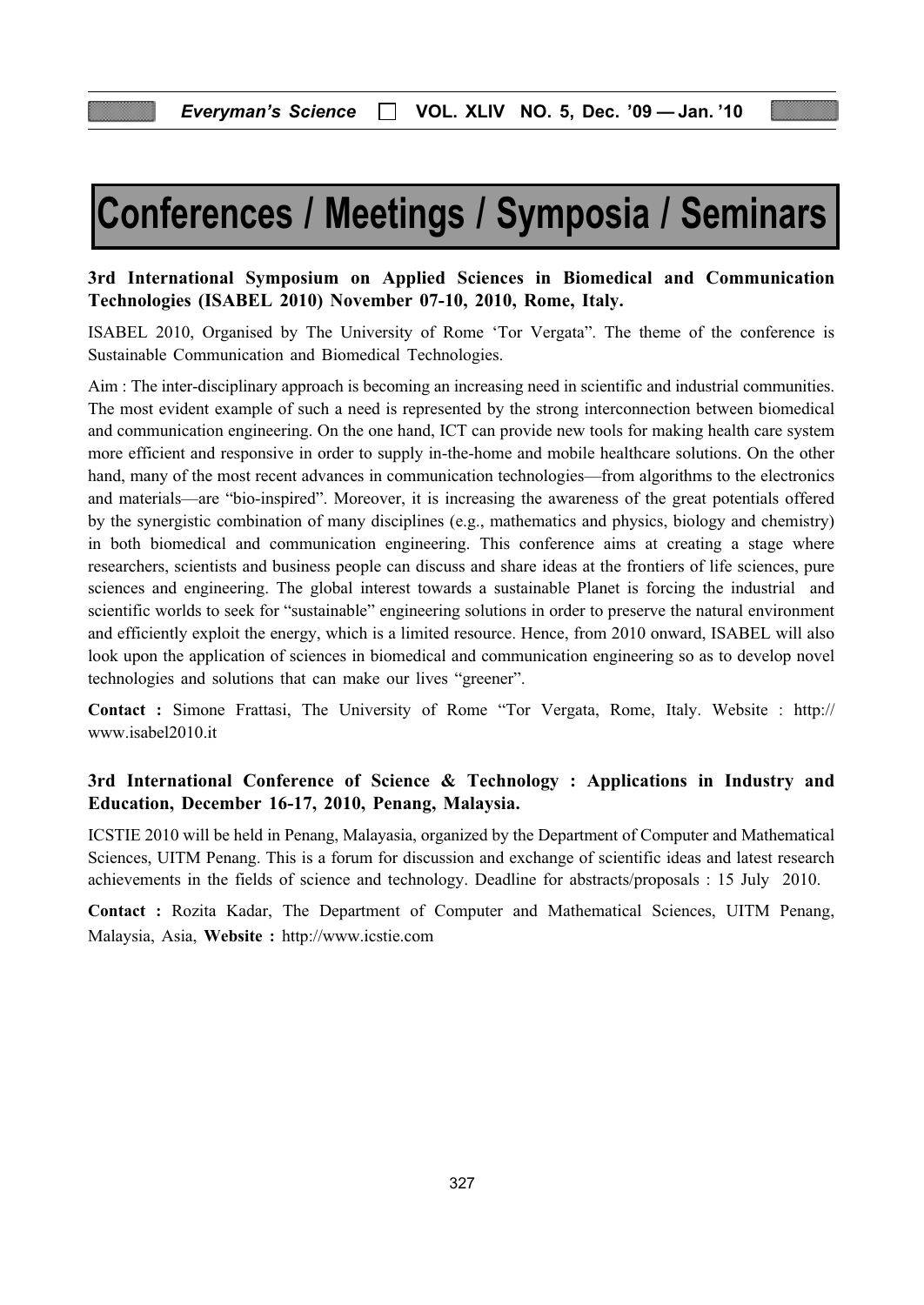## **S & T ACROSS THE WORLD**

#### INNOVATION CENTRES FOR CLEAN **TECHNOLOGIES**

The approval of India's technology transfer proposal to establish a global network of climate innovation centres for developing and deploying clean technologies at the just concluded climate change talks in Copenhagen should cheer businesses. 'In its submission to the UNFCCC, India had suggested that climate innovation centres be located in various parts of the world for undertaking development and deployment of clean technologies suited to their respective regions. The centres would do so by forging private and public sector partnerships. The centres would undertake R & D after identifying the local needs and appropriate technologies capacity building to enhance their faster absorption. The Indian Institute of Technology, Delhi and UK-based Carbon rust have estimated that five regional centres would entail and initial investment of \$2.5 billion, and potentially trigger an investment of \$2.5 billion by the private sector.

While the centres may not deliver breakthrough technologies in geo-engineering or carbon capture and storage, they are expected to deliver utilitarian technologies like development of cleaner cooking ranges and deployment of energy efficient lighting solutions, catering to the existing market and beyond. Today, the global low carbon and environmental goods and services sector is estimate to be worth more than \$4 trillion. It comprises technological solutions for tackling pollution of air, water and land ; renewable technologies for small hydro, wind, solar etc and low-carbon

328

technologies for construction, transport and energy sectors. (The Financial Express, Dec. 14, 2009)

#### INFLATABLE HEAT SHIELD

An inflatable heat shield designed to slow and protect spacecraft as they blast through the atmosphere at hypersonic speeds, has been successfully tested at NASA. The 1400 lb Inflatable Re-entry Vehicle Experiment (IRVE) was vacuumpacked into a 15-inch diameter payload "shroud" and launched on a small sounding rocket from NASA's Wallops Flight Facility. The 10-feet diameter heat shield, made of severaql layers of silicone-coated industrial fabric, inflated with nitrogen to a mushroom shape in space several minutes after liftoff. The key focus of the research came about six and a half minutes into the flight, at an altitude of about 50 miles, when the aeroshell re-entered Earth's atmosphere and experienced its peak heating and pressure measurements for a period of about 30 seconds. An onboard telemetry system captured data from instruments during the test and broadcast the information engineers on the ground in real time.

(Network World, Aug 17, 2009)

#### REGULATION OF RNA FATE

University of Wisconsin–Madison researchers have discovered that the RNA degradation, which when improperly regulated can lead to cancer and other diseases, can be launched in an unexpected location. The Wisconsin team also found that CRD-BP, a protein activated in colorectal and other cancers, can prevent RNA from degrading in the newly identified spot. The finding may have broad implications for cancer research as well as biology in general.